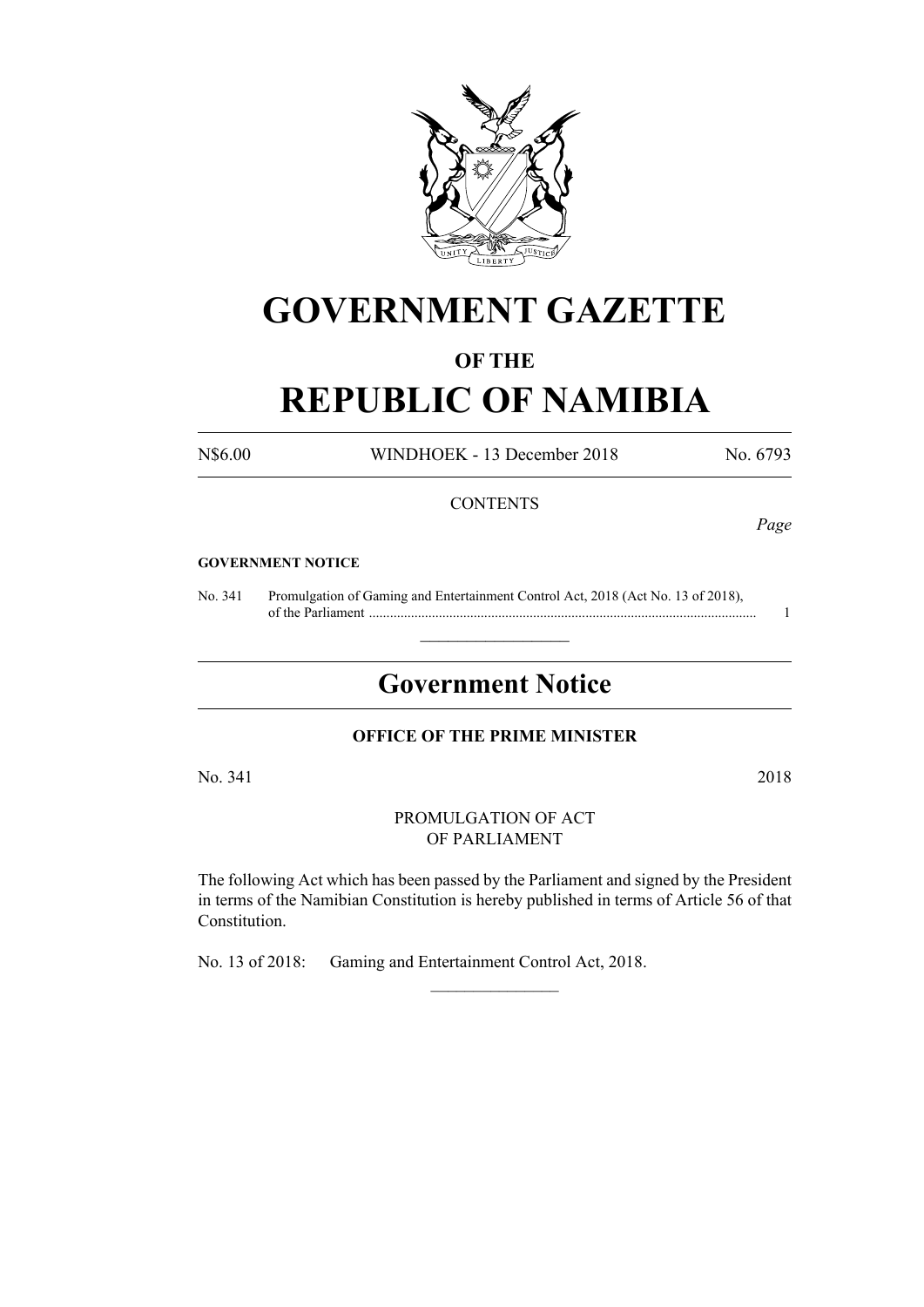# **ACT**

**To regulate the gambling and gambling activities in Namibia; to set out the principles for gambling and gambling activities; to establish the Gambling Board; to establish the Gambling Trust Fund; and to provide for incidental matters.**

*(Signed by the President on 16 November 2018)*

# ARRANGEMENT OF SECTIONS

#### CHAPTER 1 INTRODUCTORY PROVISIONS

- 1. Definitions
- 2. Application of Act
- 3. Principles of gambling and gambling activities

# CHAPTER 2

# ADMINISTRATION OF ACT

Part 1

#### General functions and powers of Minister

4. Functions and powers of Minister

#### Part 2

# Gambling Board

- 5. Establishment of Gambling Board
- 6. Functions and powers of Board
- 7. Constitution of Board
- 8. Disqualification for appointment as members of Board
- 9. Term of office
- 10. Vacation of office and filling of vacancies
- 11. Conduct of members and disclosure of interest
- 12. Meetings and decisions of Board
- 13. Committees of Board
- 14. External experts
- 15. Allowances and remuneration of members of Board and committees

# Part 3

# Staff members of Board

- 16. Chief executive officer
- 17. Staff members of Board, transfer and secondment of staff members

#### Part 4

# Inspectorate

- 18. Inspectors
- 19. Powers and functions of inspectors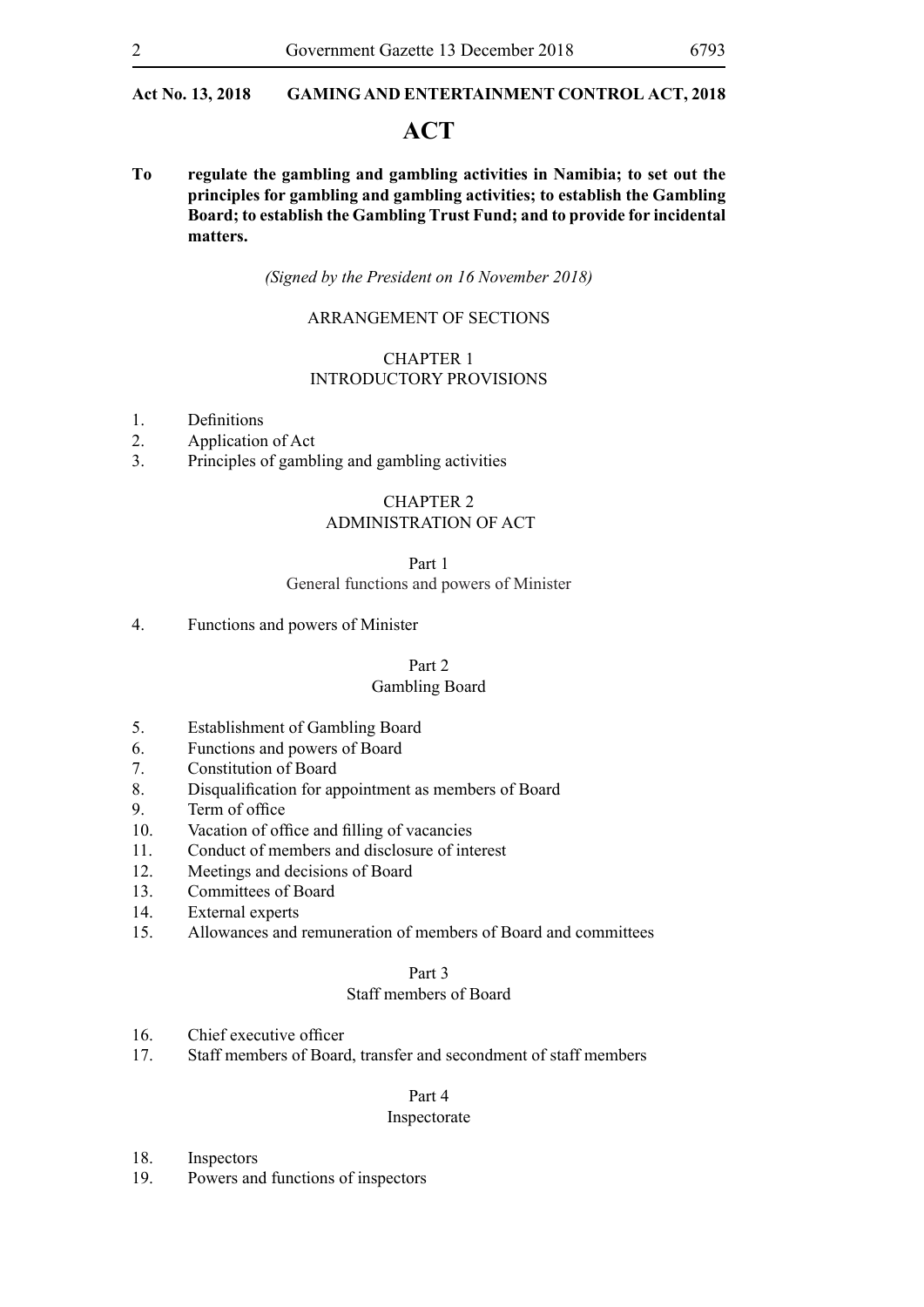# CHAPTER 3

# FINANCIAL PROVISIONS

#### Part 1 Funds of Board

- 20. Funds of Board<br>21 Accountability
- Accountability and audit
- 22. Bank accounts of Board
- 23. Financial year and budget
- 24. Annual report

#### Part 2

Gambling Trust Fund and allocation of moneys from Gambling Trust Fund

- 25. Gambling Trust Fund
- 26. Funds of Trust Fund
- 27. Accounting, audit and reports
- 28. Allocation of moneys from Trust Fund

#### CHAPTER 4 GAMBLING ACTIVITIES

- 29. Gambling activities
- 30. Bets and wagers
- 31. Gambling games
- 32. Amusement games

# CHAPTER 5

# LICENSING OF GAMBLING ACTIVITIES

# Part 1

# Licences

- 33. Types of licences
- 34. Casino licence
- 35. Gambling house licence
- 36. Bookmaker licence
- 37. Totalizator licence
- 38. Manufacturer or supplier licence
- 39. Testing agent licence
- 40. Key employee licence
- 41. Maximum number of licences
- 42. Disqualification for licences other than key employee licence
- 43. Disqualification for key employee licence

#### Part 2

#### Application for licences

- 44. Application for granting or removal of licence
- 45. Application for licences
- 46. Report of inspector
- 47. Objections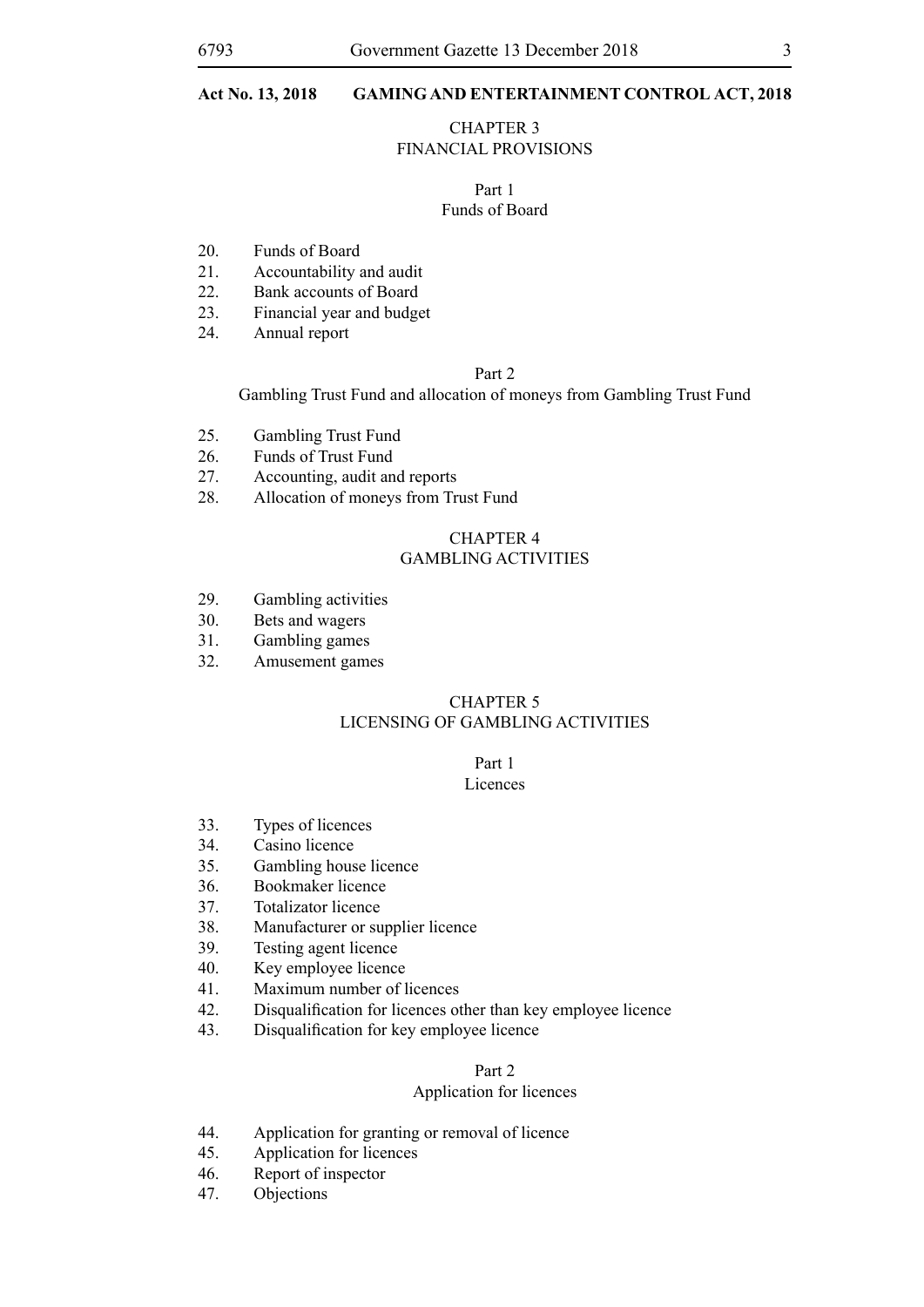- 48. Consideration of application by Board
- 49. Economic and social development issues to be considered
- 50. Competition issues to be considered
- 51. Anti-money laundering issues to be considered
- 52. Board to decide on applications
- 53. Issuing of licence
- 54. Contents of licence
- 55. Register of licence holders
- 56. Duration of licence
- 57. Provisions in respect of existing licences
- 58. Renewal of licences
- 59. Suspension or withdrawal of licences
- 60. Surrender of licence

# Part 3

# Annual licence fees, levies and penalties

- 61. Annual licence fees and removal fees
- 62. Payment of levies on income of casinos and gambling houses
- 63. Payment of certain moneys by holders of totalizator licences
- 64. Payment of levies by holders of totalizator licences
- 65. Payment of levies by holders of bookmaker licences
- 66. Penalties for late payment
- 67. Keeping of books, accounts and records
- 68. Furnishing of particulars of bank accounts

# CHAPTER 6

# PROVISIONS RELATING TO CONDUCTING OF GAMBLING ACTIVITIES

#### Part 1

# Prohibited gambling

- 69. Gambling in relation to illegal activities prohibited
- 70. Unlicensed gambling activities prohibited
- 71. Unlicensed dealing in gambling machines prohibited
- 72. Unlicensed use of premises prohibited
- 73. Unauthorised online gaming prohibited
- 74. Protection of minors

#### Part 2

# Provisions relating to gambling

- 75. Regional offices
- 76. Granting of credit for gambling prohibited
- 77. Restricted persons
- 78. Rules of games
- 79. Restrictions on advertising and promotion of gambling activities and granting of discounts
- 80. Enforceability of gambling debts and forfeiture of unlawful winnings
- 81. Financial control in business of licence holder
- 82. Foreign betting transactions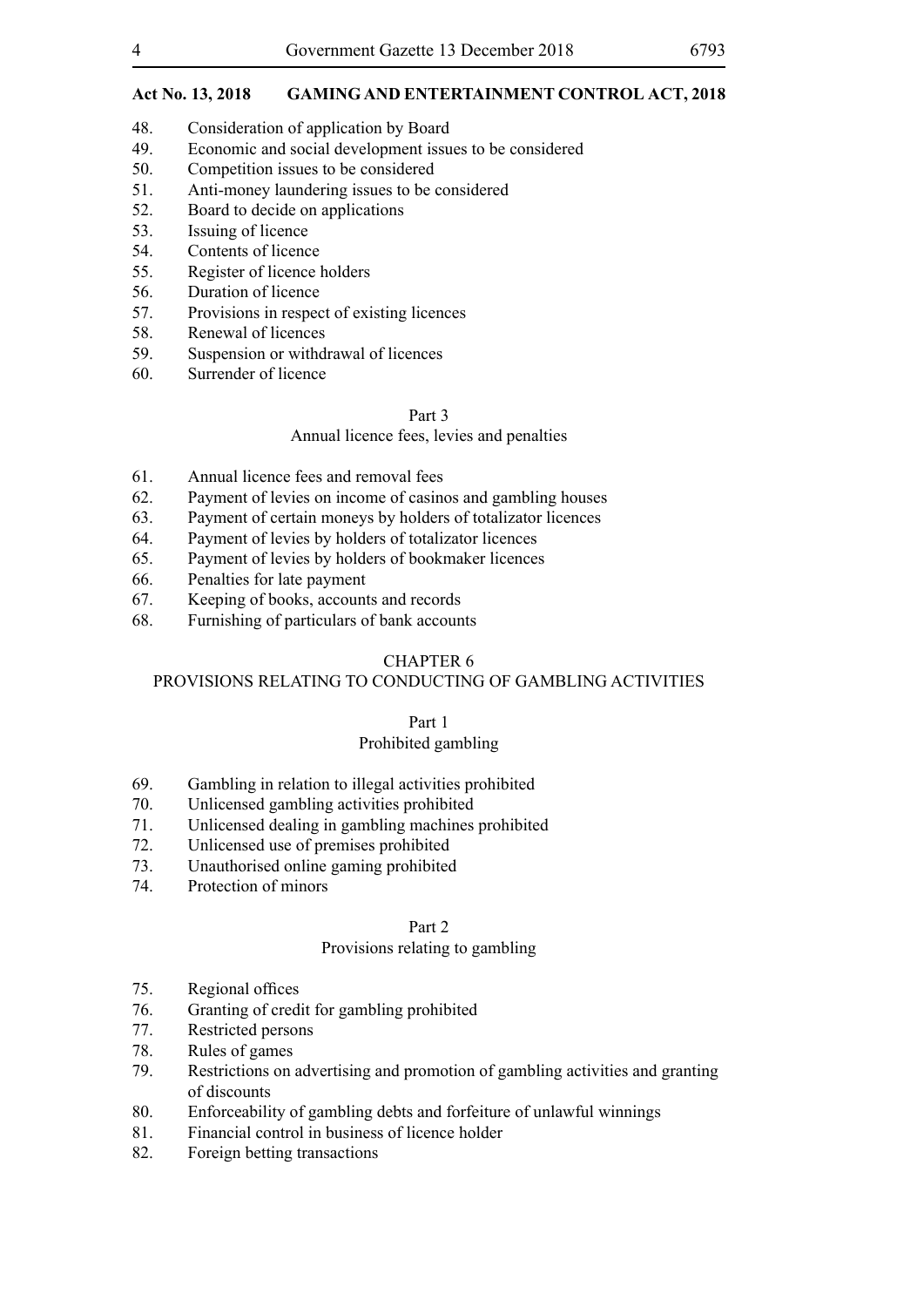#### CHAPTER 7

#### GAMBLING PREMISES AND GAMBLING MACHINES

# Part 1

# Gambling premises

#### 83. Standards for gambling premises

#### Part 2

#### Gambling machines

- 84. Identification of gambling machines
- 85. Register of gambling machines
- 86. Importers and manufacturers to register gambling machines
- 87. Transfer of ownership or possession of gambling machines
- 88. Licences not to be inherited, transferred or leased
- 89. Calibration and certification of gambling machines
- 90. Central electronic monitoring system of gambling machines
- 91. Transitional provisions in relation to gambling machines

# CHAPTER 8

# **OFFENCES**

- 92. Offence relating to gambling games
- 93. Fraudulent acts in relation to gambling activities
- 94. Offences relating to possession of unlawful devices
- 95. Offences relating to employing unlicensed employees
- 96. Offences relating to betting on premises not specified in licence
- 97. Offences relating to failure to pay winnings
- 98. Offences relating to furnishing of false information
- 99. Offences relating to inspectors

#### CHAPTER 9

# ENQUIRIES BY BOARD AND APPEALS

- 100. Enquiries by Board
- 101. Appeals to Minister
- 102. Appeals to court

#### CHAPTER 10 GENERAL PROVISIONS

- 103. Confidentiality
- 104. Forfeiture
- 105. Jurisdiction of magistrates courts
- 106. Delegation of powers and assignment of functions
- 107. Limitation of liability
- 108. Regulations
- 109. Exemption by Minister
- 110. Saving and transitional provisions
- 111. Repeal of laws
- 112. Short title and commencement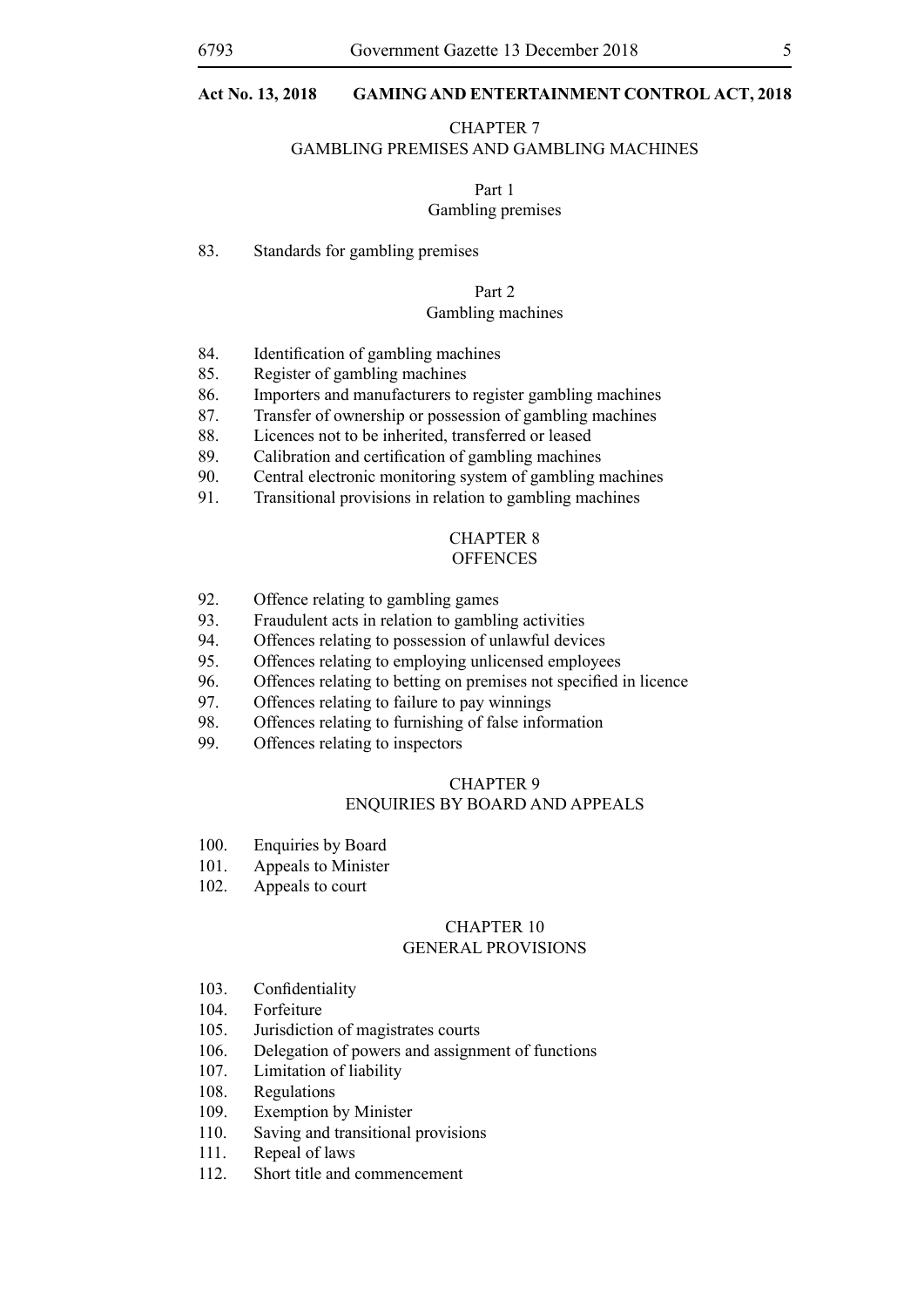**BE IT ENACTED** as passed by the Parliament, and assented to by the President, of the Republic of Namibia as follows:

# CHAPTER 1 INTRODUCTORY PROVISIONS

#### **Definitions**

**1.** In this Act, unless the context otherwise indicates **-**

"accommodation establishment" means premises registered as an accommodation establishment under section 20 of the Namibia Tourism Board Act, but excludes premises of a safari undertaking, rest camp or lodge situated in a game reserve or outside a local authority area;

"amusement machine" means a mechanical, electrical or electronic machine or device operated by the insertion of a coin, amusement machine token or by the use of credit which is intended exclusively for amusement purposes and not for gambling purposes and from which a player may obtain nothing representing money, goods or any other benefit, other than the opportunity to continue to use the machine;

"Anti-Corruption Act" means the Anti-Corruption Act, 2003 (Act No. 8 of 2003);

"associate" means -

- (a) an employer;
- (b) a co-shareholder of a private company referred to in section 22 of the Companies Act, 2004 (Act No. 28 of 2004);
- (c) a co-member of a corporation as defined in section 1 of the Close Corporations Act, 1988 (Act No. 26 of 1988); or
- (d) a person to whom one has granted or from whom one has received a general power of attorney;

"Board" means the Gambling Board established by section 5;

"bookmaker'' means a person who directly or indirectly earns or endeavours to earn his or her livelihood wholly or partly by receiving or negotiating bets or wagers on the result of an event or contingency, but does not include a person who operates a totalizator;

"bookmaking business" means a business carried on by a bookmaker for the purpose of directly or indirectly receiving or negotiating bets or wagers on the result of any event or contingency;

"bookmaker licence" means a bookmaker licence issued under section 36;

"casino", in relation to licensed premises, means a room in or a part of the premises in which games are played or gambling machines are kept and played;

"casino licence" means a casino licence issued under section 34;

"chief executive officer" means a person appointed as the chief executive officer in terms of section 16;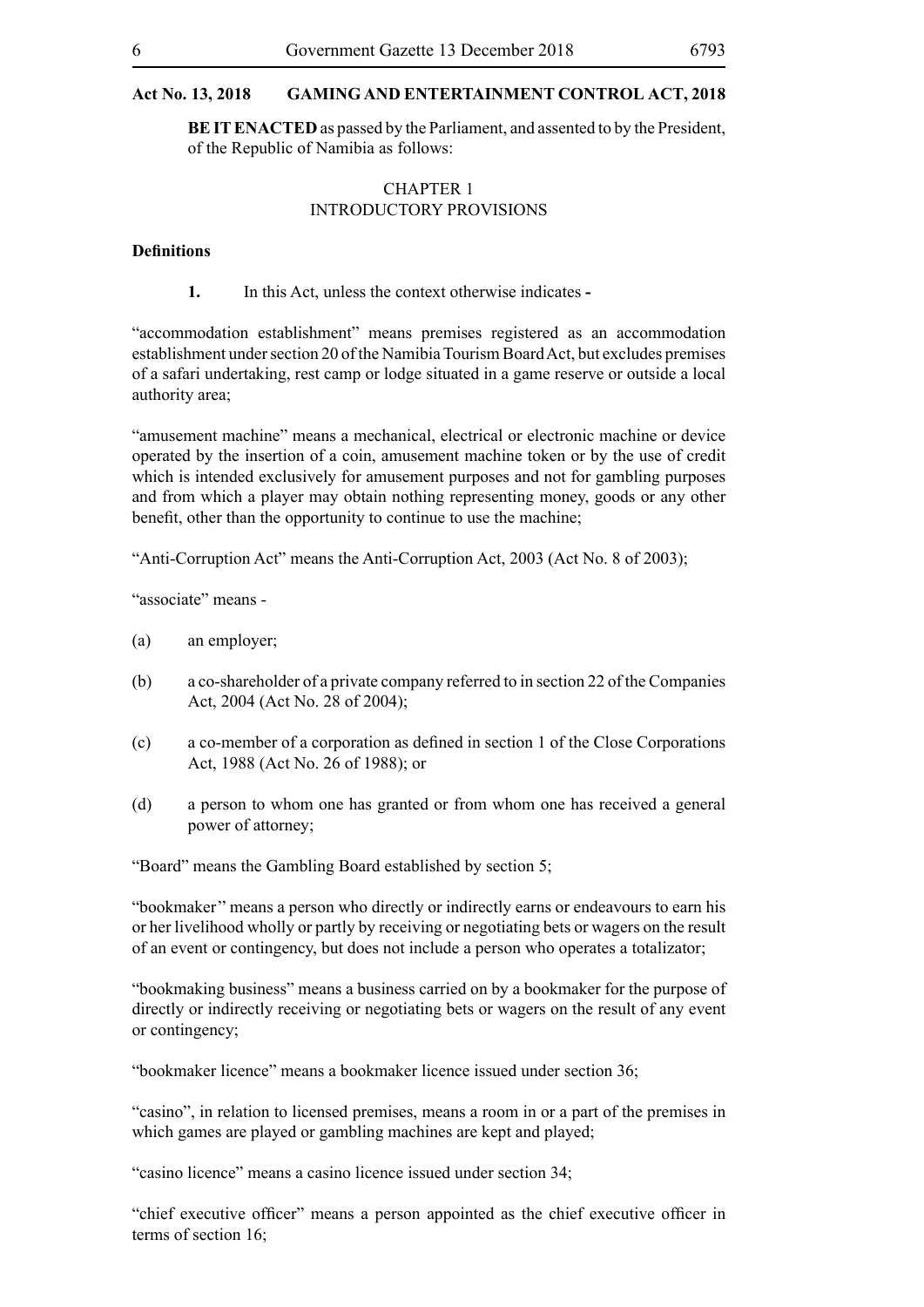"committee" means a committee of the Board established under section 13;

"Competition Act" means the Competition Act, 2003 (Act No. 2 of 2003);

"consideration" means money, token, ticket, electronic credit, debit or an electronic chip or similar objects regardless of its apparent or intrinsic value or whether it is transferred directly or indirectly;

"contingency" means an event or occurrence of which the outcome is uncertain or unknown to a person until it happens;

"controlling interest" means an interest of whatever nature in a licensed gambling business that enables the holder of such interest to exercise, directly or indirectly, control of any kind of, or in any way, the activities or assets of the licensed business;

"designated area" means an area within a licensed premises where a gambling game is available to be played;

"family member" means a **-**

- (a) spouse; or
- (b) child, parent, brother or sister, whether such a relationship results from birth, marriage or adoption;

"Financial Intelligence Act" means the Financial Intelligence Act, 2012 (Act No. 13 of 2012);

"financial interest" means **-**

- (a) a right or entitlement to share in profits or revenue of gambling;
- (b) a real right in respect of property of a company, corporation or business that conducts gambling;
- (c) a real or personal right in property used by a company, corporation or business referred to in paragraph (b); or
- (d) a direct or indirect interest in the voting shares or voting rights attached to shares of a company or an interest in a close corporation that conducts gambling;

"gambling" means a form of gambling, including a game or the casting of a lot in which luck is an element and by which a prize may be won, whether or not an element of knowledge or skill is included in the process of determining the winner;

"gambling activity" means an activity that meets the requirements of section 29;

"gambling game" means an activity that meets the requirements of section 31;

"gambling house", in relation to a licensed premise, means a room in, or a part of, the premise in which a gambling machine is kept and played;

"gambling house licence" means a gambling house licence issued under section 35;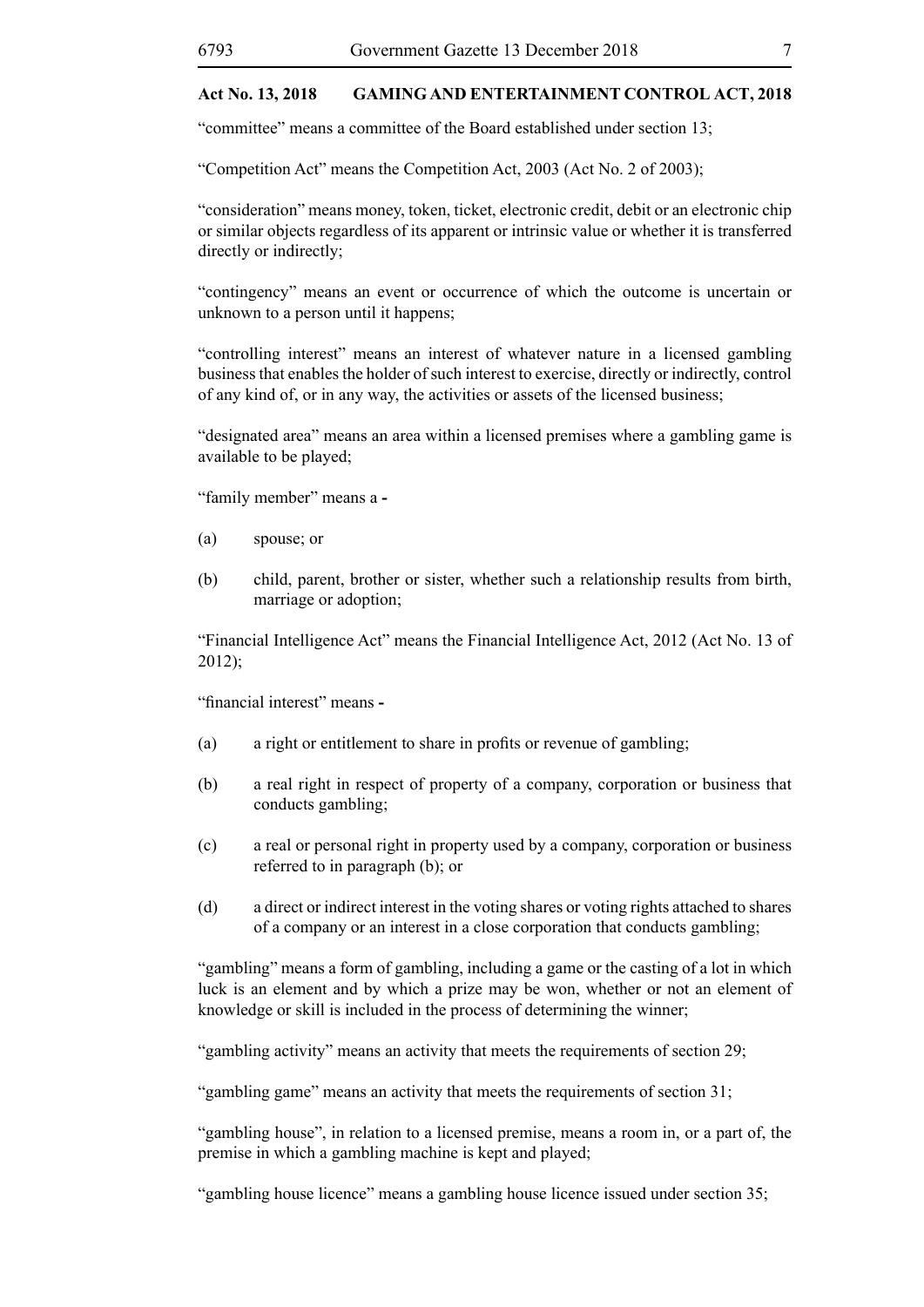"gambling machine", includes a totalizator and mechanical device, electrical device, video, electronic device, electro-mechanical device or other devices, contrivance, machine, device, equipment or software, other than an amusement machine, that is available to be played or operated on payment of a consideration and -

- (a) may entitle the player or operator to a pay-out or deliver a pay-out to the player or operator as a result of playing or operating the gambling machine; or
- (b) is used, or is designed to be used, in determining the result of a gambling activity;

"judicial officer" means the Chief Justice, the Judge President, the Deputy Chief Justice, a judge of the Supreme Court or High Court appointed in terms of the Namibian Constitution, a magistrate appointed in terms of the Magistrates Act, 2003 (Act No. 3 of 2003), and includes the Ombudsman, the Attorney-General and the Prosecutor-General;

"key employee licence" means a key employee licence issued under section 40;

"inspector" means a person appointed under section 18 as an inspector;

"licence" means a licence referred to under section 33;

"licence holder" means a person to whom a licence has been issued under this Act;

"licensed premises" means premises named or described in a licence issued under this Act;

"local authority area" means a local authority area as defined in section 1 of the Local Authorities Act, 1992 (Act No. 23 of 1992);

"manufacturer or supplier" means a person who imports, manufactures, sells, leases, makes available, distributes, maintains or repairs gambling machines;

"manufacturer or supplier licence" means a manufacturer or supplier licence referred to under section 38 of this Act;

"Minister" means the Minister responsible for gambling;

"Ministry" means the Ministry administering matters relating to gambling;

"minor" means a person who has not attained the age of 18;

"Namibia Tourism Board Act" means the Namibia Tourism Board Act, 2000 (Act No. 21 of 2000);

"online game" means a gambling game prescribed as an online game under section 73 of this Act which is played or made available to be played through the use of communication technology that allows a person utilising money, electronic checks, electronic transfers of money, credit cards, debit cards or any other instruments, to transmit to a computer information to assist in the placing of a bet or wager and other corresponding information related to the display of the game, game outcomes or other similar information, but excludes a bet or wager placed through communication technology with a bookmaker or an operator of a totalizator;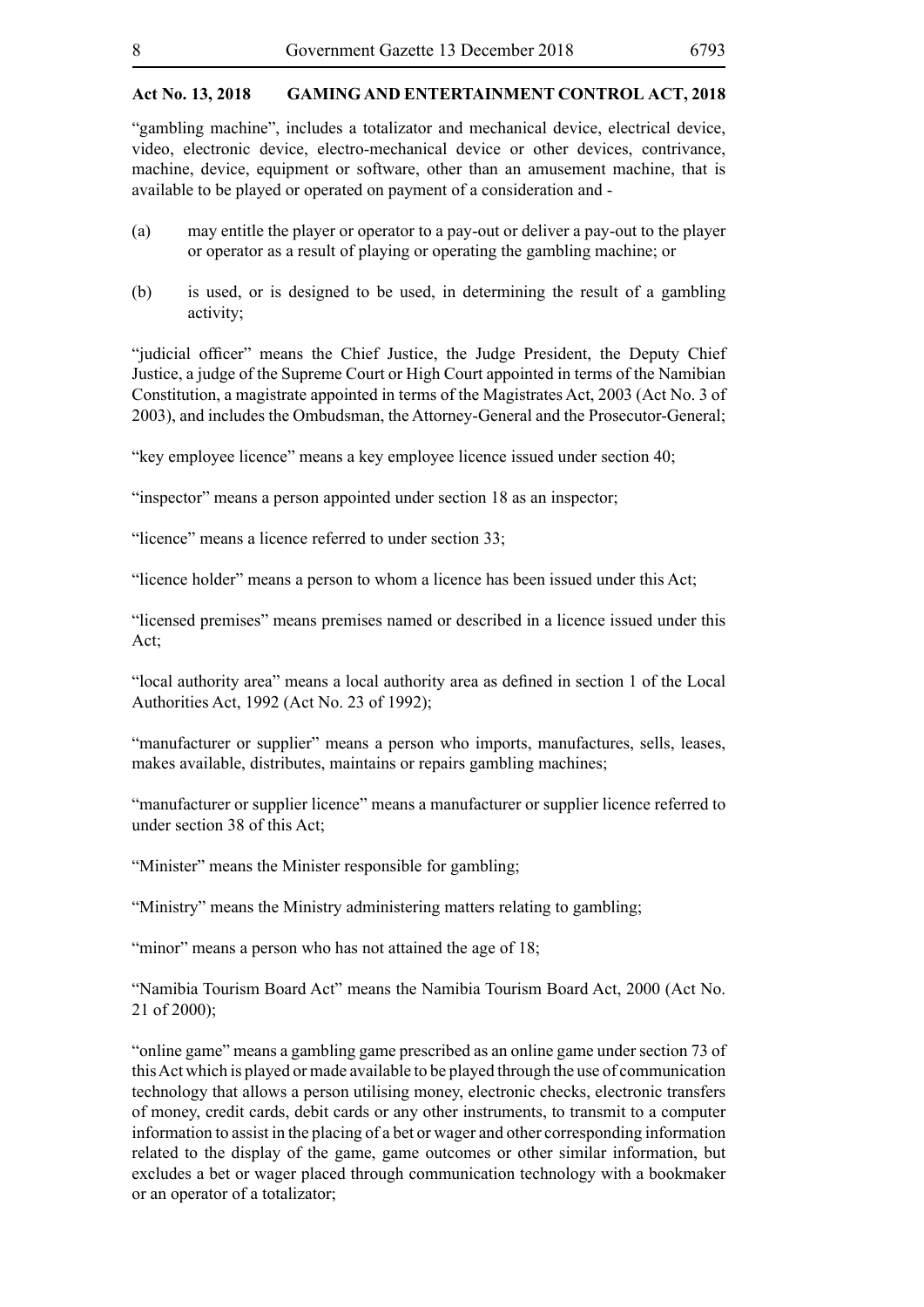"online provider" means a person to whom an online game licence has been issued;

"political office bearer" means **-**

- (a) a member of the National Assembly contemplated in Article 46 of the Namibian Constitution;
- (b) a member of the National Council contemplated in 69 of the Namibian Constitution;
- (c) a member of the Regional Council elected in terms of the Regional Councils Act, 1992 (Act No. 22 of 1992);
- (d) a member of the Local Authority Council elected in terms of the Local Authorities Act, 1992 (Act No. 23 of 1992);
- (e) a diplomatic representative of Namibia who is not a staff member;
- (f) a person holding a public office by virtue of an appointment in terms of the Namibian Constitution or any law but who is not a judicial officer or a staff member: or
- (g) a leader, or a national office bearer, of a registered political party;

"premises" includes land and a building, structure, vehicle, ship, boat, vessel, aircraft or container;

"prescribed" means prescribed by regulation;

"Prevention of Organised Crime Act" means the Prevention of Organised Crime Act, 2004 (Act No. 29 of 2004);

"prize" means a pay-out, benefit or anything of value which is offered to be won in respect of a gambling activity and includes a movable or immovable property or a cash prize;

"Public Enterprises Governance Act" means the Public Enterprises Governance Act, 2006 (Act No. 2 of 2006);

"regulations" means regulations made under section 108;

"removal certificate" means a removal certificate issued under section 53(2)(b);

"retail liquor business" means a business carried on for the sale and supply of intoxicating liquor for on-consumption under a licence or other authority granted under the Liquor Act, 1998 (Act No. 6 of 1998);

"restricted person" means a person registered as a restricted person under section 77;

"spouse" means a **-**

(a) partner in marriage;

(b) partner in a customary union according to customary law; or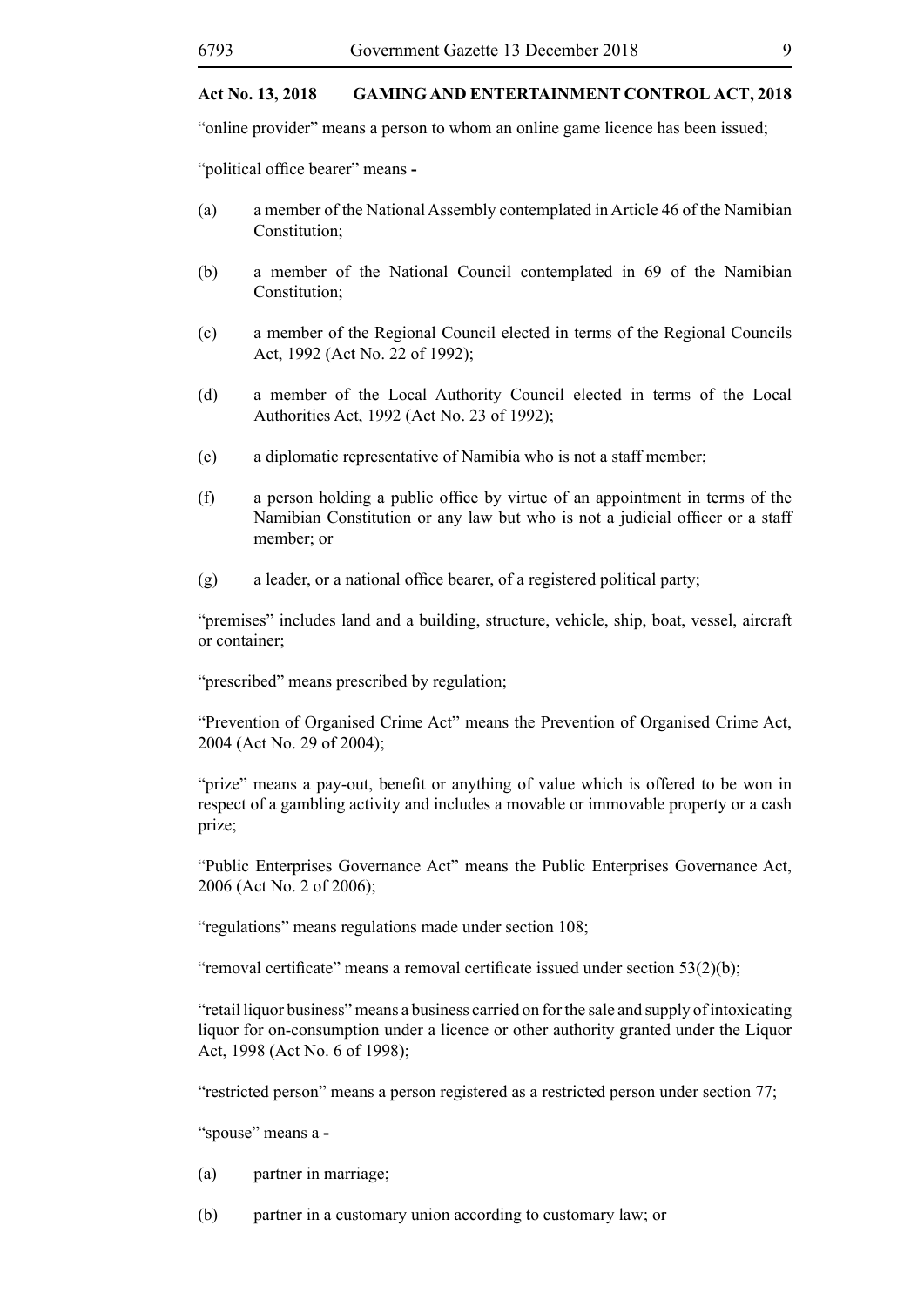(c) partner in a relationship in which the parties live together in a manner resembling a marital partnership or customary union;

"staff member'' means a staff member as defined in section 1 of the Public Service Act, 1995 (Act 13 0f 1995), and includes a member of the services as defined in that Act;

"Standards Act" means the Standards Act, 2005 (Act No. 18 of 2005);

"testing agent" means a person licensed in terms of this Act to test and calibrate gambling machines;

"testing agent licence" means a testing agent licence issued under section 39;

"this Act" includes a regulation or notice made or issued in terms of this Act;

"totalizator'' means an instrument, machine or device, known as a totalizator or any other similar scheme which is employed for registering or indicating bets whether mechanically operated or not;

"totalizator bet" means the placing or accepting of a bet by staking money or anything of value on the outcome of an event or combination of events by means of -

- (a) a system in which the total amount staked, after deductions provided for by law or agreement, is divided among the persons who made the winning bets in proportion to the amount staked by each of them in respect of a winning bet; or
- (b) a scheme, form or system of betting, whether mechanically operated or not, that is operated on similar principles;

"totalizator licence" means a totalizator licence issued under section 37; and

"Trust Fund" means the Gambling Trust Fund established in terms of section 25.

# **Application of Act**

**2.** This Act does not apply to an activity that is regulated in terms of the Lotteries Act, 2017 (Act No. 13 of 2017).

# **Principles of gambling and gambling activities**

- **3.** The following are the principles of gambling and gambling activities -
- (a) gambling and gambling activities must be effectively regulated, controlled, policed and licensed;
- (b) members of the public who participate in gambling and gambling activities must be protected;
- (c) the society and the economy must be protected against the overstimulation of the latent demand for gambling and gambling activities;
- (d) standardisation and quality in respect of equipment used in gambling and gambling activities must be promoted and maintained; and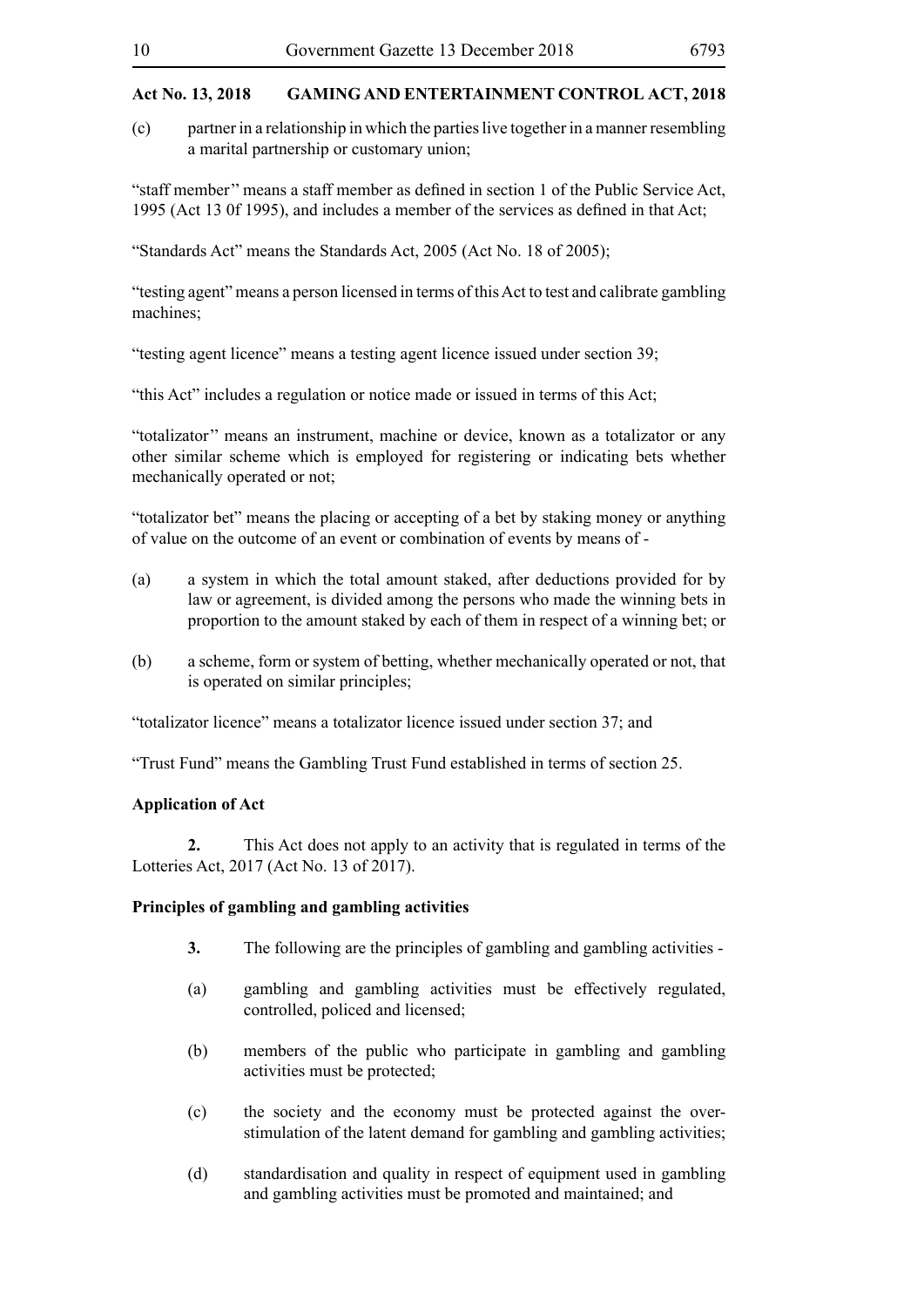(e) the issuing of licences in respect of gambling and gambling activities must be transparent, fair and equitable.

# CHAPTER 2 ADMINISTRATION OF ACT

#### Part 1 General functions and powers of Minister

#### **Functions and powers of Minister**

**4.** (1) The Minister must initiate and develop policies on all matters relating to gambling, gambling activities and the gambling industry.

(2) The Minister may, for the purposes of subsection (1), give general or specific policy directives to the Board and the Board must comply with the policy directives.

# Part 2

# Gambling Board

# **Establishment of Gambling Board**

**5.** There is established a juristic person to be known as the Gambling Board.

# **Functions and powers of Board**

- **6.** (1) The functions of the Board are to -
- (a) administer, monitor and oversee compliance with this Act;
- (b) receive, investigate, process and determine applications for licences made under this Act;
- (c) supervise and oversee the activities of the chief executive officer, inspectors and staff members of the Board;
- (d) recommend to the Minister the maximum number of licences that may be issued under this Act;
- (e) advise the Minister on policy matters relating to gambling and gambling activities;
- (f) keep and maintain
	- (i) the register of restricted persons in accordance with section 77;
	- (ii) the central electronic monitoring system contemplated under section 90:
	- (iii) the register of gambling machines as contemplated in section 85; and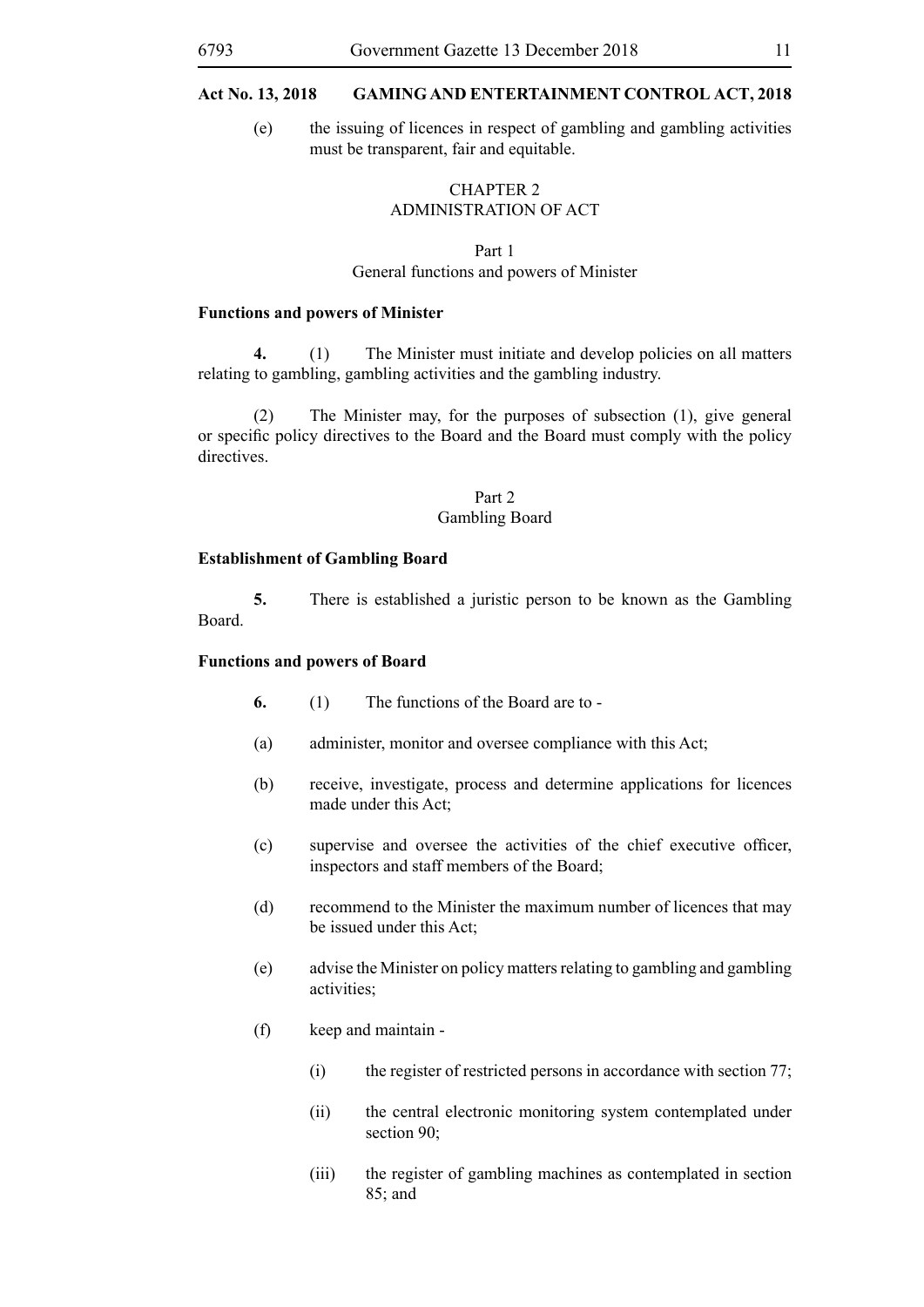- (iv) a register of licence holders as contemplated in section 55;
- (g) register information, documents and data required to be registered under this Act;
- (h) monitor socio-economic patterns of gambling and gambling activities in Namibia and in particular to research and identify factors relating to patterns, causes and consequences of -
	- (i) the socio-economic impact of gambling and gambling activities; and
	- (ii) addictive or compulsive gambling and gambling activities;
- (i) promote education and awareness programmes about the risk and socio-economic impact of gambling and gambling activities;
- (j) monitor and ensure compliance with the Competition Act by the gambling industry and refer, to the Competition Commission established in terms of that Act, any concerns regarding possible existence of restrictive practices or abuse of dominant position as contemplated in that Act;
- (k) monitor and ensure compliance with the Financial Intelligence Act by the gambling industry and report any suspicious money laundering activities to the Bank of Namibia as contemplated in that Act;
- (l) implement and enforce the provisions of this Act; and
- (m) exercise powers or perform functions imposed on or assigned to the Board in terms of this Act.
- (2) To perform its functions and exercise its powers under this Act, the Board may -
	- (a) purchase, hire or otherwise acquire moveable and immoveable property, and sell, let or otherwise dispose of such property;
	- (b) open banking accounts;
	- (c) accept grants and donations with the approval of the Minister;
	- (d) invest moneys not immediately required by the Board;
	- (e) gather, evaluate, process and publish information relating to gambling and gambling activities;
	- (f) organise outreach and awareness programmes to inform, educate and sensitise the public on matters relating to gambling and gambling activities;
	- (g) recommend to the Minister proposals for amendment to this Act or regulations made or in force under this Act;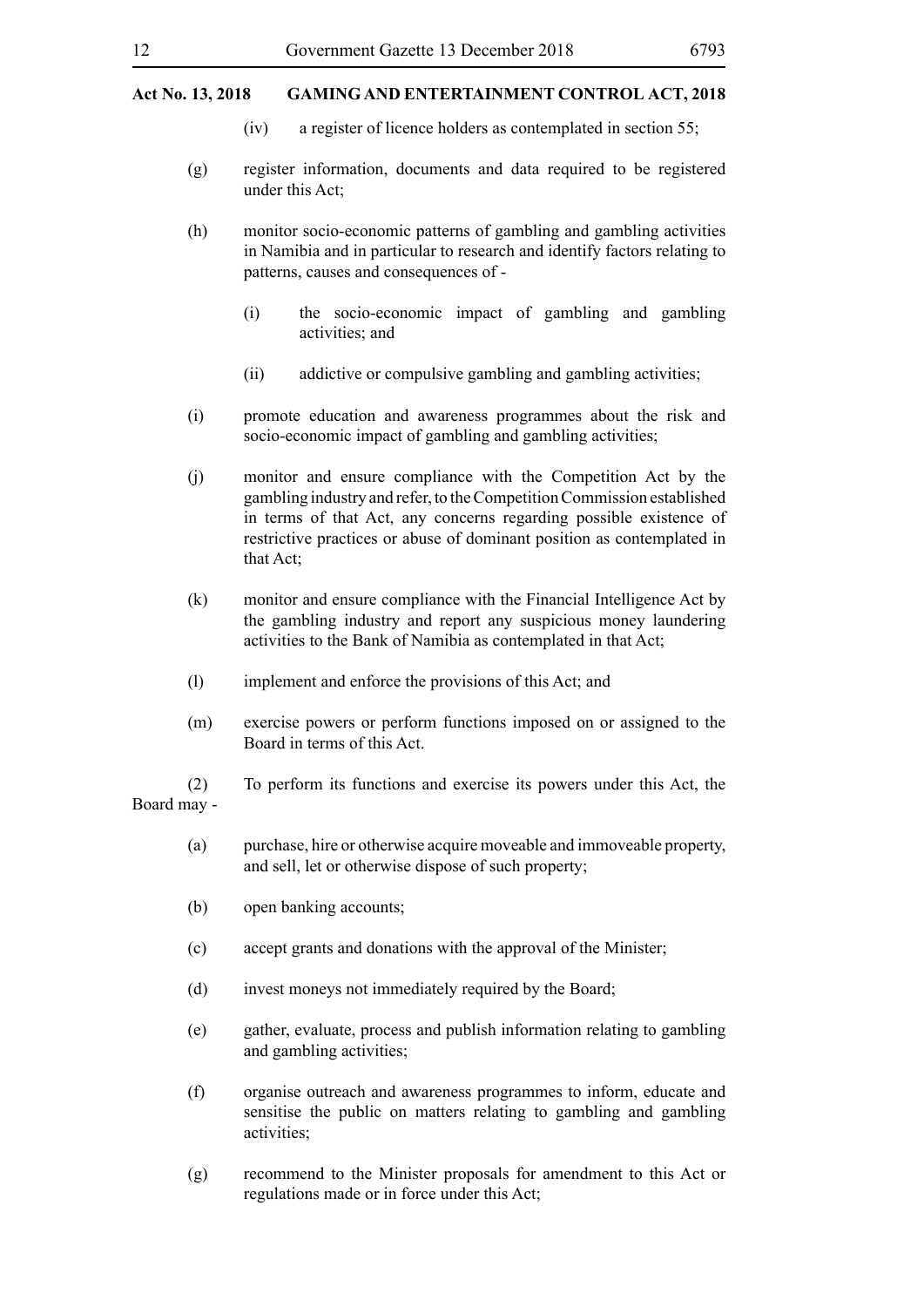- (h) liaise with regional or international authorities having objects similar to the objects of the Board;
- (i) consult with a person, organisation or institution with regard to a matter relating to gambling and gambling activities; and
- (j) have regard to international developments in the field of gambling and gambling activities and related gambling activities.

#### **Constitution of Board**

**7.** (1) Subject to section 14 and 15 of the Public Enterprises Governance Act, the Board consists of the following members appointed by the Minister -

- (a) a person whom in the opinion of the Minister has knowledge or experience in matters relating to the functions of the Board;
- (b) a person with a law qualification which entitles such a person to be admitted as a legal practitioner under the Legal Practitioners Act, 1995 (Act No. 15 of 1995);
- (c) five persons of whom
	- (i) one must have knowledge and experience in the tourism sector;
	- (ii) one must have knowledge and experience in finance;
	- (iii) one must have knowledge and experience in safety and security matters;
	- (iv) one must have knowledge and experience in health or social services; and
	- (v) one must have knowledge and experience in commercial and industrial matters; and
- (d) the chief executive officer who is an *ex officio* member of the Board but does not have voting rights at meetings of the Board.

(2) The Minister must for the purposes of appointing persons referred to in subsection (1)(b) and (c), in writing, invite interested persons to apply to the Minister to be considered for appointment as members of the Board and to submit such application within a period specified in the invitation.

(3) If the required application is not submitted within the period specified in the invitation referred to in subsection (2), the Minister, subject to this section, may appoint a suitable person as a member of the Board.

(4) A person appointed as a member of the Board under subsection (3) is regarded as having been properly appointed as a member of the Board for purposes of subection  $(1)$ .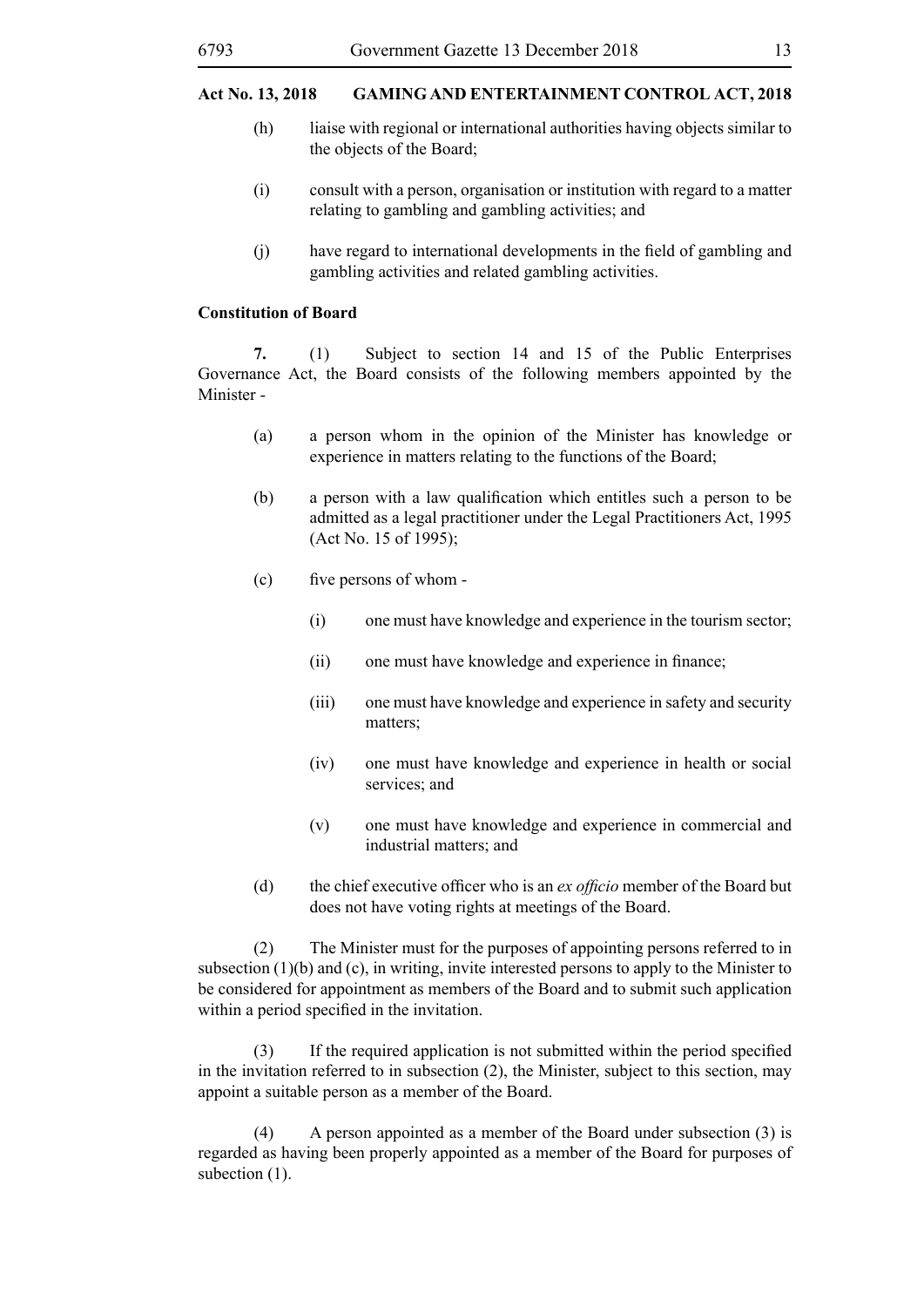(5) To be eligible for appointment as a member of the Board under subsection (1), a person **-**

- (a) must be a fit and proper person;
- (b) may not be subject to any disqualification referred to in section 8; and
- (c) may not have an interests referred to in section  $8(g)$ .

(6) The Minister must, as soon as possible after appointing the members of the Board in terms of subsection (1), notify in the *Gazette* -

- (a) the name of every person appointed as a member;
- (b) the period for which the appointment is made; and
- (c) the date from which the appointment takes effect.

#### **Disqualification for appointment as members of Board**

**8.** A person may not be appointed as a member of the Board, if that person -

- (a) is not a Namibian citizen or lawfully admitted to Namibia for permanent residence;
- (b) has not attained the age of 21 years;
- (c) is a political office bearer;
- (d) is listed in the register of restricted persons contemplated in section 77;
- (e) has at any time during the preceding 10 years served a sentence of imprisonment for a period of more than 12 months without an option of a fine;
- (f) has at any time been found guilty of
	- (i) an offence of which dishonesty is an element;
	- (ii) an offence under the Prevention of Organised Crime Act;
	- (iii) an offence under the Anti-Corruption Act;
	- (iv) an offence under the Financial Intelligence Act;
	- (v) any offence under this Act; or
	- (vi) any computer or computer software related offence or an offence under any other law relating to gambling;
- (g) personally or through a spouse, partner or associate has a direct or indirect financial interest or has acquired such interest in a business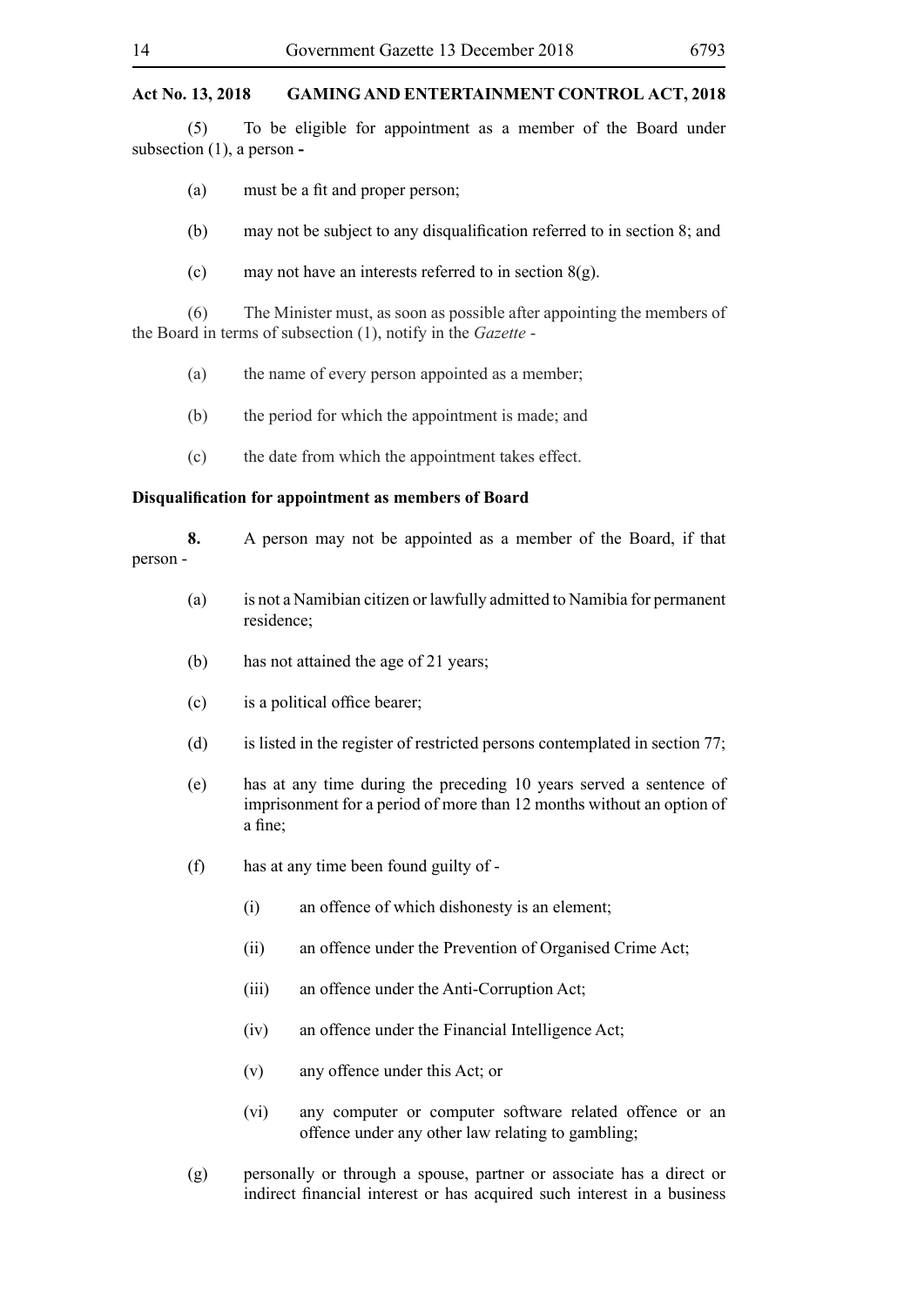carried on in Namibia or elsewhere that may conflict or interfere with the proper performance of his or her function as a member of the Board;

- (h) is an unrehabilitated insolvent;
- (i) has been or is removed from an office of trust on account of misconduct; or
- (j) has under any law been declared by a competent court to be mentally ill.

### **Term of office**

**9.** (1) Unless a different determination has been made in terms of section 14(1)(d) of the Public Enterprises Governance Act and subject to section 10, a member of the Board holds office for a period of three years.

(2) A member of the Board referred to in subsection (1) is eligible for reappointment after the expiry of his or her term as a member of the Board.

# **Vacation of office and filling of vacancies**

- **10.** (1) A member of the Board vacates his or her office, if he or she **-**
- (a) is absent from three consecutive meetings of the Board without leave of the Board;
- (b) resigns from his or her office by giving 30 days written notice to the Minister;
- (c) becomes subject to any of the disqualifications referred to in section 8; or
- (d) is removed from office under subsection (2).

(2) The Minister may remove a member of the Board from the office before the expiry of his or her term, if the Minister is satisfied, after having given the member an opportunity to be heard, that the member -

- (a) is physically or mentally unfit or unable to effectively perform his or her functions as a member of the Board;
- (b) neglects his or her functions as a member of the Board;
- (c) acts in a manner that prejudices or is in conflict with the interests of the Board; or
- (d) has contrary to section 103 divulged a matter which has been entrusted to that member.

(3) If a member of the Board dies or vacates his or her office before the expiry of the period for which he or she was appointed the Minister must, subject to section 7, appoint a person to fill the vacancy for the remainder of the period for which the member was appointed.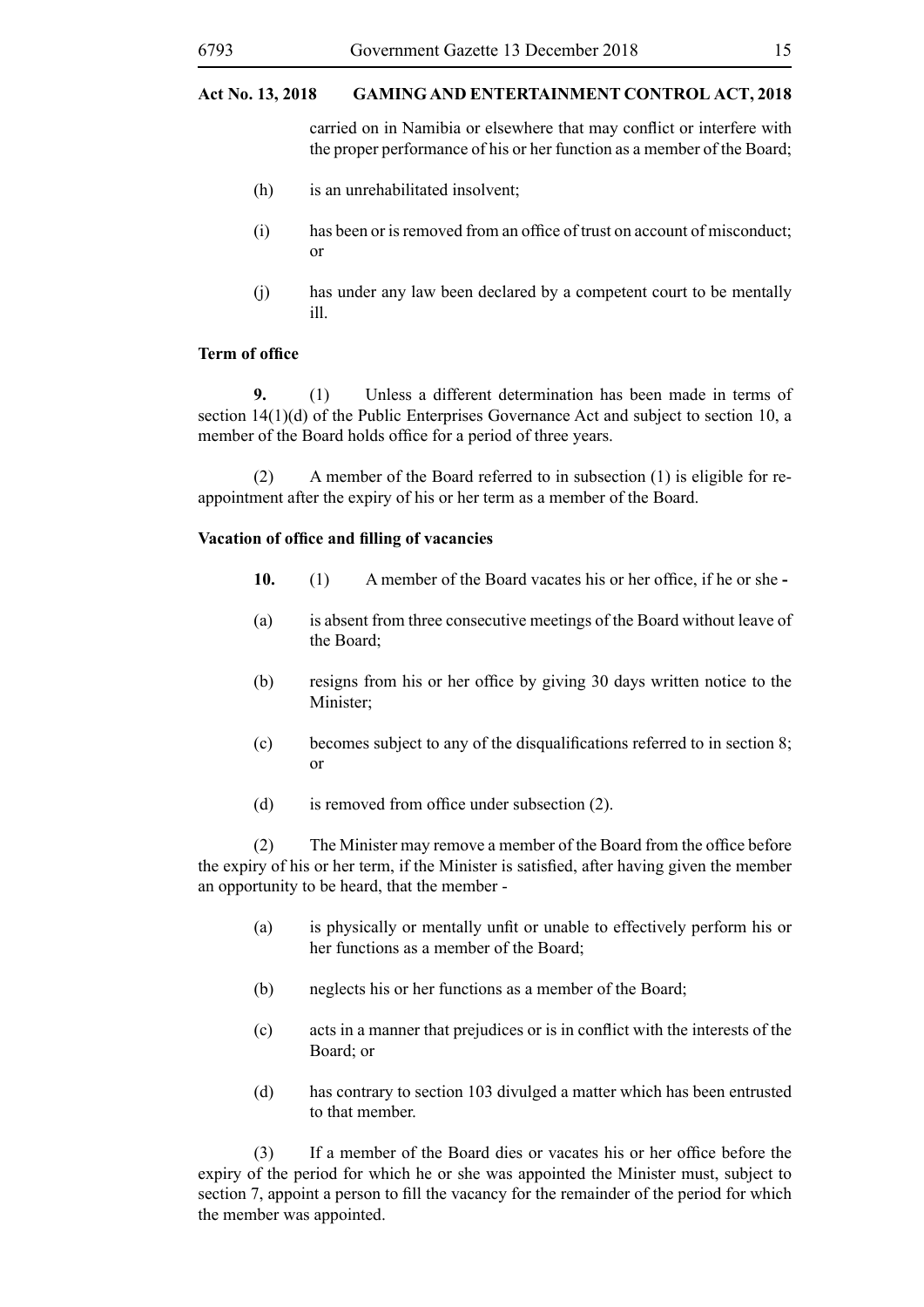# **Conduct of members and disclosure of interest**

- **11.** (1) A member of the Board may not -
- (a) engage in an activity that may undermine the integrity of the Board;
- (b) participate in any proceedings in which the member has an interest contemplated in section 8(g); or
- (c) use confidential information obtained in the performance of his or her functions as a member of the Board to obtain financial benefits or other advantage either directly or indirectly for himself or herself or for any other person.

(2) A member of the Board must in writing disclose to the Minister any direct or indirect financial interest which the member personally or through a spouse, partner or associate acquires in a business carried on in Namibia or elsewhere as soon as he or she acquires such interests.

(3) A member who acquires an interest contemplated in subsection (2), in any matter which is before the Board for discussion or determination must **-**

- (a) immediately and fully disclose his or her interest to the Board before any discussion or determination; and
- (b) withdraw from any discussion or determination by the Board in respect of the matter.

(4) A person who contravenes or fails to comply with a provision of this section commits an offence and is liable on conviction to a fine not exceeding N\$200 000 or to imprisonment for a period not exceeding 20 years or to both such fine and such imprisonment.

# **Meetings and decisions of Board**

**12.** (1) The first meeting of the Board must be held at such time and place as the Minister may determine and subsequent meetings of the Board must be held at such times and places as the chairperson of the Board may determine.

(2) The chairperson of the Board or in his or her absence the deputy chairperson must preside at meetings of the Board but if both are absent or for any reason unable to preside at any meeting of the Board, the members present at such meeting must elect from among their number a member to preside at the meeting.

(3) The Board must hold one meeting every three months and may hold such other additional meetings as may be determined by the Board.

(4) Despite subsection (3), the chairperson must convene a special meeting of the Board within 14 days after the date of receipt of a written request by **-**

- (a) the Minister; or
- (b) the majority of the Board members,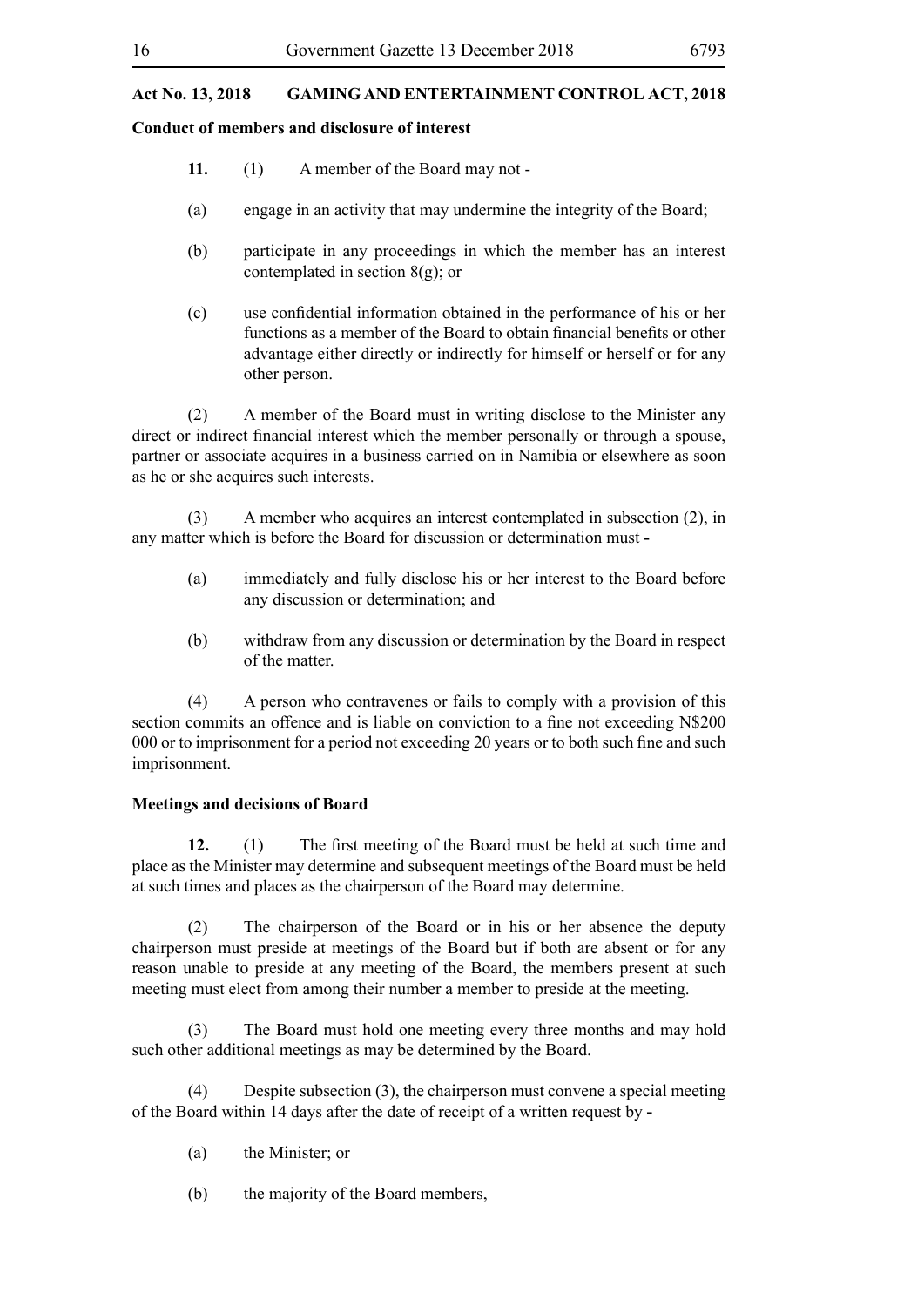which request must clearly state the purpose for which the special meeting is to be convened.

(5) The majority of all the members of the Board constitute a quorum at any meeting of the Board.

(6) The chairperson of the Board must cause a notice of every meeting of the Board to be given to the members of the Board so as to reach the members at least 72 hours before the meeting.

(7) A decision made by the majority of the members of the Board present and voting at a meeting of the Board constitutes a decision of the Board and in the event of an equality of votes the member of the Board presiding at the meeting has a casting vote in addition to his or her deliberative vote.

(8) A meeting of the Board convened for the purposes of hearing representations or objections in relation to an application made in terms of this Act is open to the public but the member presiding at the meeting may direct a person whose presence is, in his or her opinion, not desirable at that meeting to leave the meeting.

(9) A decision of the Board or an act performed under the authority of the Board is not invalid merely by reason of **-**

- (a) a vacancy on the membership of the Board; or
- (b) the fact that a person who is not entitled to sit as a member of the Board was in attendance when the decision was taken or act was authorised if the decision was taken or act was authorised by a majority of the members who were present and entitled to vote at the meeting.

(10) Despite subsection (6) or (7), a written resolution not passed at a meeting of the Board but signed by such number of members sufficient to constitute a quorum is as valid and effectual as if it had been passed at a meeting of the Board duly convened and constituted, and such resolution must be recorded in the minutes of the first ensuing meeting of the Board.

(11) The chief executive officer must keep or cause to be kept accurate minutes of the proceedings of all the meetings of the Board.

(12) The Board may make rules regulating the procedures that must be followed at the meetings of the Board.

#### **Committees of Board**

**13.** (1) The Board may establish one or more committees to exercise such powers or perform such functions as the Board may delegate or assign to such committee.

(2) A committee consists of at least two members of the Board and such other persons as the Board may determine.

(3) A committee may, with the approval of the Board, co-opt persons of special expertise to advise the committee in the performance of its functions but such co-opted persons are not entitled to vote at any meeting of the Committee.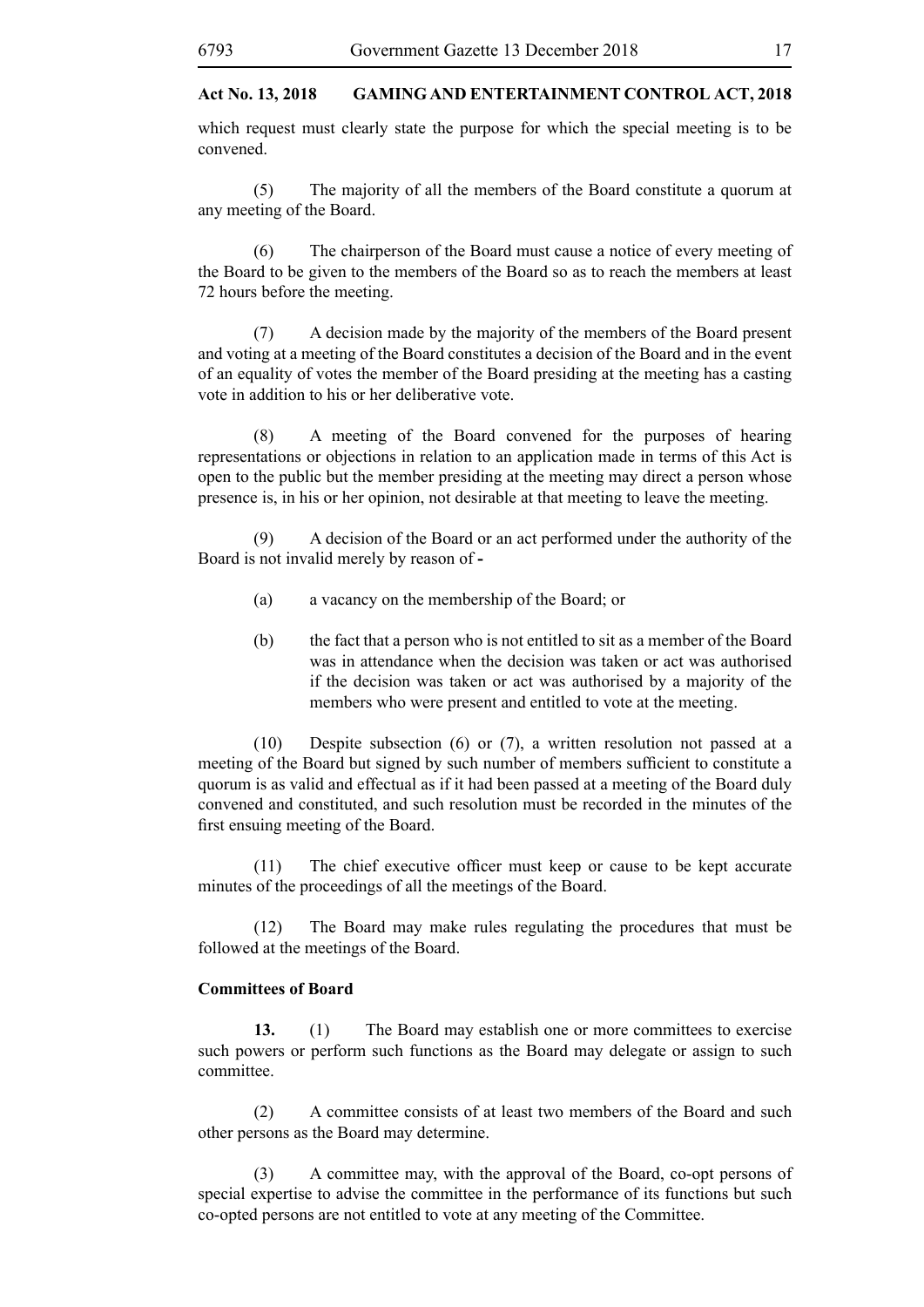(4) The Board must designate a member of the Board as chairperson of a committee.

(5) A committee must exercise its powers and perform its functions in accordance with such directions as the Board may determine.

(6) A function performed or a power exercised by a committee is considered to have been performed or exercised by the Board.

(7) Except for paragraph (a) of section 8, that section and section 11 apply with the necessary changes to a person co-opted as member of a committee under subsection (3).

#### **External experts**

**14.** (1) The Board may contract an external expert to assist the Board in performing its functions under this Act.

(2) An external expert contracted under subsection (1) must have a maximum degree of independence from persons involved in the gambling industry or in the functions to be performed by the external expert.

(3) An external expert may be appointed as an inspector.

#### **Allowances and remuneration of members of Board and committees**

**15.** (1) The Minister must pay such allowances and remuneration to the members of the Board and members of a committee who are not in the fulltime employment of the State, as the Minister determines with the concurrence of the Minister responsible for finance.

(2) Allowances and remuneration determined under subsection (1) may differ according to the different offices held or functions performed by members contemplated in that subsection.

(3) All expenditure related to the exercise, performance or carrying out of the powers and functions of the Board, including expenditure relating to the payment of allowances and remuneration must be defrayed from funds of the Board.

# Part 3 Staff members of Board

#### **Chief executive officer**

 **16.** (1) The Board, with the approval of the Minister, must appoint a suitably qualified and experienced person as the chief executive officer of the Board.

- (2) The chief executive officer -
- (a) is appointed on such terms and conditions as the Board, with the approval of the Minister, may determine and his or her remuneration and other service benefits is determined in accordance with section 22(3) of the Public Enterprises Governance Act;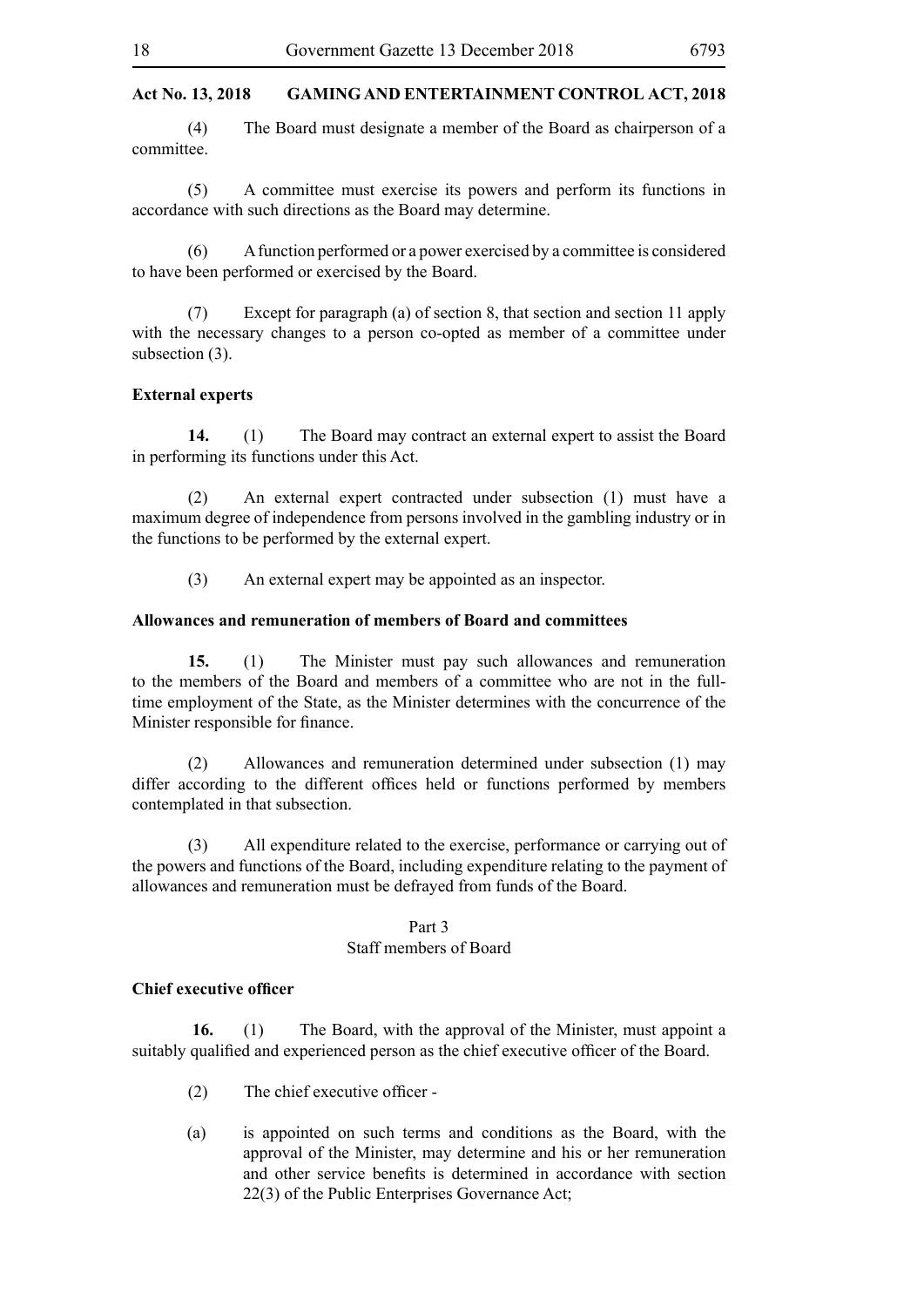- (b) is appointed for a term of five years and is eligible for re-appointment at the expiration of his or her term of office; and
- (c) may be removed from office before the expiry of his or her term of office in accordance with the terms and conditions of his or her contract of employment or applicable law.

(3) Subject to the direction and supervision of the Board, the chief executive officer is responsible for the day-to-day management and administration of the Board.

(4) If the office of the chief executive officer becomes vacant or the chief executive officer is for any reason unable to perform his or her functions, the Board may -

- (a) designate any suitable staff member of the Board; or
- (b) if circumstances so require, appoint a suitable person, after consultation with the Minister,

to act as the chief executive officer until the vacancy is filled or the chief executive officer is able to perform his or her functions.

(5) A person designated or appointed under subsection (4) has the powers and performs the functions of the chief executive officer.

(6) Subject to the direction and supervision of the Board, the chief executive officer -

- (a) supervises the staff members of the Board and exercises disciplinary powers over such staff members as may be set out in the applicable personnel rules; and
- (b) is the accounting officer of the Board and is responsible for
	- (i) the proper control and management of the assets of the Board;
	- (ii) the effectiveness and efficiency of the Board;
	- (iii) all income and expenditure of the Board, including the keeping of complete and accurate accounts of moneys received or expended by the Board in accordance with the financial reporting standards so as to give a true reflection of the transactions and financial situation of the Board and to represent accurately the state of affairs and business of the Board;
	- (iv) receiving fees payable to the Board and other revenue collected by the Board under this Act or applicable law and the discharging of liabilities of the Board; and
	- (v) the proper and diligent implementation of, and compliance with, the Public Enterprises Governance Act and this Act.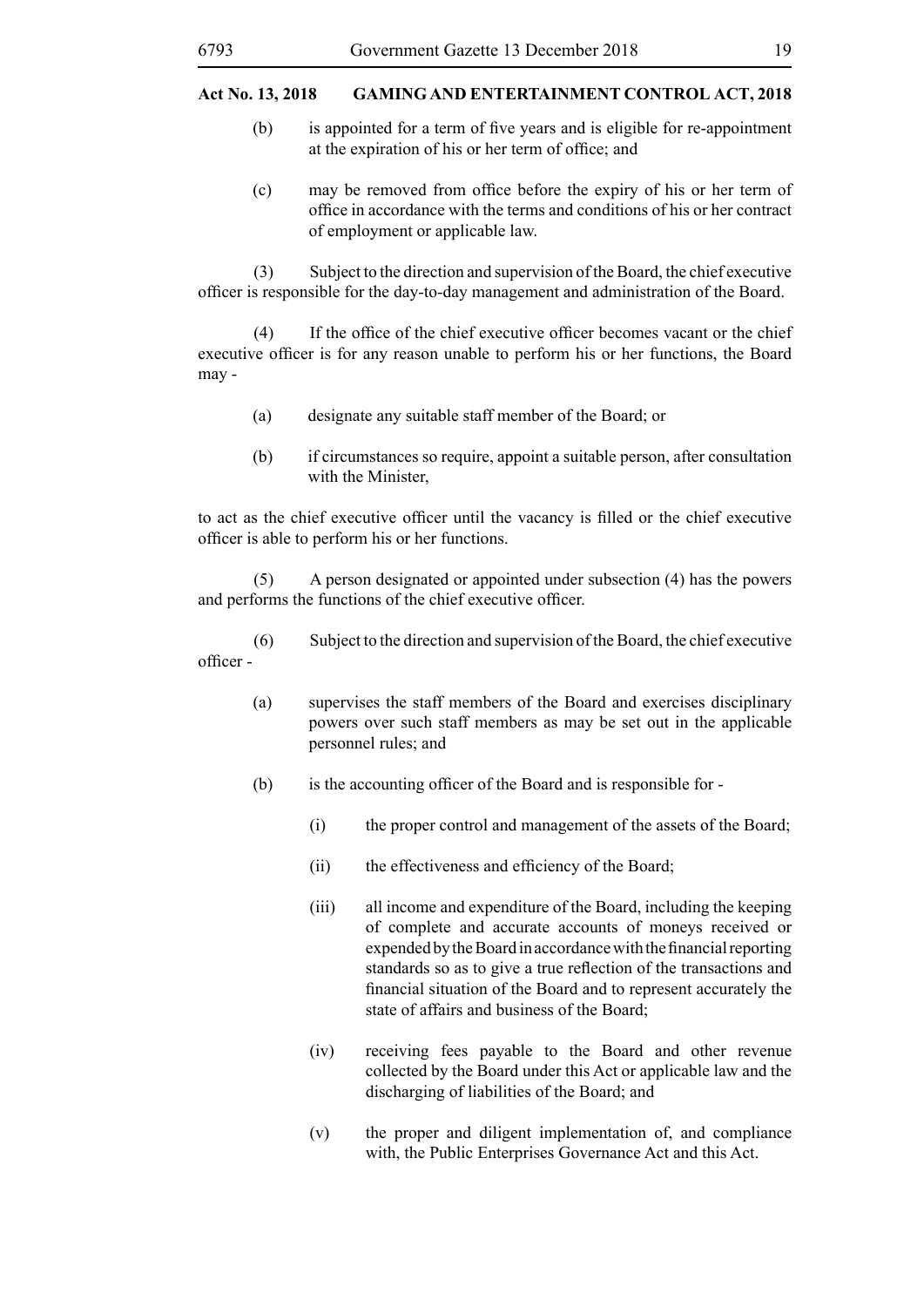#### **Staff members of Board, transfer and secondment of staff members**

**17.** (1) The Board may, on the recommendation of the chief executive officer and on such remuneration and conditions of service as the Board may determine, appoint as staff member of the Board, such persons as it considers necessary in order to assist the Board in the exercise and performance of its powers and functions in terms of this Act.

(2) Despite subsection (1), the Board, in the performance of its functions in terms of this Act, at its request and after consultation with the Minister and the Public Service Commission, may be assisted by staff members seconded to the service of the Board in terms of the Public Service Act, 1995 (Act No. 13 of 1995).

## Part 4 Inspectorate

#### **Inspectors**

- **18.** (1) The Board -
- (a) may appoint a suitably qualified person as an inspector to monitor, investigate or evaluate any matter on behalf of the Board, subject to the control and direction of the Board; and
- (b) must provide each inspector with a certificate of appointment, with his or her picture and identity number, stating -
	- (i) that the inspector has been appointed under this Act; and
	- (ii) any limitation on the authority of the inspector, if any.

(2) An inspector must produce his or her certificate of appointment to a person in relation to whom he or she seek to exercise a power or perform a function under this Act.

(3) For the purpose of this Act, the Board must take the necessary steps to facilitate the declaration of one or more inspectors as peace officers in terms of section 334 of the Criminal Procedure Act, 1977 (Act No. 51 of 1977).

#### **Powers and functions of inspectors**

**19.** (1) Subject to subsection (2) and (3), an inspector may, without prior notice to a person **-**

- (a) enter premises in which gambling activities are engaged in, conducted or made available or in which records of any of such gambling activities are prepared or maintained;
- (b) enter premises in, on or from which it is suspected **-**
	- (i) that a gambling or gambling activity is being engaged in, conducted or made available; or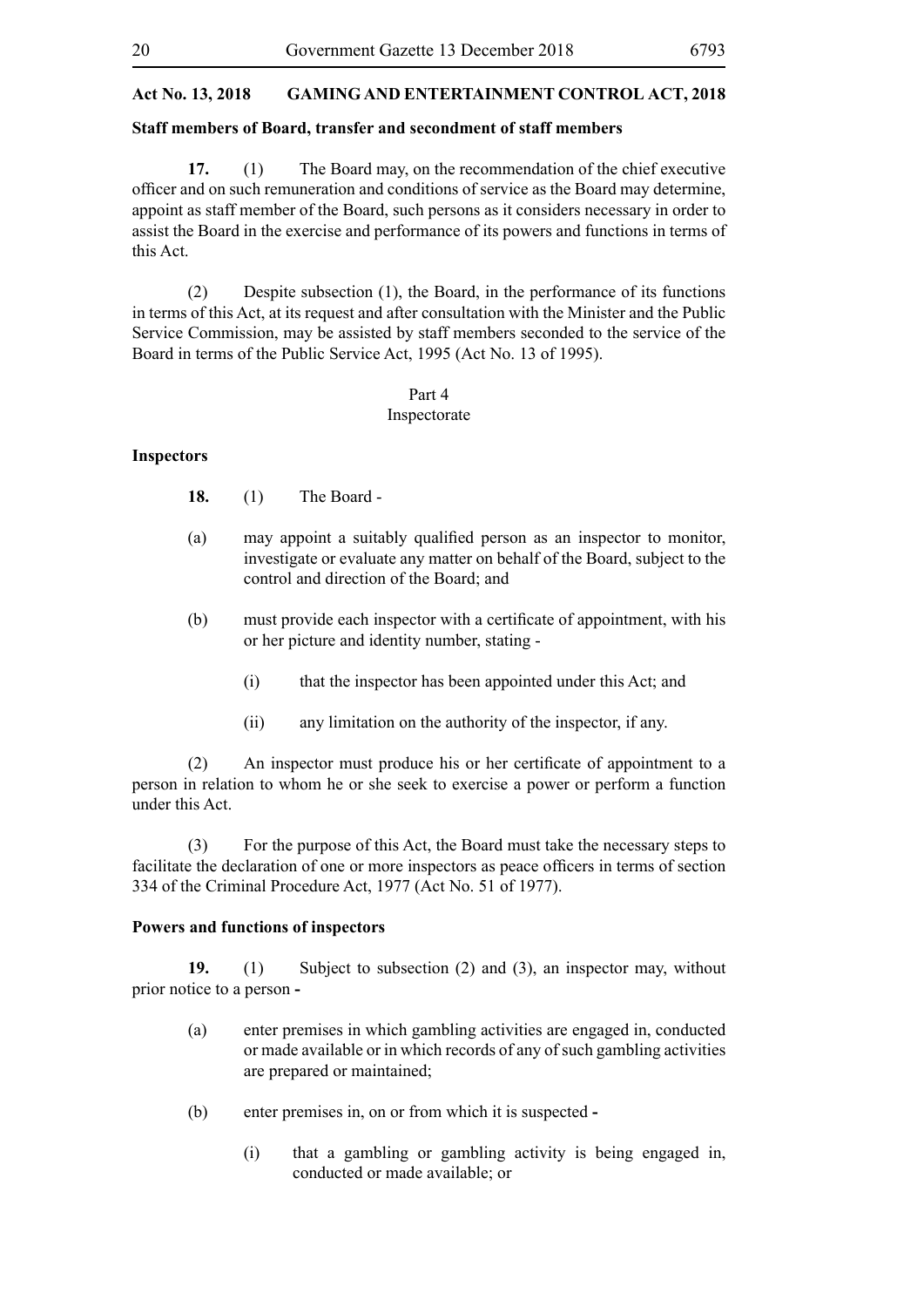#### 6793 Government Gazette 13 December 2018 21

# **Act No. 13, 2018 GAMING AND ENTERTAINMENT CONTROL ACT, 2018**

- (ii) that a gambling machine, equipment, device, object, book, record, note, recording or other document used or capable of being used in connection with the conducting of a gambling activity may be found;
- (c) in any premises referred to in paragraph (a) or (b) **-**
	- (i) conduct an enquiry that the inspector believes to be necessary after having informed the person who appears to be in charge or control of the premises of the purpose of his or her visit;
	- (ii) require the person referred to in subparagraph (i) to produce a licence, transfer licence or removal licence required under this Act;
	- (iii) question a person who is on or in the premises;
	- (iv) examine a gambling machine, equipment, object, book, record, note, recording or other document in, on or around the premises referred to in paragraph (a) or (b);
	- (v) examine or make extracts from documents referred to in subparagraph (iv); and
	- (vi) seize and remove from the premises and impound
		- (aa) a gambling machine or equipment for the purposes of examination and inspection;
		- (bb) a book, record, ledger, game, device, cash box and its contents, counting room or its equipment or gambling operations;
- (d) require a person in charge of premises referred to in paragraph (a) or  $(b)$  -
	- (i) to point out a gambling machine, equipment, device or object that the person has custody or control over;
	- (ii) for the purpose of examination or making copies or extracts, to produce a book, record, note, recording or other document that the person has possession or custody or control over; and
	- (iii) to provide information in connection with anything that has been pointed out or produced in terms of subparagraph (i) or  $(ii)$ ; or
- (e) enter a licenced premises to determine whether any prescribed requirements have been complied with.

(2) In exercising the powers conferred by subsection (1), an inspector may not enter and search premises which is the private home of a person, unless the owner of such home consents to such entry and search or such entry and search has been authorised by a warrant issued by a judge of the High Court of Namibia or a magistrate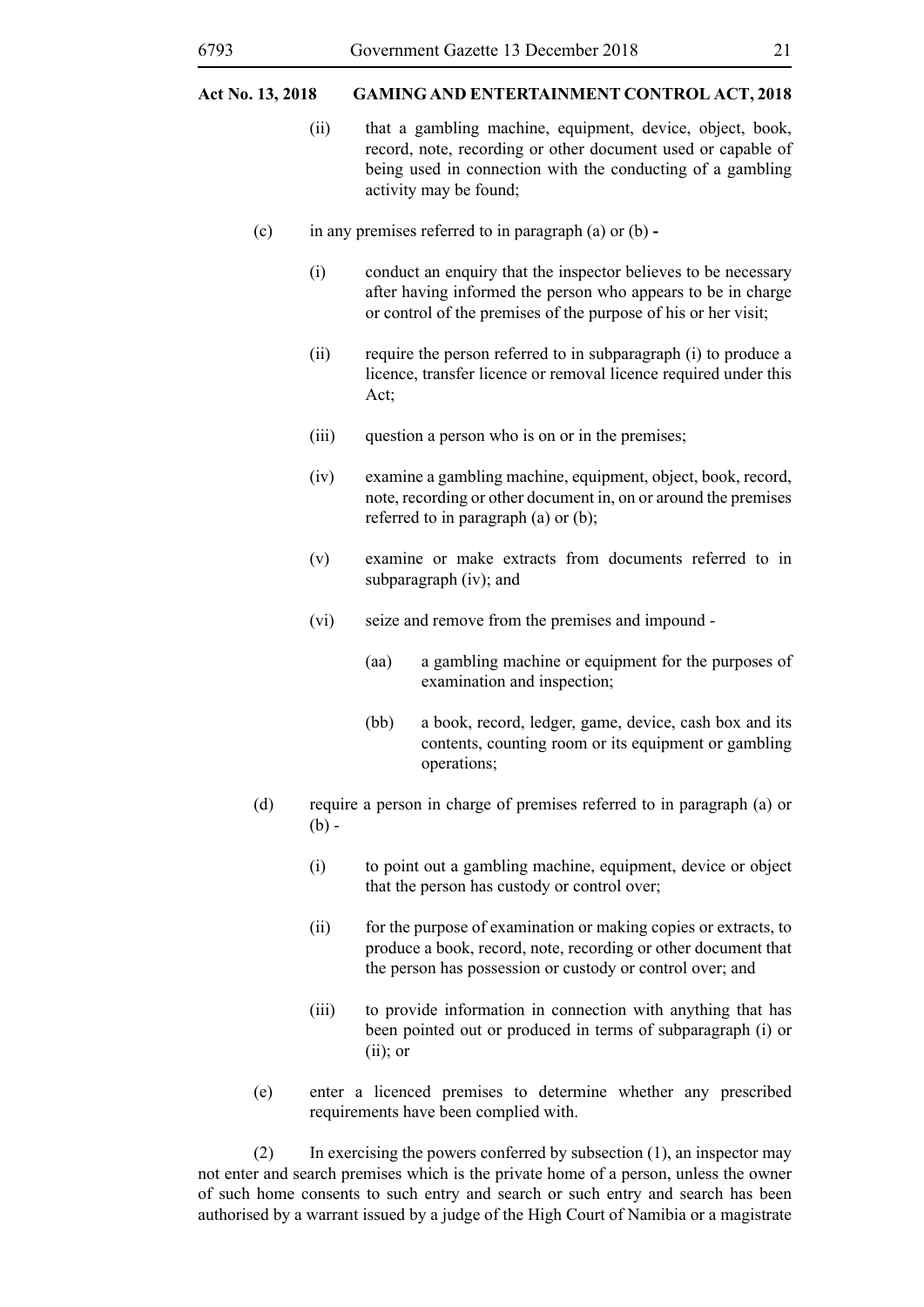with competent jurisdiction on application by the inspector who has satisfied such judge or magistrate under oath that -

- (a) there are reasonable grounds for believing that a provision of this Act is being contravened in that home or that a book, record or any other document or other article required for inspection is in that home; and
- (b) such entry and search is necessary for a purpose referred to in Article 13 of the Namibian Constitution.
- (3) The search of the home or premises under this section -
- (a) may not be excessively intrusive, having regard to the contravention suspected; and
- (b) must comply with the provisions of subsections  $(3)(a)$  and  $(4)$  of section 21 and section 29 of the Criminal Procedure Act, 1977 (Act No. 51 of 1977).
- (4) An inspector may -
- (a) serve search warrants, notices, summons or other processes relating to the enforcement of laws regulating gambling or gambling activities;
- (b) conduct investigations into the character, record or reputation of a person applying for a licence, licence holders and other persons as the Board may determine;
- (c) liaise with law enforcement agency for the purposes of paragraph (b) or for the conducting of investigation or identification of applicants for the purposes of licences;
- (d) investigate contraventions of this Act or any law relating to gambling and gambling activities and refer violations constituting an offence to a police officer, Financial Intelligence Centre of Namibia established under the Financial Intelligent Act or the Prosecutor-General; and
- (e) exercise any other power or perform any other function assigned or imposed on an inspector by or under this Act.

(5) When performing a function in terms of subsection (1) or (2), an inspector may be accompanied and assisted by an interpreter, a police officer or by an authorised officer as defined in section 1 of the Financial Intelligence Act.

(6) Nothing in this section may be construed as prohibiting other law enforcement agencies from enforcing the provisions of this Act or from performing other duties to the extent permitted by the law.

(7) In so far as this section provides for a limitation on the fundamental rights contemplated in Article 13 of the Namibian Constitution, in that it authorises interference with the privacy of a person, that limitation is enacted on the authority of that Article.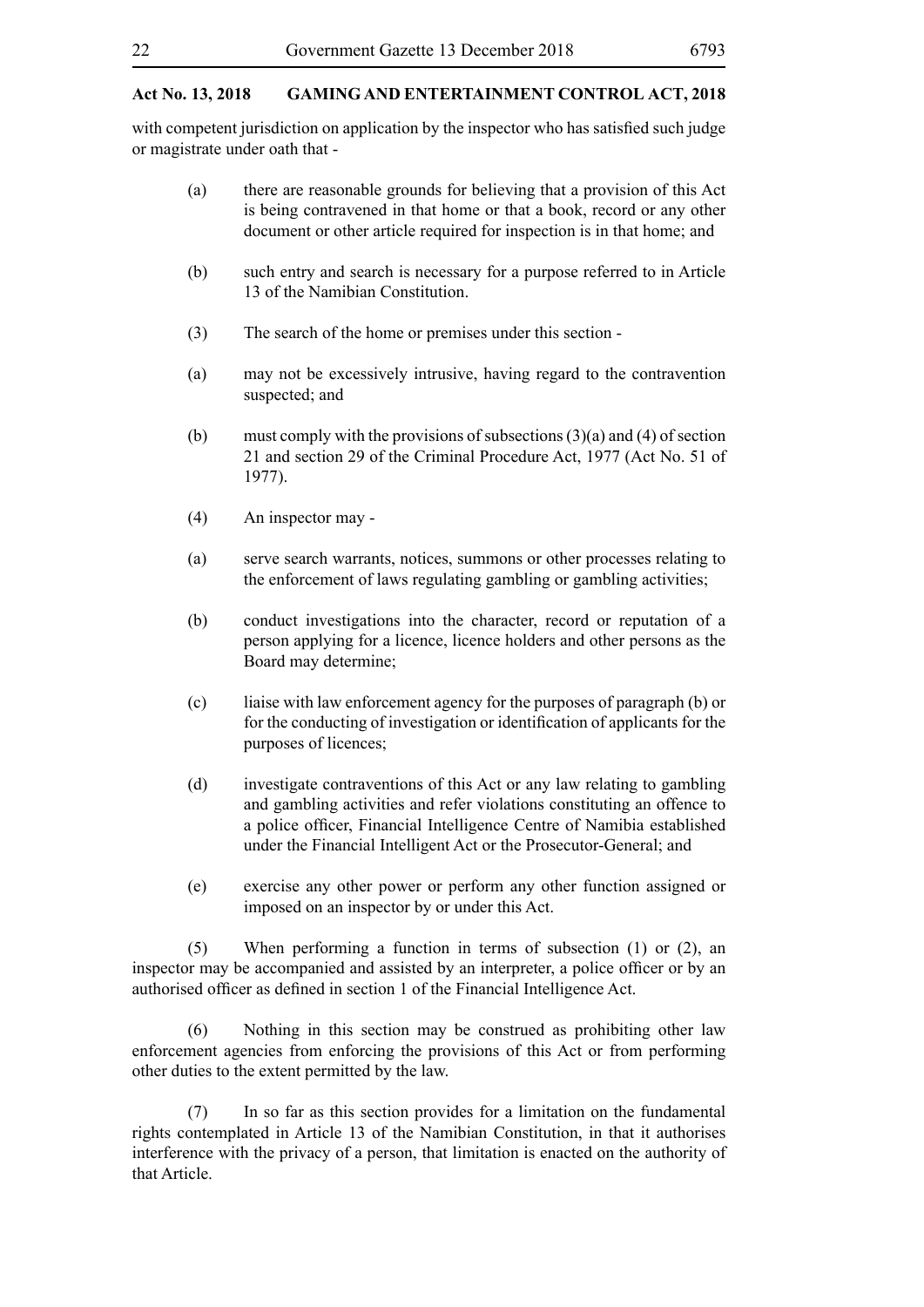# CHAPTER 3 FINANCIAL PROVISIONS

# Part 1 Funds of Board

#### **Funds of Board**

- **20.** (1) The funds of the Board consist of -
- (a) money appropriated by Parliament for the purposes of the operations of the Board;
- (b) interest or dividends earned on an investment made in terms of subsection  $(5)$ ;
- (c) money borrowed with the approval of the Minister with the concurrence of the Minister responsible for finance;
- (d) money received by way of donations or grants subject to the approval of the Minister and after consultation with the Minister responsible for finance; and
- (e) other money vesting or accruing to the Board from any other source in Namibia.

(2) The Board must manage its funds in accordance with sound principles of financial management and by observing the measures implemented to protect the liquidity of the Board.

- (3) The funds of the Board are used -
- (a) to pay the administrative expenses of the Board;
- (b) to pay remuneration and allowances payable by the Board and such other expenses incurred by the Board in the performance of its functions; and
- (c) for any other expenditure provided for in the budget of the Board.

(4) Money received by way of a donation for the benefit of the Board may be administered on such conditions as may be agreed on between the donor and the Board.

(5) Any money of the Board that is not immediately required for expenditure by the Board may be invested in a manner and in an institution determined by the Board with the approval of the Minister with the concurrence of Minister responsible for finance.

(6) An unexpended balance at the end of a financial year of the Board is carried forward as a credit to the ensuing financial year.

# **Accountability and audit**

**21.** (1) The chief executive officer is the accounting officer for the Board and is responsible for -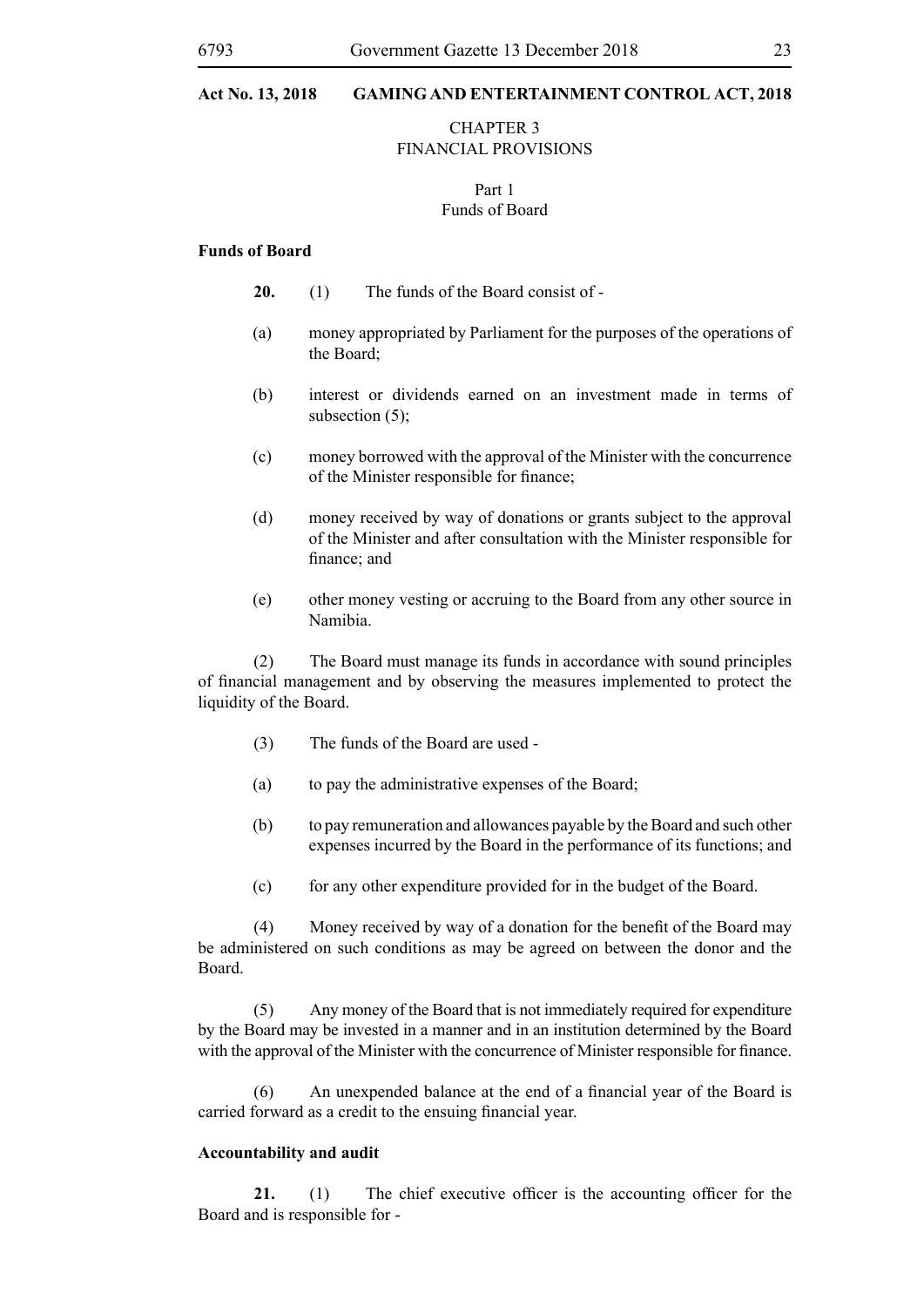- (a) all income and expenditure of the Board; and
- (b) all assets and discharge all liabilities of the Board.

 (2) In furtherance of subsection (1), the Board must, whether by means of internal procedures or by its rules, determine prudent financial procedures, including internal control measures and mechanisms for the administration of its funds.

(3) The chief executive officer must keep or cause to be kept such records of account in accordance with the general accepted accounting practices, principles and procedures as are necessary to fairly represent the affairs of funds of the Board and to explain the transactions and financial position of the Board.

(4) Not later than three months after the end of each financial year, the chief executive officer must prepare and submit to the Board for approval, the financial statements, comprising of -

- (a) a statement reflecting, with suitable and sufficient particulars, the income and expenditure of the Board during that financial year; and
- (b) a balance sheet showing the state of the assets, liabilities and financial position of the Board as at the end of the financial year.

(5) The accounting records and financial statements of the Board are audited by the Auditor-General or by a person registered as an auditor in terms of the Public Accountants' and Auditors' Act, 1951 (Act No. 51 of 1951), appointed by the Board with the approval of the Auditor-General.

(6) The auditor referred to in subsection (5) audits the accounting records and financial statements of the Board subject to such directives as the Auditor-General may issue to such auditor.

# **Bank accounts of Board**

**22.** The Board must open and maintain such bank accounts at one or more banking institutions in Namibia registered in terms of the Banking Institutions Act, 1998 (Act No. 2 of 1998) as are necessary for the performance of the functions of the Board.

# **Financial year and budget**

**23.** (1) The financial year of the Board ends on 31 March each year.

(2) The Board must submit to the Minister for approval in each year, at a time determined by the Minister, a statement of the estimated income and expenditure of the Board relating to the next financial year.

# **Annual report**

**24.** (1) The Board must submit to the Minister an annual report of the activities of the Board, within six months after end of financial year or such longer period as the Minister may determine, which report must be accompanied by the -

(a) audited financial statements of the Board for that financial year; and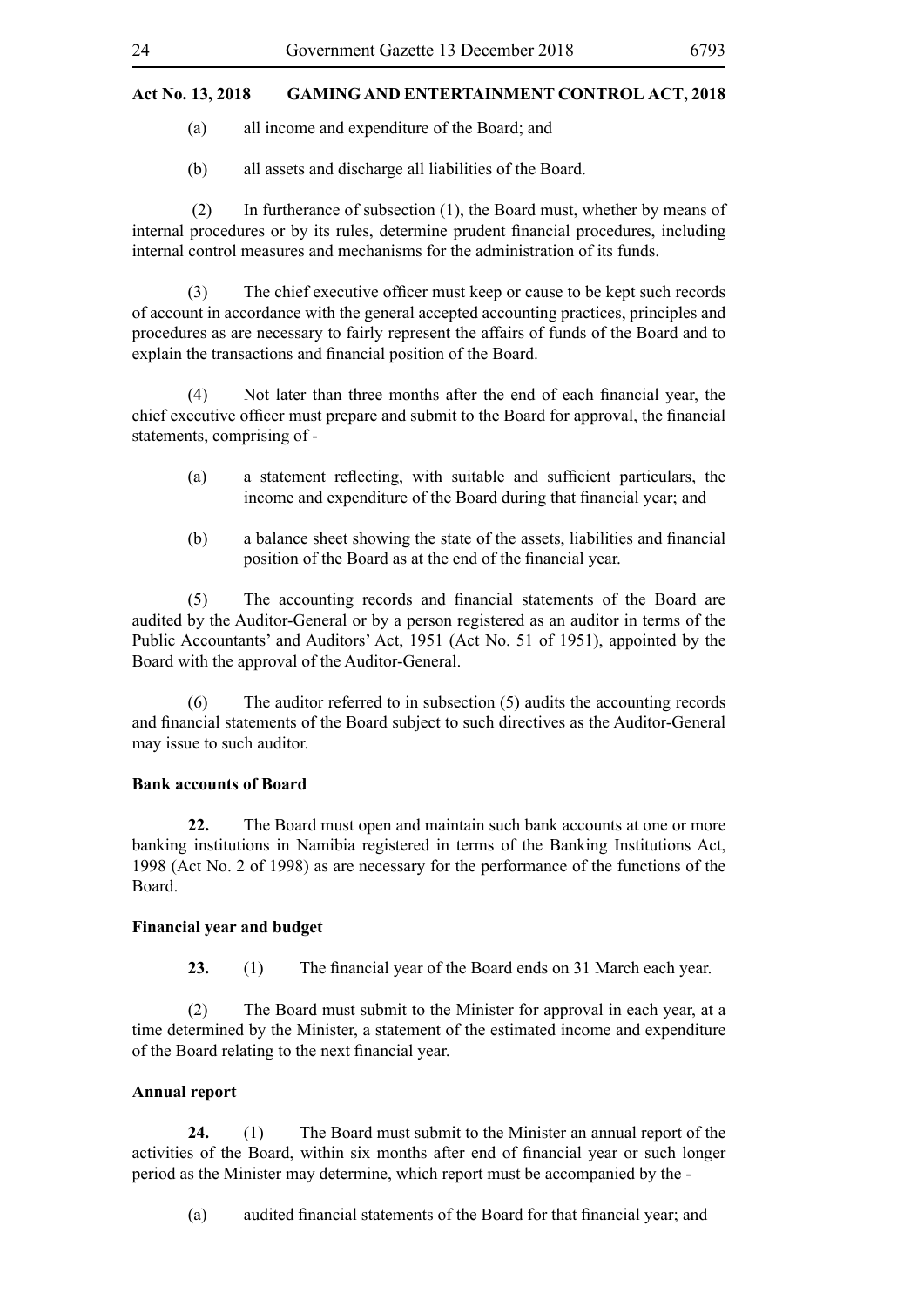(b) auditor's report relating to the financial statements.

(2) The Minister must table in the National Assembly the annual report and financial statements within 30 days after the date of the receipt of the report and financial statement, or if National Assembly is not in ordinary session, within 14 days after the commencement of its next ordinary session.

(3) The Board must, if the Minister at any time so requires, furnish to the Minister a report and particulars relating to the performance of the functions of the Board in relation to any matter as the Minister may require.

#### Part 2

Gambling Trust Fund and allocation of moneys from Gambling Trust Fund

# **Gambling Trust Fund**

**25.** There is established a fund to be known as the Gambling Trust Fund which is held in trust by the Board and administered by the Board.

# **Funds of Trust Fund**

- **26.** (1) The funds of Trust Fund consist of -
- (a) application fees, licence fees and annual licence fees, levies and penalties payable under Part 3 of Chapter 5 of this Act;
- (b) interest and dividends derived from the investment of money under subsection (4);
- (c) money received by way of donation or grants with the approval of the Minister after consultation with the Minister responsible for finance; and
- (d) money accruing to the Trust Fund from any other source.

(2) The Board must open and maintain a banking account in the name of the Trust Fund with any institution referred to in section 22 -

- (a) into which all monies received or accruing for the benefit of the Trust Fund are deposited; and
- (b) from which all monies payable from the Trust Fund are withdrawn.

(3) The Board may retain in the Trust Fund such amount of monies as are approved by the Minister, with the concurrence of the Minister responsible for finance, as being reasonably required for the purposes of the Trust Fund.

(4) Money standing to the credit of the Trust Fund and not required for immediate use may be invested in such a manner as the Minister, with the concurrence of the Minister responsible for finance, may in writing approve.

(5) Money received by way of a donation for the benefit of the Trust Fund may be administered on such conditions as may be agreed on between the donor and the Board.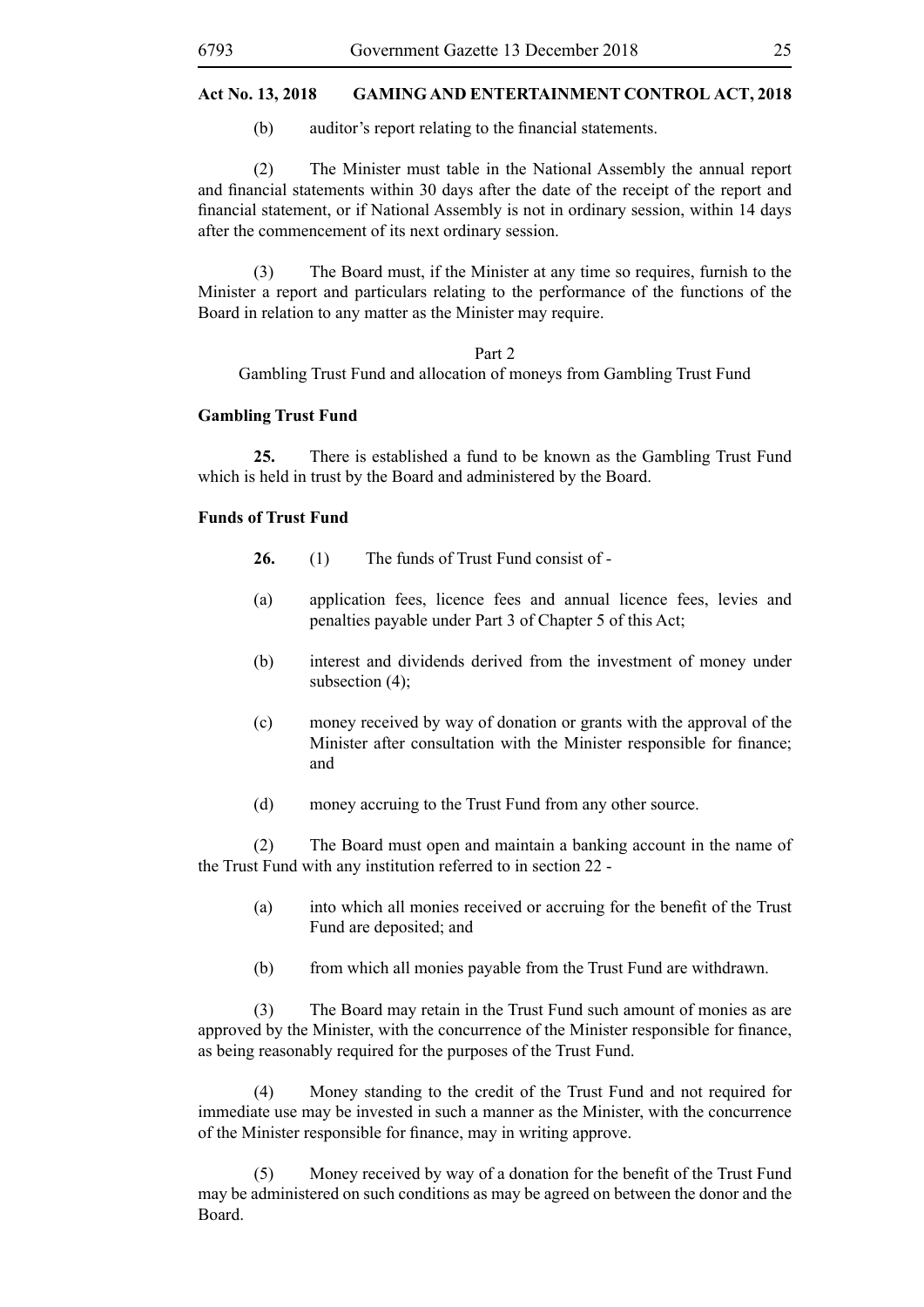(6) An unexpended balance of the Trust Fund at the end of a financial year is carried forward as a credit to the Trust Fund for the next ensuing financial year.

(7) The Board must ensure that money received for or accruing to the Trust Fund is paid into the banking account of the Trust Fund as soon as is practicable after the receipt.

#### **Accounting, audit and reports**

**27.** (1) The chief executive officer must cause proper accounts to be kept of all transactions of the Trust Fund and cause to be prepared in respect of every financial year of the Board, financial statements reflecting -

- (a) all monies received by and payments made from the Trust Fund; and
- (b) the assets and liabilities of the Trust Fund as at the end of the financial year.

(2) The accounts and financial statements referred to in subsection (1) are audited by the Auditor-General or by a person registered as an auditor in terms of the Public Accountants' and Auditors' Act, 1951 (Act No. 51 of 1951), appointed by the Board with the approval of the Auditor-General, and subject to such directives as the Auditor-General may issue to such auditor.

#### **Allocation of moneys from Trust Fund**

**28.** (1) The Minister, with the concurrence of the Minister responsible for finance, must prescribe the percentage of the moneys received or accrued to the Trust Fund that must be allocated -

- (a) for the purposes of
	- (i) socio-economic impact of gambling and gambling activities;
	- (ii) addiction or compulsion of gambling;
	- (iii) providing broad-based public educational programmes about the risk and socio-economic impact of gambling and gambling activities; or
	- (iv) rehabilitation of persons addicted to gambling and gambling activities;
	- (v) any other prescribed objective; and
- (b) to the State Revenue Fund referred to in Article 125(1) of the Namibian Constitution for the purposes of the State Revenue Fund.

(2) The Minister, with the concurrence of the Minister responsible for finance, must prescribe the manner in which the money allocated for the purposes of subsection (1)(a) may be utilised for the purposes of that subsection.

(3) The chief executive officer must keep proper accounts of all transactions made in respect of money allocated for the purposes of subsection (1).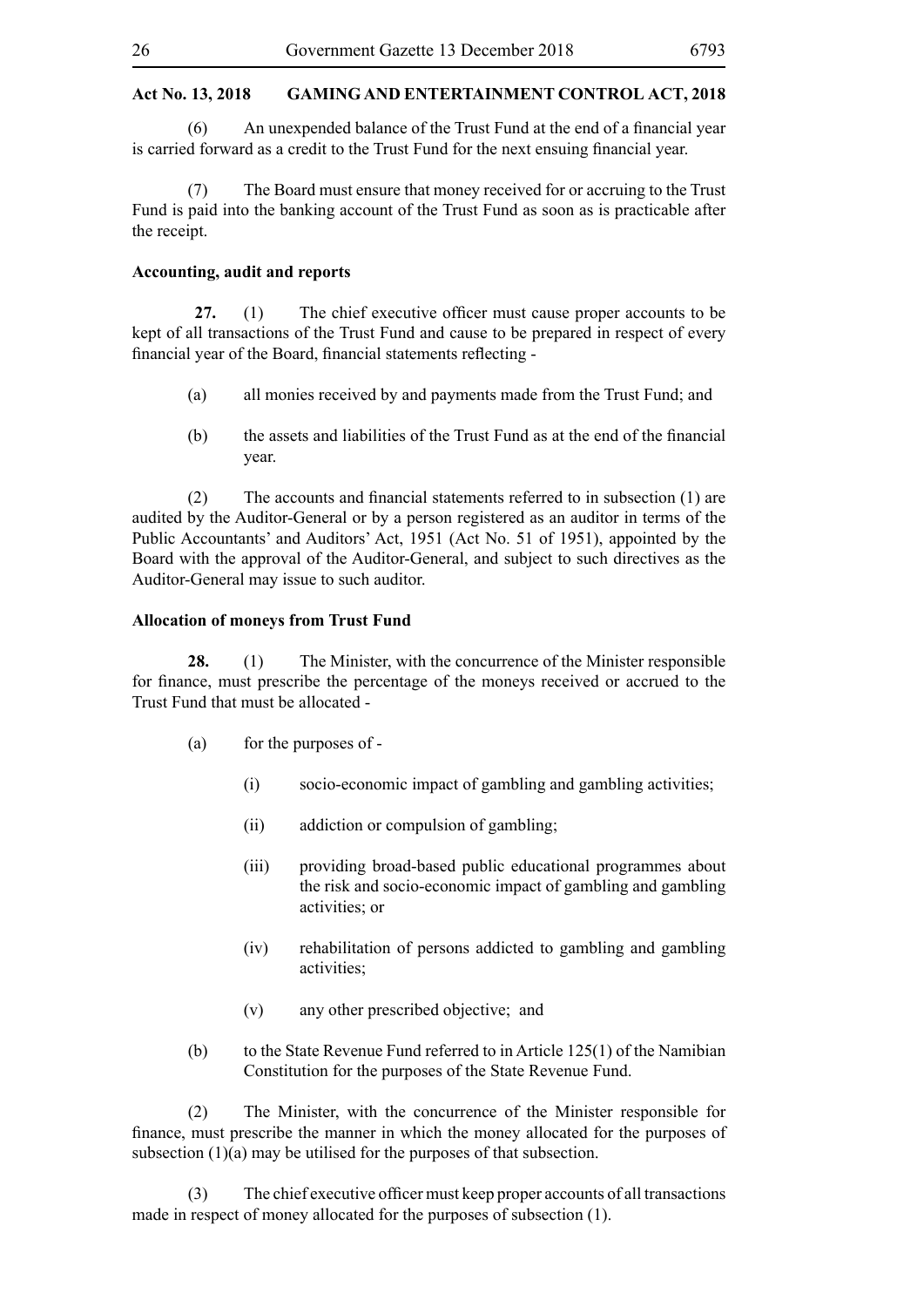# CHAPTER 4 GAMBLING ACTIVITIES

# **Gambling activities**

- **29.** An activity is a gambling activity if it involves **-**
- (a) the placing or accepting a bet or wager under section  $30(1)$ ;
- (b) the placing or accepting a totalizator bet under section  $30(2)$ ; or
- (c) the playing or making available for playing **-**
	- (i) a gambling game; or
	- (ii) an amusement game, if the amusement game is required to be licensed under section 32(2).

#### **Bets and wagers**

- **30.** (1) A person places or accepts a bet or wager if the person **-**
- (a) being a player, stakes money or anything of value on a bet with a bookmaker on a contingency; or
- (b) being a bookmaker **-**
	- (i) accepts a stake of money or anything of value on a bet from a player on a contingency; or
	- (ii) stakes money or anything of value on a bet with another bookmaker on a contingency;
- (c) stakes or accepts a stake of money or anything of value with one or more other persons on a contingency; or
- (d) expressly or by implication undertakes, promises or agrees to do anything contemplated in paragraph (a), (b) or (c).

(2) A person places or accepts a totalizator bet when the person stakes money or anything of value on the outcome of an event or combination of events by means of **-**

- (a) a system in which the total amount staked, after deductions provided for by law or by agreement, is divided among the persons who made winning bets in proportion to the amount staked by each of the persons in respect of a winning bet; or
- (b) a scheme, form or system of betting, whether mechanically operated or not that is operated on similar principles referred to under paragraph (a).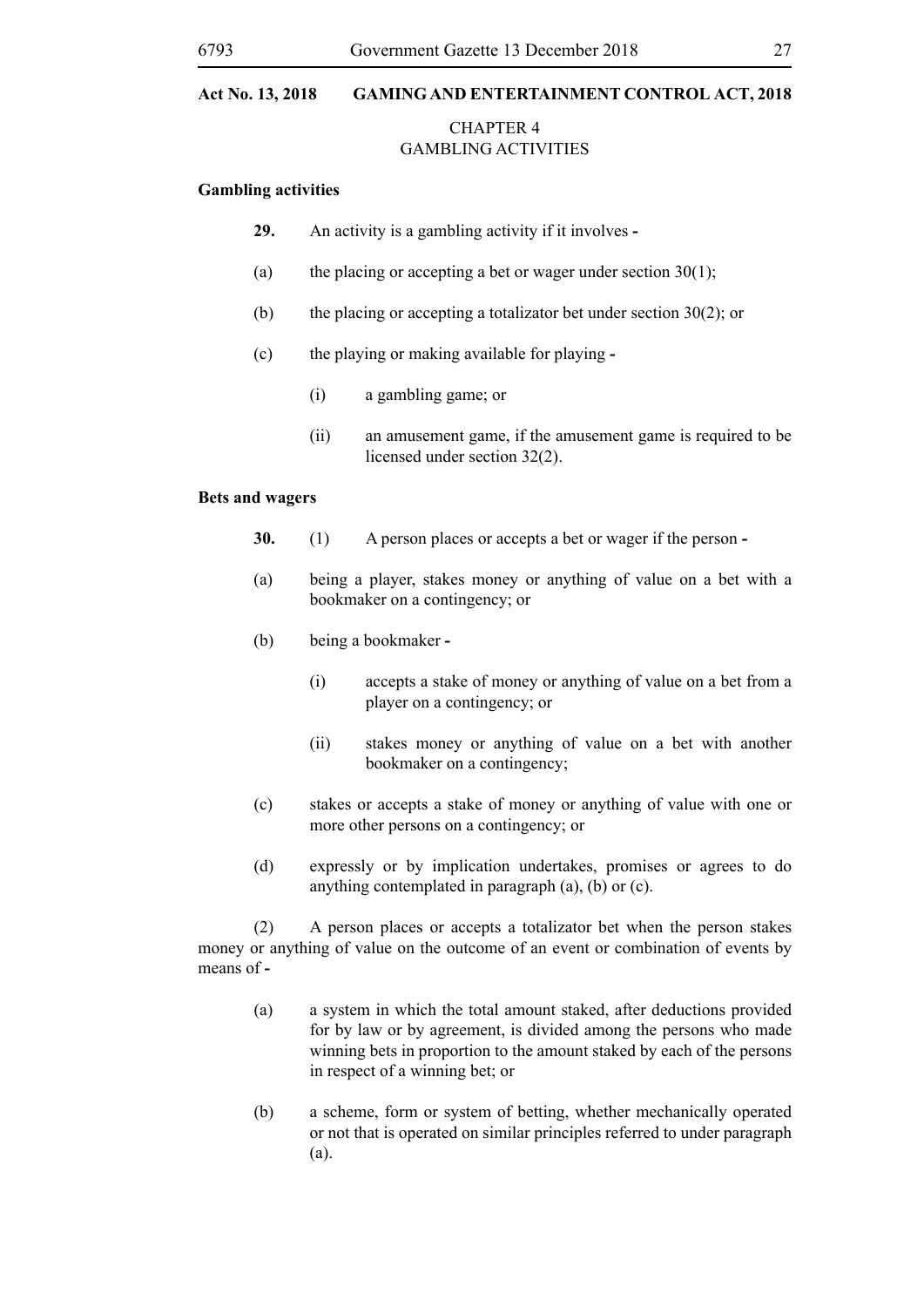# **Gambling games**

- **31.** (1) An activity is a gambling game if **-**
- (a) it is played on payment of a consideration with the chance that the person who is playing the game might be entitled to or receive a prize or pay-out and the result might be determined by the skill of the player, an element of chance or both; or
- (b) it is a bet or wager in terms of section  $30(1)$ , that is placed in a casino or gambling house in relation to an activity that meets the criteria referred to in paragraph (a).

(2) Despite subsection (1) and for the purposes of this Act, the following activities do not constitute a gambling game **-**

- (a) a totalizator bet in terms of section 30(2); or
- (b) an amusement game.

# **Amusement games**

**32.** (1) The Minister may, for the purposes of this Act, prescribe the games or categories of games which qualify as amusement games and which can be played with or without the use of an amusement machine.

(2) Regulations made under subsection (1) may require a person to possess a prescribed licence before such a person may make an amusement game available to be played.

(3) The Minister must prescribe the manner in which a person must obtain a licence referred to in subsection (2).

# CHAPTER 5 LICENSING OF GAMBLING ACTIVITIES

#### Part 1 **Licences**

# **Types of licences**

**33.** Subject to the provisions of this Act, the Board may, on application made by a person, issue the following licences -

- (a) casino licence;
- (b) gambling house licence;
- (c) bookmaker licence;
- (d) totalizator licence;
- (e) manufacturer or supplier licence;
- (f) testing agent licence;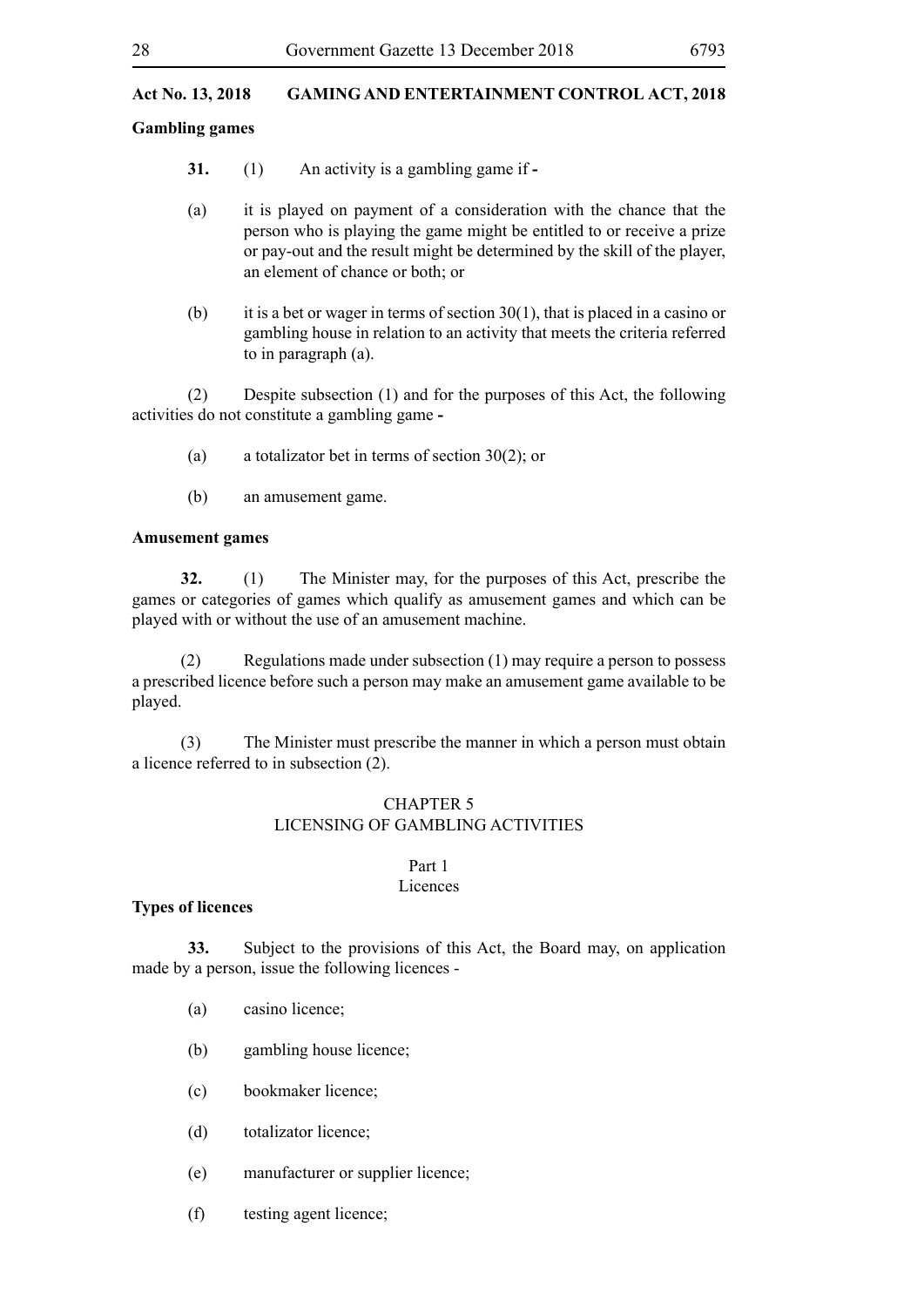- (g) key employee licence; or
- (h) any other licence as may be prescribed in terms of this Act.

#### **Casino licence**

**34.** (1) Subject to section 42, the Board may, on an application by a person who conducts an accommodation establishment, issue a casino licence to a person who **-**

- (a) in the case of an accommodation establishment situated in the local authority area of Windhoek, has been allocated a grading of at least four stars in accordance with the provisions of the Namibia Tourism Board Act and has at least 100 rooms available for the accommodation of guests; or
- (b) in the case of an accommodation establishment situated in a local authority area other than the local authority area of Windhoek, has been allocated a grading of at least three stars in accordance with the provisions of the Namibia Tourism Board Act and has at least 50 rooms available for the accommodation of guests.
- (2) A casino licence authorises the -
- (a) playing of prescribed games; and
- (b) keeping and operating of prescribed gambling machines and tables not exceeding the maximum number specified in the licence,

in or on the premises of the accommodation establishment in respect of which the licence has been granted or such part of the premises as specified in the licence.

#### **Gambling house licence**

**35.** (1) Subject to section 42, the Board may, on an application by a person who **-**

- (a) conducts an accommodation establishment; or
- (b) conducts a retail liquor business,

issue a gambling house licence to the person.

(2) A gambling house licence authorises the keeping or playing in or on the premises or the part of the premises of the accommodation establishment or the retail liquor business, as specified in the licence, of the prescribed gambling machines or prescribed gambling games, excluding tables, but not exceeding the number of gambling machines or gambling games specified in the licence.

#### **Bookmaker licence**

**36.** (1) Subject to section 42, the Board may, on application by a person who intends to conduct a bookmaking business, issue a bookmaker licence to the person.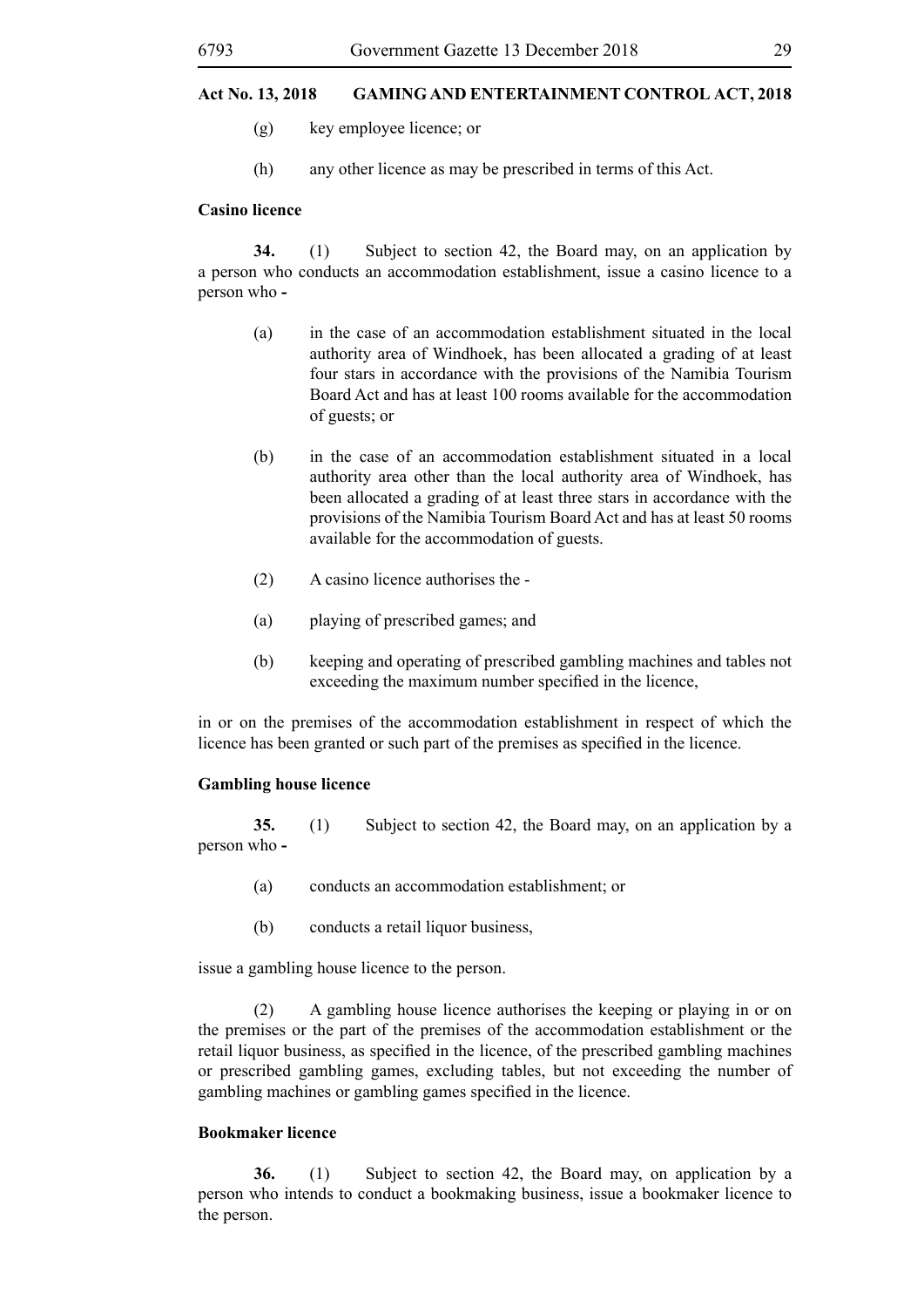(2) A bookmaker licence authorises the holder of a bookmaker licence to accept, receive or negotiate bets placed on prescribed events.

(3) The Minister must prescribe the events on which bets may be made or accepted in relation to a bookmaker licence.

# **Totalizator licence**

**37.** (1) Subject to section 42, the Board may, on an application by a person who indends to operate a totalizator, issue a totalizator licence to the person.

(2) A totalizator licence authorises the holder of the totalizator licence to use a totalizator to register or accept a totalizator bet placed on any horse racing, sporting event or any other similar event or contingency or prescribed events.

# **Manufacturer or supplier licence**

**38.** (1) Subject to section 42, the Board may, on an application by a person who intends to manufacture or supply gambling machines, issue a manufacturer or supplier licence to the person.

(2) A manufacturer or supplier licence authorises the holder of the manufacturer or supplier licence to import, manufacture, sell, lease, make available, distribute, maintain or repair gambling machines.

#### **Testing agent licence**

**39.** (1) Subject to subsection (2) and section 42, the Board may, on an application by a person who intends to test and calibrate gambling machines, issue a testing agent licence to the person.

- (2) The Board may only issue a testing agent licence to a person if the person -
	- (a) complies with the prescribed applicable standards for testing and calibration of gambling machines;
	- (b) is accredited for technical competency by the Accreditation Board of Namibia in accordance with the Accreditation Board of Namibia Act, 2005 (Act No. 8 of 2005) or any applicable international standards determined by the Board;
	- (c) is able to conduct tests and perform calibration on gambling machines to ensure compliance with standards established by the Namibia Standards Institution in terms of the Standards Act or any other international standards determined by the Board;
	- (d) is able to conduct test and perform calibration in an objective and impartial manner; and
	- (e) is not **-**
		- (i) a holder of any other licence in the gambling industry;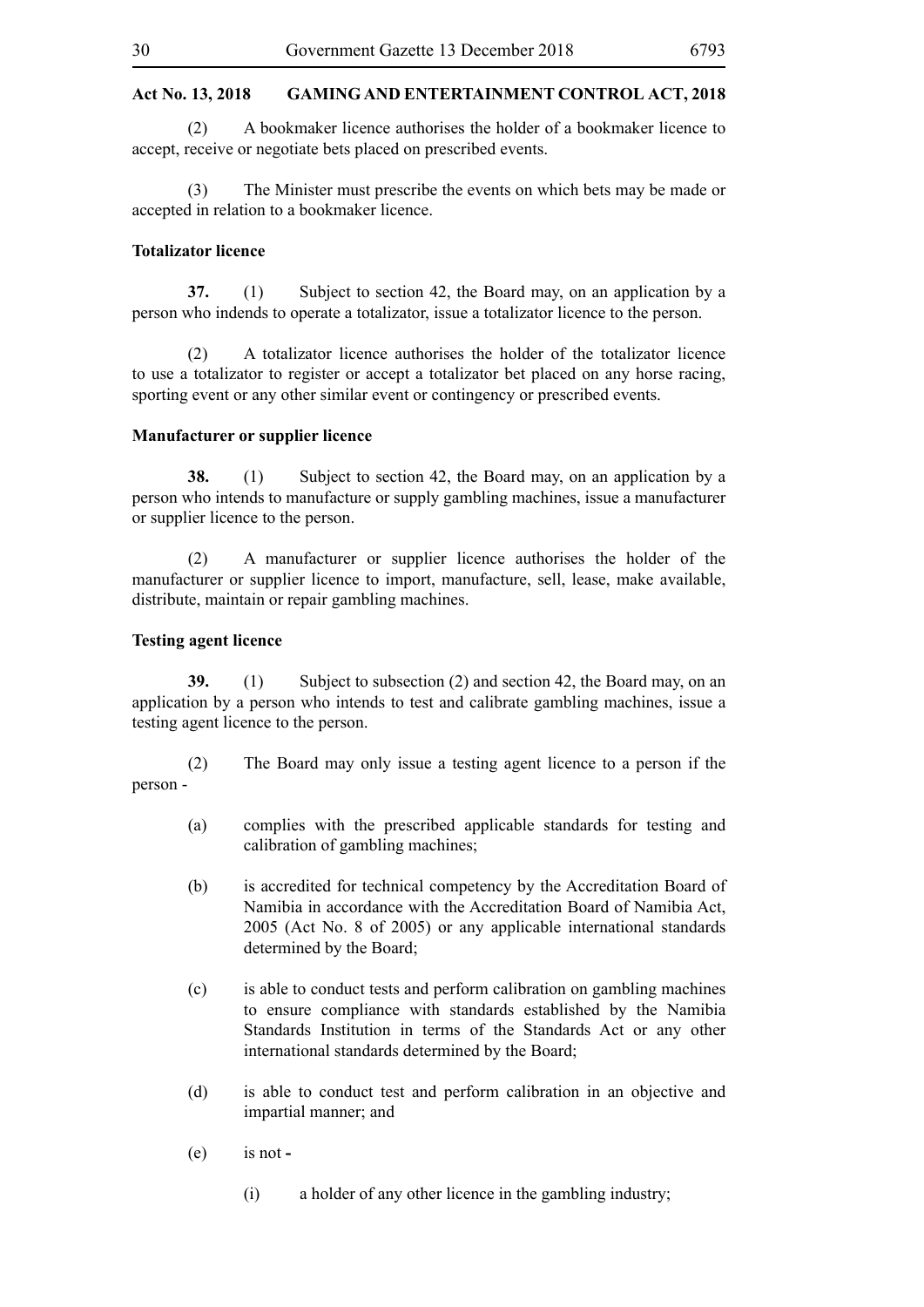- (ii) a member of the Board or a committee of the Board; or
- (iii) an employee of Namibia Standards Institution established in terms of the Standards Act.

(3) A testing agent licence authorises the holder of the licence to test and calibrate gambling machines registered or required to be registered in terms of this Act.

#### **Key employee licence**

**40.** (1) Subject to section 43, the Board may, on application by a person who intends to engage in any prescribed work or a category of prescribed work in the gambling industry, issue a key employee licence or a provisional key employee licence to the person.

**(**2) An employer of a person who is licensed in terms of this section must, within the prescribed time, disclose to the Board any prescribed information concerning a holder of a key employee licence or a provisional key employee licence.

(3) A key employee licence or a provisional key employee licence authorises the holder of the key employee licence or a provisional key employee licence to engage in any prescribed work or category of prescribed work in the gambling industry.

(4) The Minister may prescribe work or categories of work in the gambling industry in which employees engaged in that work are required to hold a key employee licence or a provisional key employee licence.

(5) The Minister may prescribe the conditions and qualifications under which a provisional key employee licence may be issued to a person.

# **Maximum number of licences**

**41.** (1) The Minister may, on the recommendation of the Board and after considering the criteria set out in this section, prescribe the maximum number of licences, other than key employee licences, that may be granted by the Board in Namibia or in any region or part of Namibia.

(2) Before the Minister prescribes the maximum number of licences under subsection (l), the Minister -

- (a) may consult the Competition Commission established by the Competition Act in order to enhance the promotion and safeguarding of competition in the gambling industry;
- (b) must consider the number and geographic distribution of **-**
	- (i) existing licence holders operating within Namibia as a whole or in any region or a part of Namibia and the duration of the licences under which they operate; and
	- (ii) any additional licences to be made available in terms of the maximum number of licences to be prescribed under subsection (1); and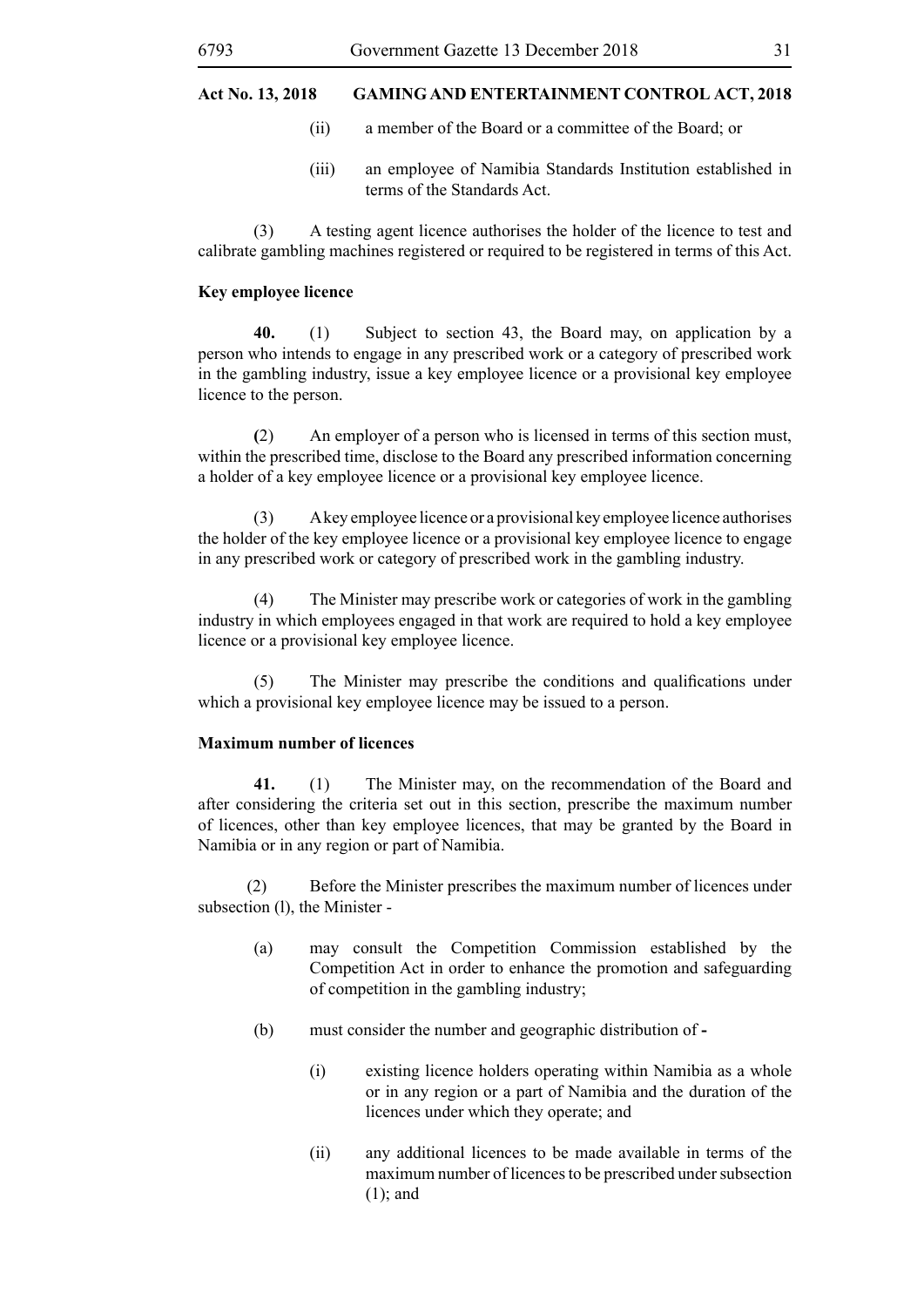- (c) must consider **-**
	- (i) the impact of incidence and social consequences of compulsive and addictive gambling or gambling activitity;
	- (ii) the promotion of economic empowerment of previously economically and socially disadvantaged persons in Namibia; or
	- (iii) the promotion of
		- (aa) new entrants to the gambling industry;
		- (bb) job creation within the gambling industry;
		- (cc) diversity of ownership within the gambling industry;
		- (dd) efficiency of operation of the gambling industry; or
		- (ee) competition within the gambling industry.

(3) If the Minister under subsection (1) prescribes the maximum number of licences in Namibia as a whole or in a region or part of Namibia which is lower than the number of licences existing in Namibia or that region or part of Namibia, at the commencement of this Act, the existing licence holders may continue to operate under their licences, but additional licences may not be issued in Namibia or the particular region or part of Namibia unless the number of licences are below the prescribed maximum number of licences.

#### **Disqualification for licences other than key employee licence**

**42.** A person may not be issued with a licence, other than the key employee licence, if the person **-**

- (a) is a minor;
- (b) is listed in the register of restricted persons in accordance with section 77(8);
- (c) has been convicted of an offence under this Act and within a period of five years after that conviction is convicted of an offence under this Act;
- (d) has at any time during the period of 10 years preceding his or her application been convicted, in Namibia or elsewhere, of -
	- (i) an offence of which dishonesty is an element;
	- (i) an offence under the Prevention of Organised Crime Act;
	- (ii) an offence under the Anti-Corruption Act;
	- (iii) an offence under the Financial Intelligence Act; or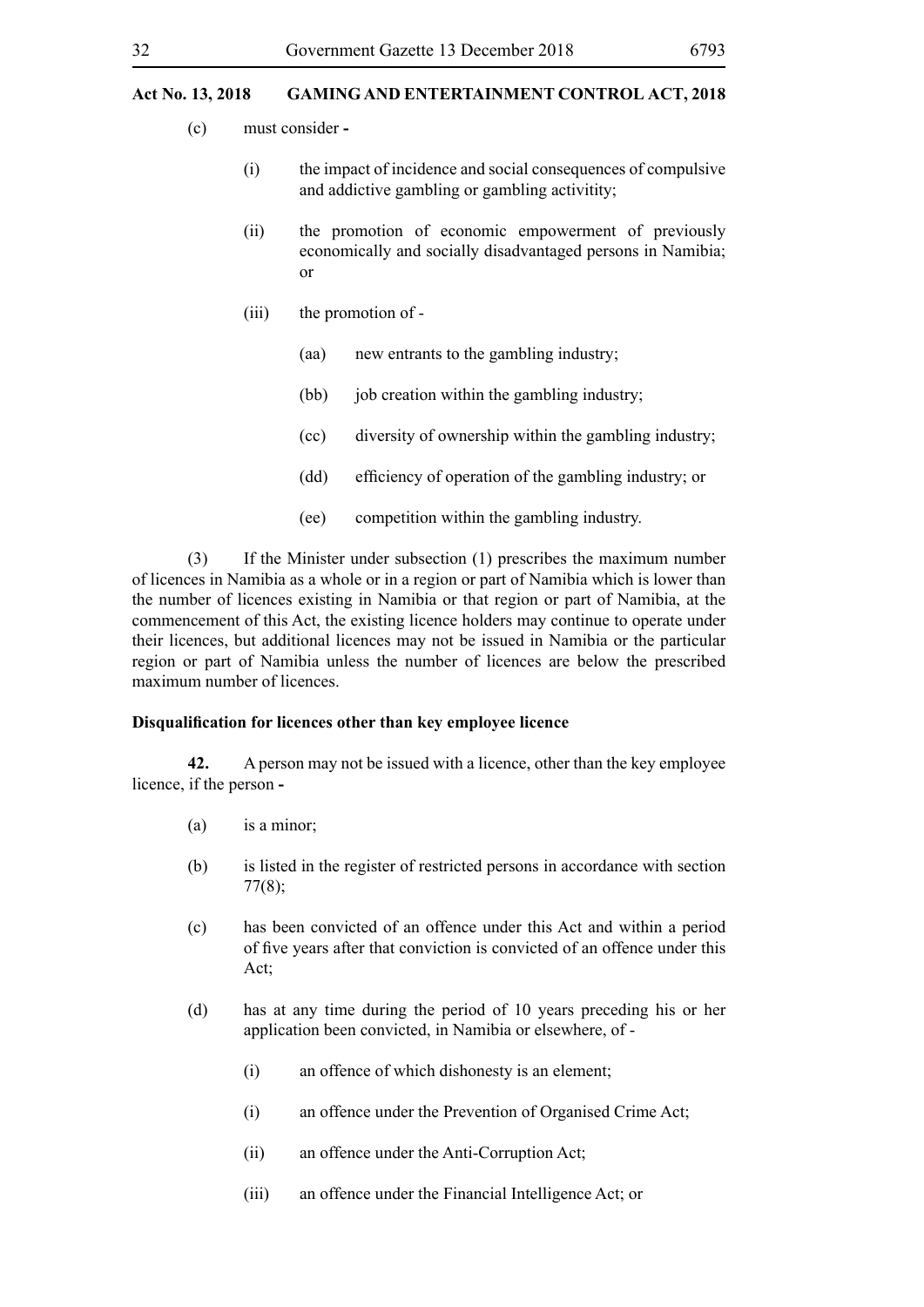- (iv) any computer or computer software related offence in terms of this Act or any other law;
- (e) has been removed from an office of trust on account of misconduct relating to fraud or the misappropriation of money;
- (f) is not a fit and proper person to be involved in the gambling business;
- (g) is an unrehabilitated insolvent;
- (h) is declared mentally ill by a competent court; or
- (i) is a body corporate, partnership, trust or an association of persons of which a director, member or partner is disqualified in terms of paragraphs (a) to (h).

## **Disqualification for key employee licence**

- **43.** A person may not be issued with a key employee licence if the person **-**
- (a) is a minor;
- (b) is a staff member, judicial officer or political office-bearer;
- (c) is listed in the register of restricted persons in accordance with section 77(8);
- (d) has at any time during the period of 10 years preceding his or her application been convicted, in Namibia or elsewhere, of -
	- (i) an offence of which dishonesty is an element;
	- (ii) an offence under the Prevention of Organised Crime Act;
	- (iii) an offence under the Anti-Corruption Act;
	- (iv) an offence under the Financial Intelligence Act; or
	- (v) any computer or computer software related offence in terms of this Act or any other law;
- (e) has been convicted of an offence under this Act and within a period of five years after that conviction is convicted of an offence under this Act;
- (f) has been removed from an office of trust on account of misconduct relating to fraud or the misappropriation of money; or
- (g) is declared mentally ill by a competent court.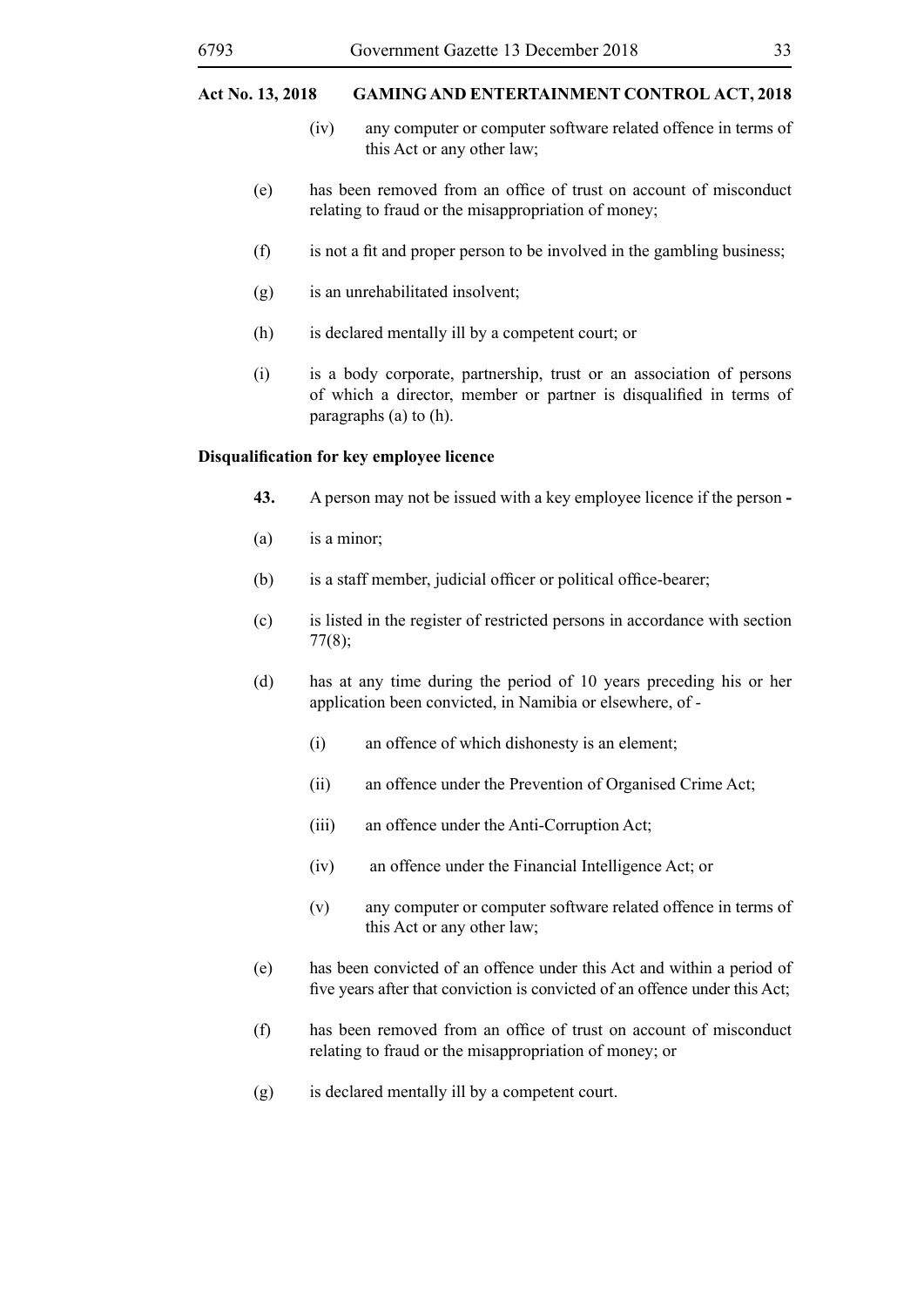Part 2

Application for licences

#### **Application for granting or removal of licence**

**44.** (1) A person who intends to obtain a licence and who is not disqualified in terms of section 42 or 43 may apply to the Board for the granting of the licence.

(2) The holder of a casino licence, gambling house licence, bookmaker licence or a totalizator licence who intends to remove the licence from the licensed premises to any other premises, whether permanently or temporarily, must apply to the Board for the removal of the licence.

#### **Application for licences**

- **45.** (1) An application under section 44 must be **-**
- (a) made in the prescribed form;
- (b) accompanied by proof of the payment of the prescribed application fee;
- (c) accompanied by the prescribed documents and information; and
- (d) submitted to the chief executive officer.

(2) On receipt of an application under subsection (1), other than an application for a key employee licence, the chief executive officer **-**

- (a) must immediately **-**
	- (i) cause a notice of the intended application to be published in the *Gazette* and in a newspaper circulating in the area in which the premises in question is situated or in the case of a manufacturer or supplier licence, the area where the business is to be conducted:
	- (ii) deliver to an inspector a copy of the application for the purposes of section 46; and
	- (iii) cause an investigation, as may be prescribed, to be conducted with respect to probity, technical competence, industry competitiveness or any other prescribed matters; and
- (b) may request the applicant to provide additional information or documents as the Board may require.

(3) If an applicant for an application contemplated in subsection (1) fails or refuses to provide any information which may be required during an investigation conducted in terms of subsection  $(2)(a)(iii)$  or after a request is made in terms of subsection (2)(b), the Board may refuse to process the application in which case the application is considered to have lapsed.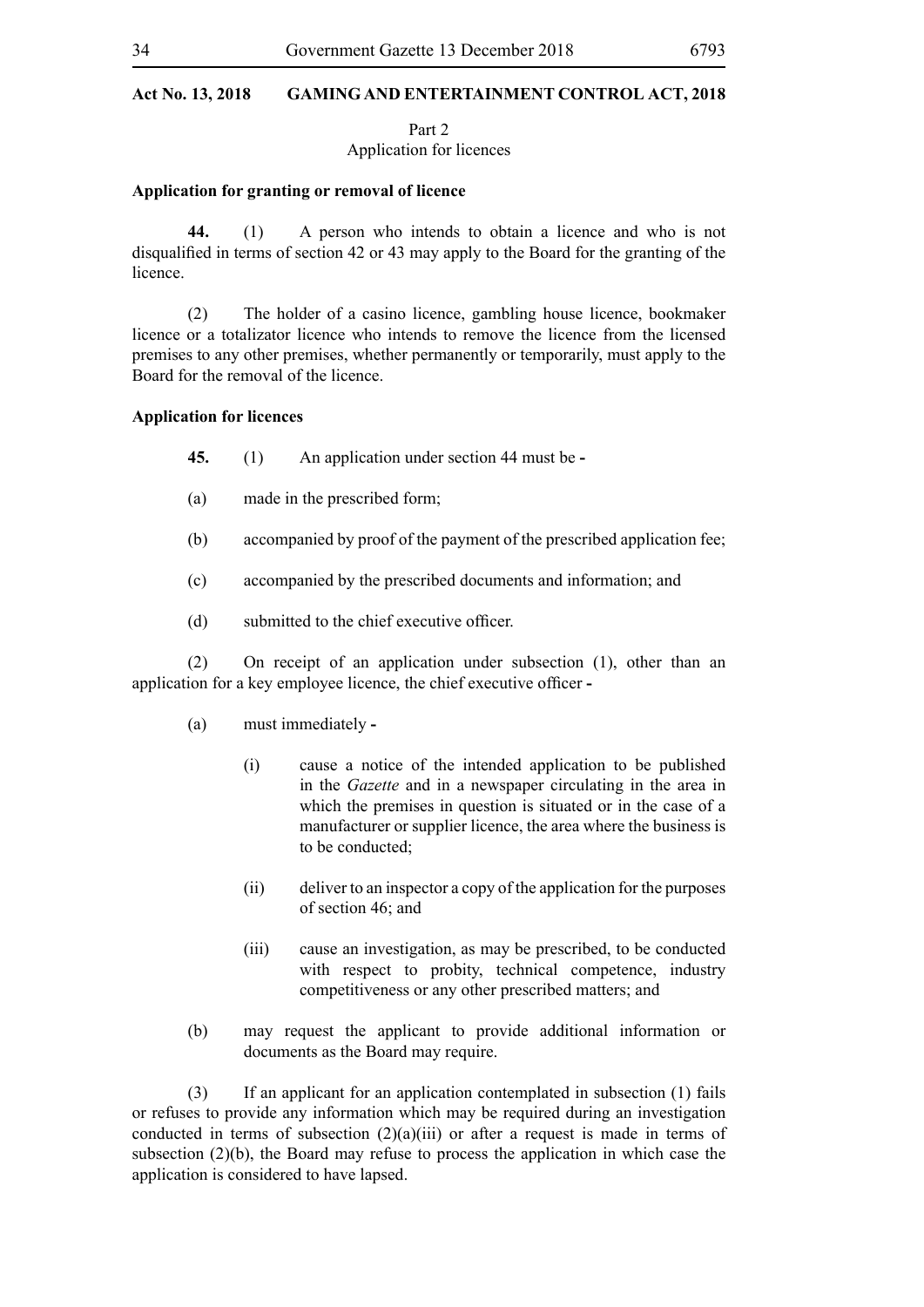(4) On receipt of an application for a key employee licence, the Board may **-**

- (a) cause an investigation to be conducted on matters that may be prescribed to determine the suitability of the applicant to be granted a licence; or
- (b) request the applicant to provide such additional information or documents as the Board may require.

(5) If an applicant for a key employee licence fails or refuses to provide any information which may be required during an investigation conducted in terms of subsection  $(4)(a)$  or after a request is made in terms of subsection  $(4)(b)$ , the Board may refuse to process the application in which case the application is considered to have lapsed.

(6) The applicant for an application contemplated in subsection (1), other than an applicant for a key employee licence, must, in the prescribed manner, pay to the Board expenses incurred in connection with the publication of the notice in terms of subsection  $(2)(a)$ .

#### **Report of inspector**

**46.** (1) An inspector must, in respect of every application referred to him or her in terms of section  $45(2)(a)(ii)$ , report in writing to the Board whether the premises to which the application relates **-**

- (a) complies with standards for gambling premises as contemplated in section 83 and with any other prescribed standards; or
- (b) if the premises are not yet constructed, equipped or completed, that on the completion of such premises the premises will be suitable for the conducting of the proposed gambling activity.

(2) An inspector carrying out an inspection in terms of this section must bring to the attention of the Board any matter which in his or her opinion may assist the Board when considering an application under this Act.

#### **Objections**

**47.** (1) A person who intends to object to an application made under section 44 may, within 21 days after the publication of the notice of the application in the *Gazette* in accordance with section 45(2)(a)(i), lodge with the chief executive officer in writing an objection in the prescribed manner.

(2) The chief executive officer must immediately notify the person who made an application under section 44 of an objection lodged under subsection (1) and invite the person to reply to the objection, if he or she so chooses, within a period of 14 days from the date of the notification.

# **Consideration of application by Board**

**48.** (1) The Board must consider an application contemplated in section 44(1) or (2) at a meeting of the Board.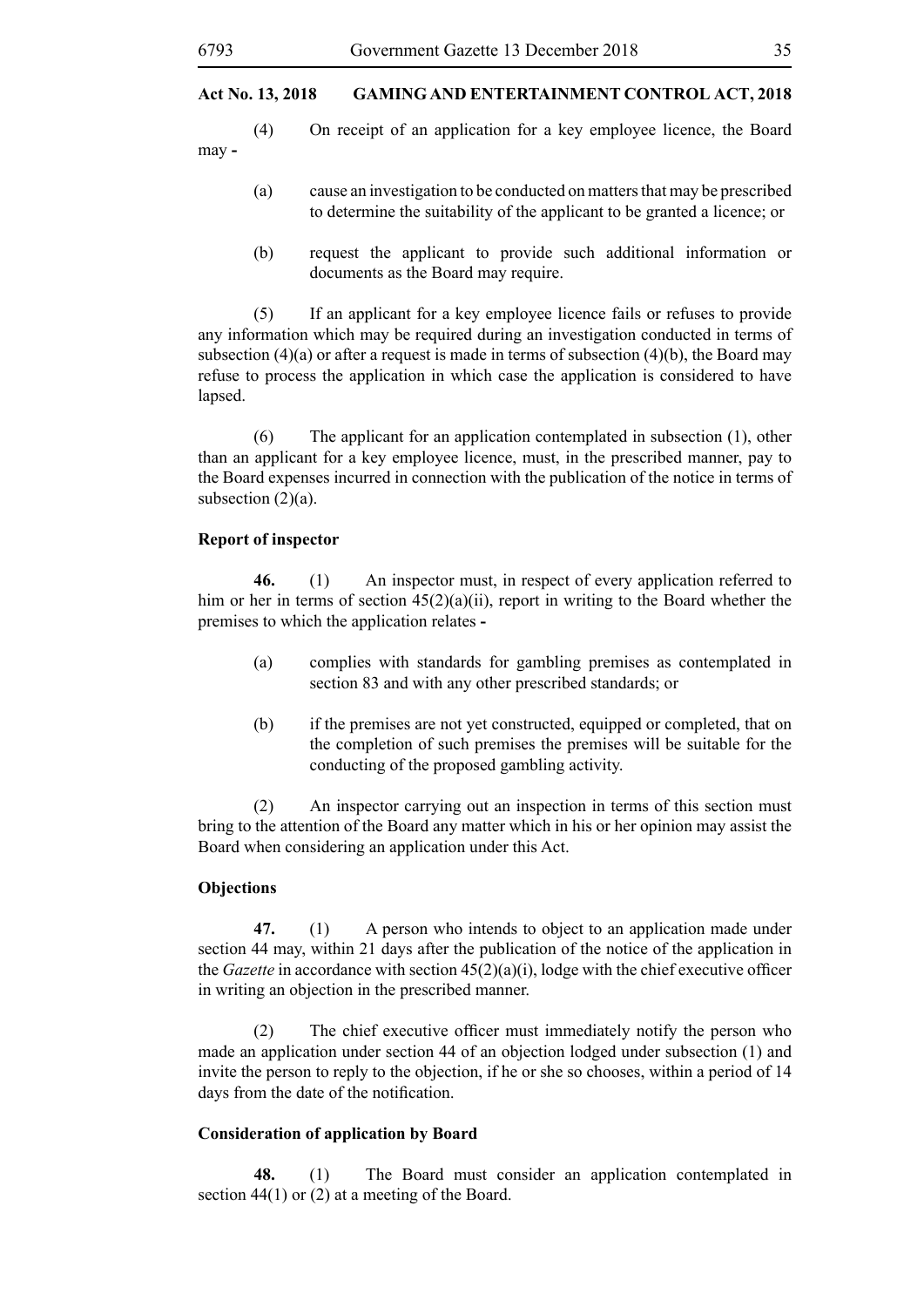(2) The applicant contemplated in section 44(1) or (2) and a person who has lodged an objection under section 47 may appear before the Board and be heard either personally, through his or her legal practitioner or any other person of his or her choice.

(3) In considering an application under this section, the Board must take into account an objection and a reply made under section 47 as well as the matters set out in sections 49, 50 and 51.

## **Economic and social development issues to be considered**

**49.** When considering an application for a licence, other than a key employee licence, or an application for the removal of a licence contemplated in section 44(2), the Board -

- (a) must consider any commitment made by the applicant in relation to **-**
	- (i) the promotion of economic empowerment of previously economically and socially disadvantaged persons in Namibia; or
	- (ii) combating the incidence of addictive and compulsive gambling and gambling activity;
- (b) must consider the potential socio-economic impact of the proposed gambling activity in particular whether there is a need or demand for the gambling activity to be conducted in terms of the proposed licence; and
- (c) may impose reasonable and justifiable conditions on the licence to the extent necessary to address the matters referred to in paragraphs (a) and (b).

# **Competition issues to be considered**

**50.** When considering an application for a licence, other than an a key employee licence, or an application for the removal of a licence as contemplated in section 44(2), the Board must consider whether the approval of the application is likely to affect competition in the gambling industry generally or in respect of the proposed activity -

- (a) within a region or a part of Namibia where the licence is to be used; or
- (b) within Namibia as a whole.

#### **Anti-money laundering issues to be considered**

**51.** When considering an application for a licence, other than a key employee licence, or an application for the removal of a licence as contemplated in section 44(2), the Board must consider whether the applicant has or will put measures in place to combat money laundering as required by Part IV of the Financial Intelligence Act -

(a) within the region or part of Namibia where the licence is to be used; or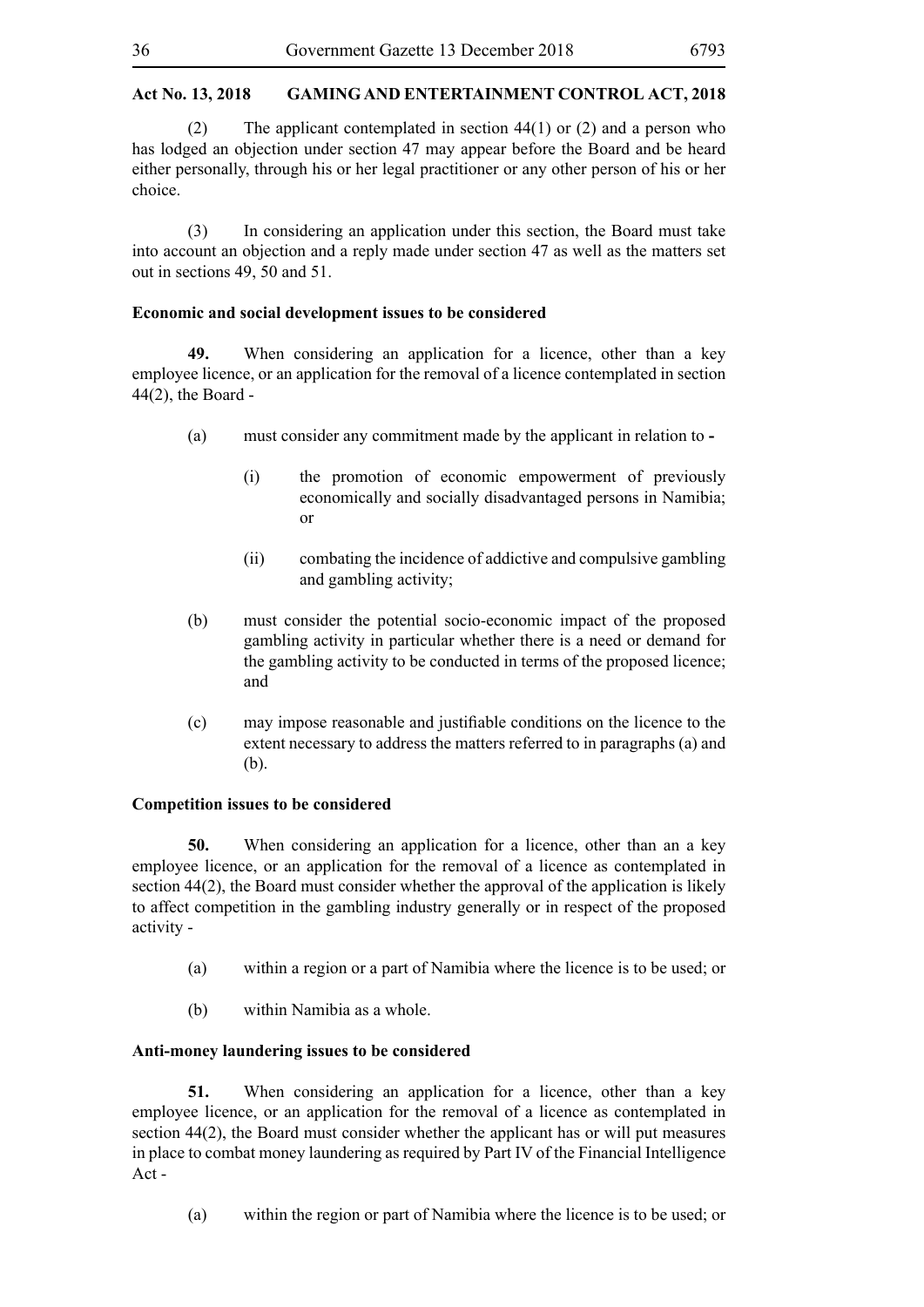(b) within Namibia as a whole.

#### **Board to decide on applications**

**52.** (1) After considering an application contemplated in section 44(1) or (2), the Board may **-**

- (a) grant the licence with or without conditions; or
- (b) refuse the application and give written reasons for its decision.

(2) The Board may, after consultation with the Namibian Competition Commission established by section 4 of the Competition Act or the Financial Intelligence Centre established by section 7 of the Financial Intelligence Act, refuse an application if it appears that the granting of the application would be contrary to the objects of -

- (a) safeguarding and promoting competition as set out in the Competition Act; or
- (b) the Financial Intelligence Act.

(3) The chief executive officer must immediately, in the prescribed form and manner, inform the applicant of the decision of the Board.

(4) The Board must make the decision contemplated in subsection (1) within 90 days from the date of receipt of an application for a licence.

# **Issuing of licence**

**53.** (1) An applicant for a licence contemplated in section 44(1) or (2) must, within 30 days from the date on which the application has been granted or such longer period as the Board may in a particular case approve, pay to the Board the prescribed fees in respect of the licence, failing which the granting of the application lapses.

(2) The chief executive officer must on receipt of the prescribed fees payable under (1) **-**

- (a) in the case the licence granted, issue to the applicant the licence in question; or
- (b) in the case of removal of a licence under section 44(2), issue to the licence holder a removal certificate.

# **Contents of licence**

- **54.** A licence issued in terms of this Act must **-**
- (a) specify the name of a licence holder;
- (b) specify the activities that the licence holder may engage in, conduct or make available to the public;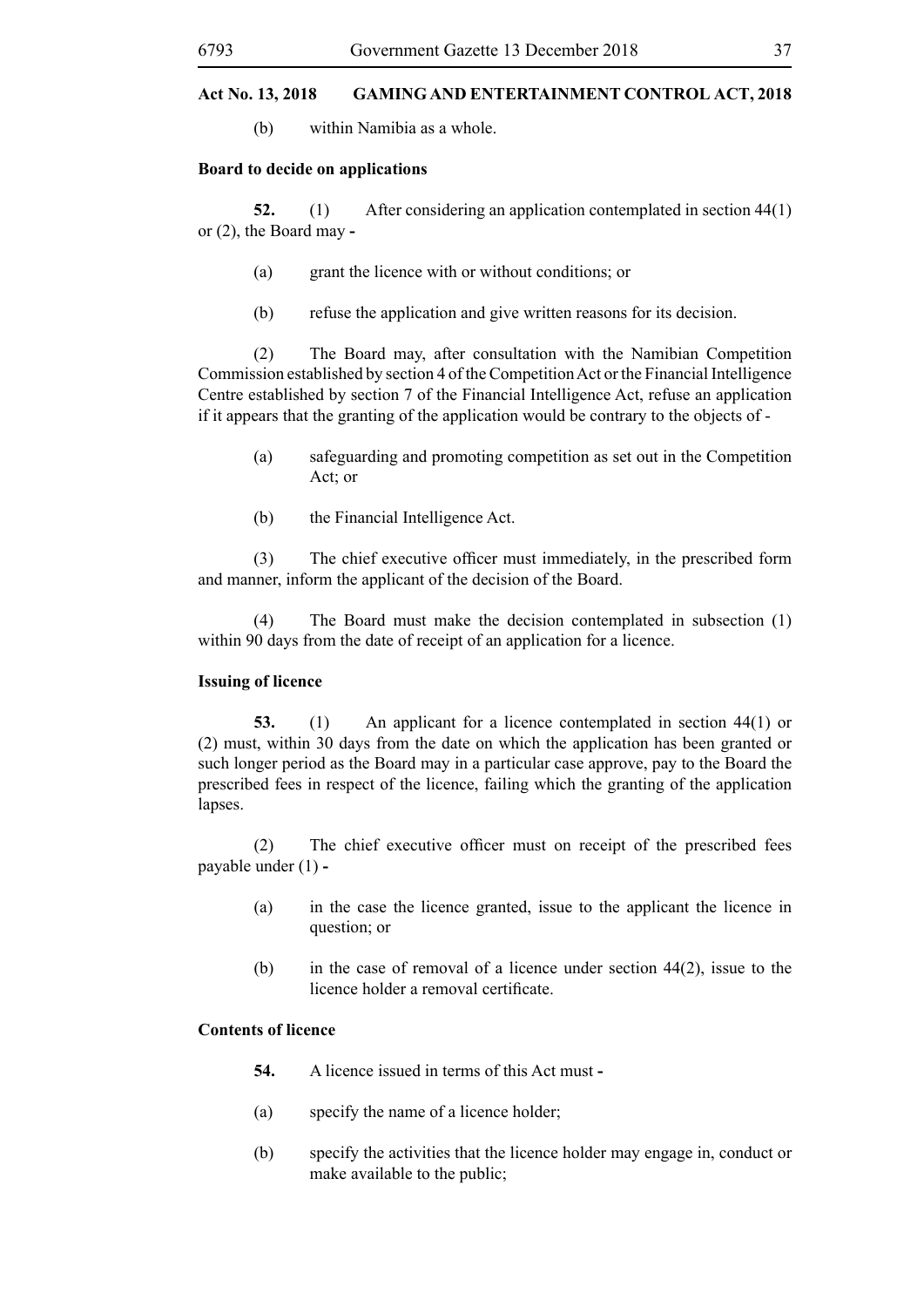- (c) except for a key employee licence, specify the premises at, in or from which the licence holder is permitted to operate; and
- (d) contain such other matters or information as may be prescribed.

#### **Register of licence holders**

**55.** (1) The Board must, in the prescribed form and manner, keep a register of every person to whom a licence or a removal certificate has been issued in terms of this Act and the Board must record in the register **-**

- (a) the name of the licence holder or removal certificate holder;
- (b) the type of the licence or removal certificate issued;
- (c) the date of issue and date of expiry of the licence or removal certificate, if any;
- (d) activities permitted under a licence or removal certificate;
- (e) the address of the premises in, on or from which licensed activities may be engaged in, conducted or made available to the public;
- (f) the particulars of every person who holds at least five percent of the financial interest in a licensed business; and
- (g) any other information or matter as may be prescribed.

(2) The Board must, at the request of an authority referred to in section 6(2) (h), provide a copy of the prescribed information in its possession concerning a licence holder, a restricted person or an applicant for a licence.

# **Duration of licence**

- **56.** (1) Subject to sections 57 and 59 **-**
- (a) a casino licence is valid for 50 years from the date of issue, subject to payment of annual fees;
- (b) a gambling house licence, bookmaker licence and totalizator licence is valid for 25 years from the date of issue, subject to payment of annual fees; and
- (c) any other licences issued under this Act is valid for a period of one year, unless the Board, when granting the application specifies on the licence the duration of the licence.
- (2) A licence is valid until the -
- (a) date on which the licence holder surrenders the licence as contemplated under section 60;
- (b) date on which the licence is withdrawn under section 59;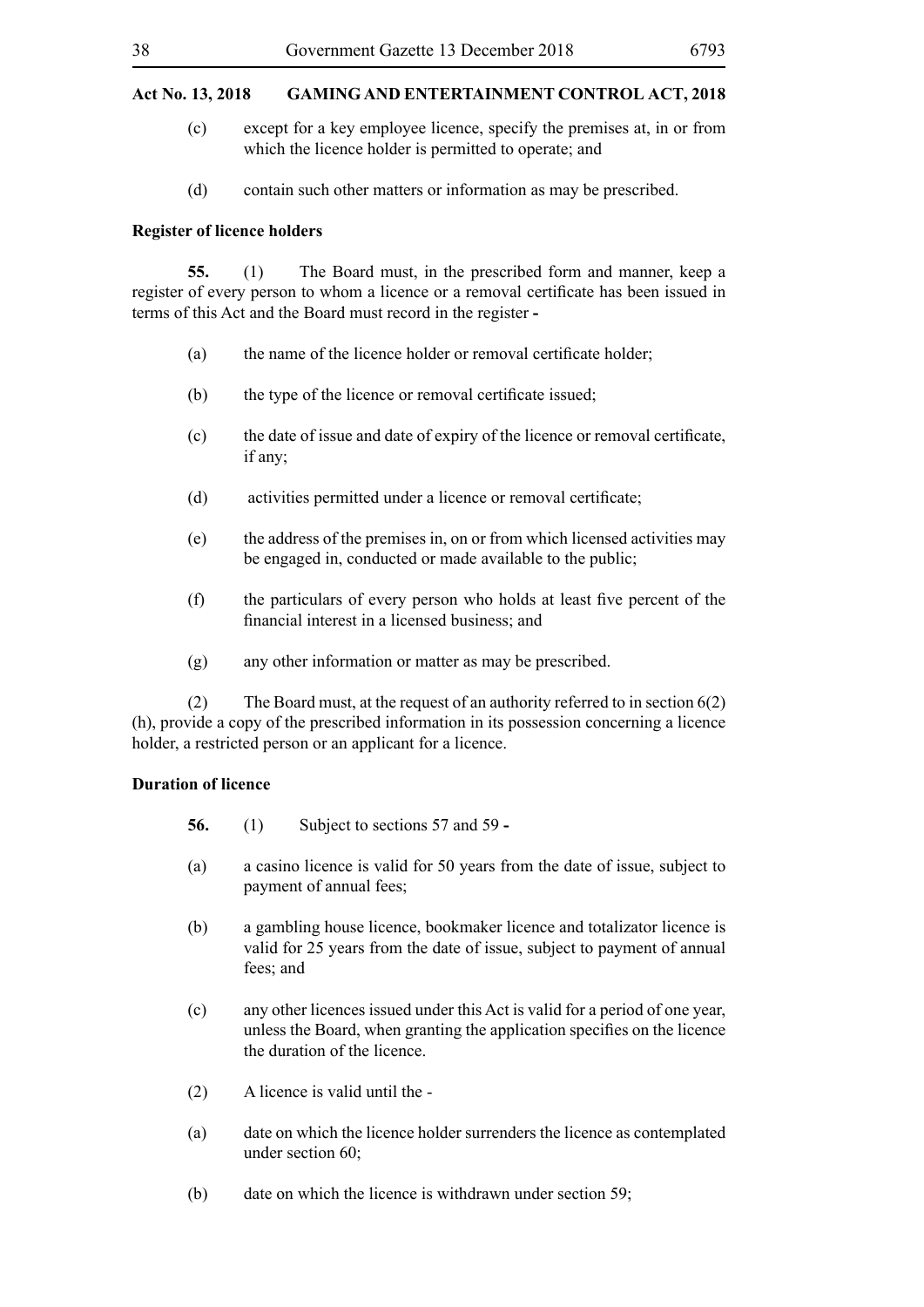- (c) licence holder becomes subject to any of the disqualifications referred to in **-**
	- (i) section 42(b) to (i), in the case of licences other than a key employee licence; or
	- (ii) section 43(b) to (g), in the case of a key employee licence.

#### **Provisions in respect of existing licences**

- **57.** Despite section 56 **-**
- (a) a casino licence issued under the Casinos and Gambling Houses Act, 1994 (Act No. 32 of 1994) is regarded to have been issued under the corresponding provisions of this Act and the 50 years period referred to in section  $56(1)(a)$  is counted as from the commencement date of this Act; and
- (b) a gambling house licence, bookmaker licence or totalizator licence issued under the Casinos and Gambling Houses Act, 1994 (Act No. 32 of 1994) is regarded to have been issued under the corresponding provisions of this Act and the 25 years period referred to in section 56(1)(b) is counted as from the commencement date of this Act.

#### **Renewal of licences**

**58.** (1) On expiry of a licence, the Board may renew a licence for such further period not exceeding the duration period of such licence set out in section 56 and the renewal may be granted with or without conditions.

(2) An application for the renewal of a licence must be submitted to the Board in the prescribed form and manner within the prescribed period before the date of expiration of the licence.

(3) The prescribed period within which an application for renewal of a licence may be made may differ according to the type of licence.

#### **Suspension or withdrawal of licences**

- **59.** (1) The Board may **-**
- (a) suspend a licence for a period of time and subject to conditions as the Board may impose; or
- (b) withdraw a licence from a date as the Board may determine,

if the licence holder **-**

- (i) contravenes any provision of this Act or fails to comply with any condition imposed on his or her licence;
- (ii) is convicted of an offence in terms of this Act;
- (iii) or a person acting on his or her behalf **-**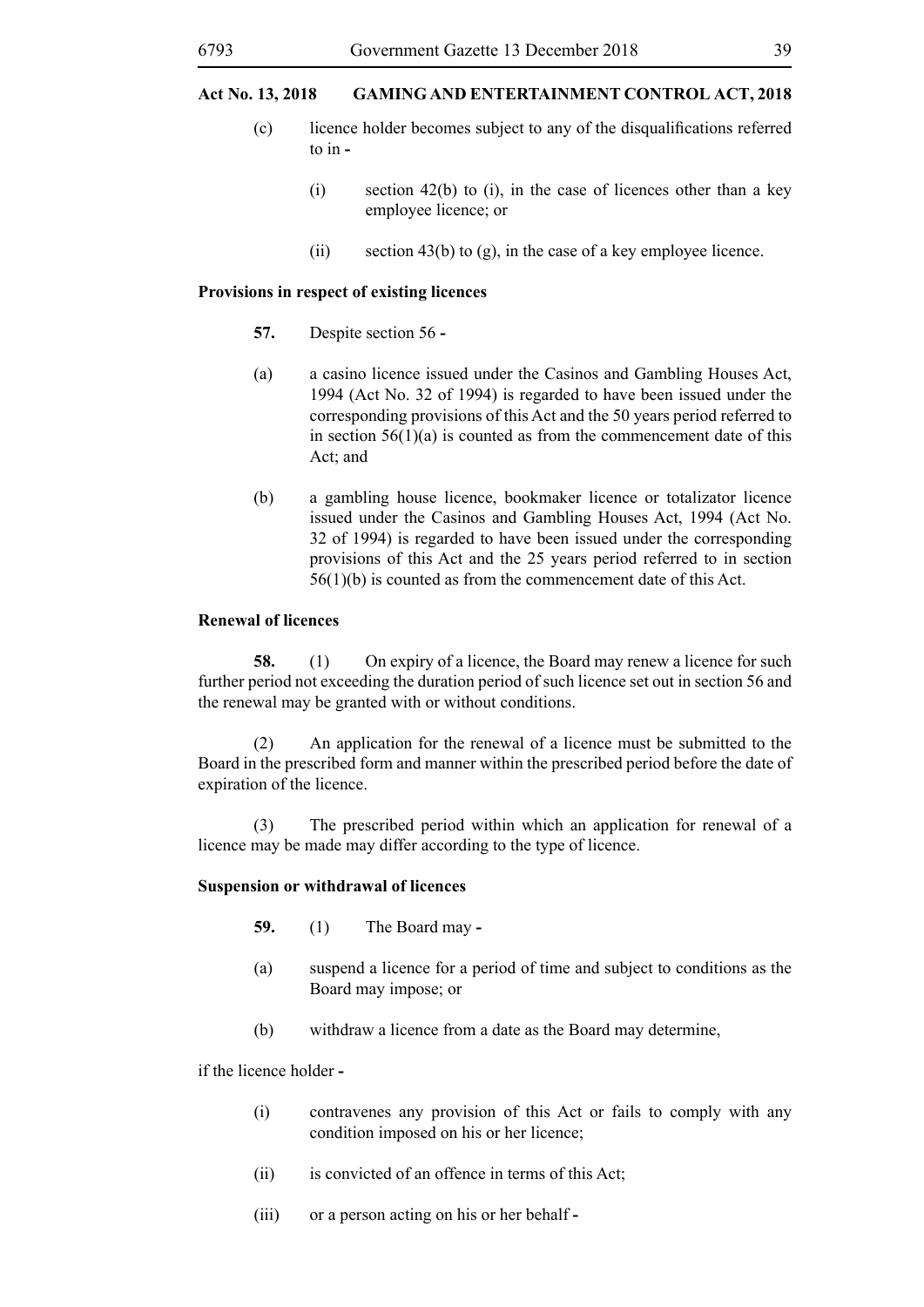- (aa) provides information when making an application under this Act knowing such information to be false or misleading; or
- (bb) fails to comply with a provision of this Act or a prescribed condition within a reasonable period after he or she had been ordered by the Board to comply with the provision of the Act or with the prescribed conditions;
- (iv) without prior written consent of the Board, fails to carry out the gambling activity to which the licence relates for a period of three consecutive months;
- (v) fails to pay any fees, levies or penalties payable in terms of this Act within the prescribed time;
- (vi) fails to pay out a consideration arising from a gambling activity, bet or wager lawfully made under this Act;
- (vii) refuses to comply with a condition of a licence or any prescribed condition;
- (viii) or any person acting on behalf of the licence holder fails to comply with the provisions of the Prevention of Organised Crime Act in as far as that Act applies to the gambling industry; or
- (ix) contravenes or fails to comply with an obligation of accountable institution in terms of the Financial Intelligence Act in so far as it applies to the gambling industry.

(2) The Board may not suspend or withdraw a licence under subsection (1) without giving a licence holder concerned an opportunity to be heard either personally or through his or her legal practitioner or a person of his or her choice.

(3) If a licence is suspended under subsection (1), the licence holder may not exercise any right or privilege conferred by the licence during the period of suspension.

(4) The Board may at any time revoke a suspension under subsection (1) if the reason for such suspension has been remedied to the satisfaction of the Board.

(5) If a licence is suspended or withdrawn under subsection (1), the fees or any other amount paid in terms of this Act by the licence holder are not refundable.

#### **Surrender of licence**

**60.** (1) A licence holder may surrender a licence by giving a written notice to the Board.

(2) A surrender of the licence referred to in subsection (1) takes effect after the notice is given under that subsection or on a date stated by the licence holder in the notice.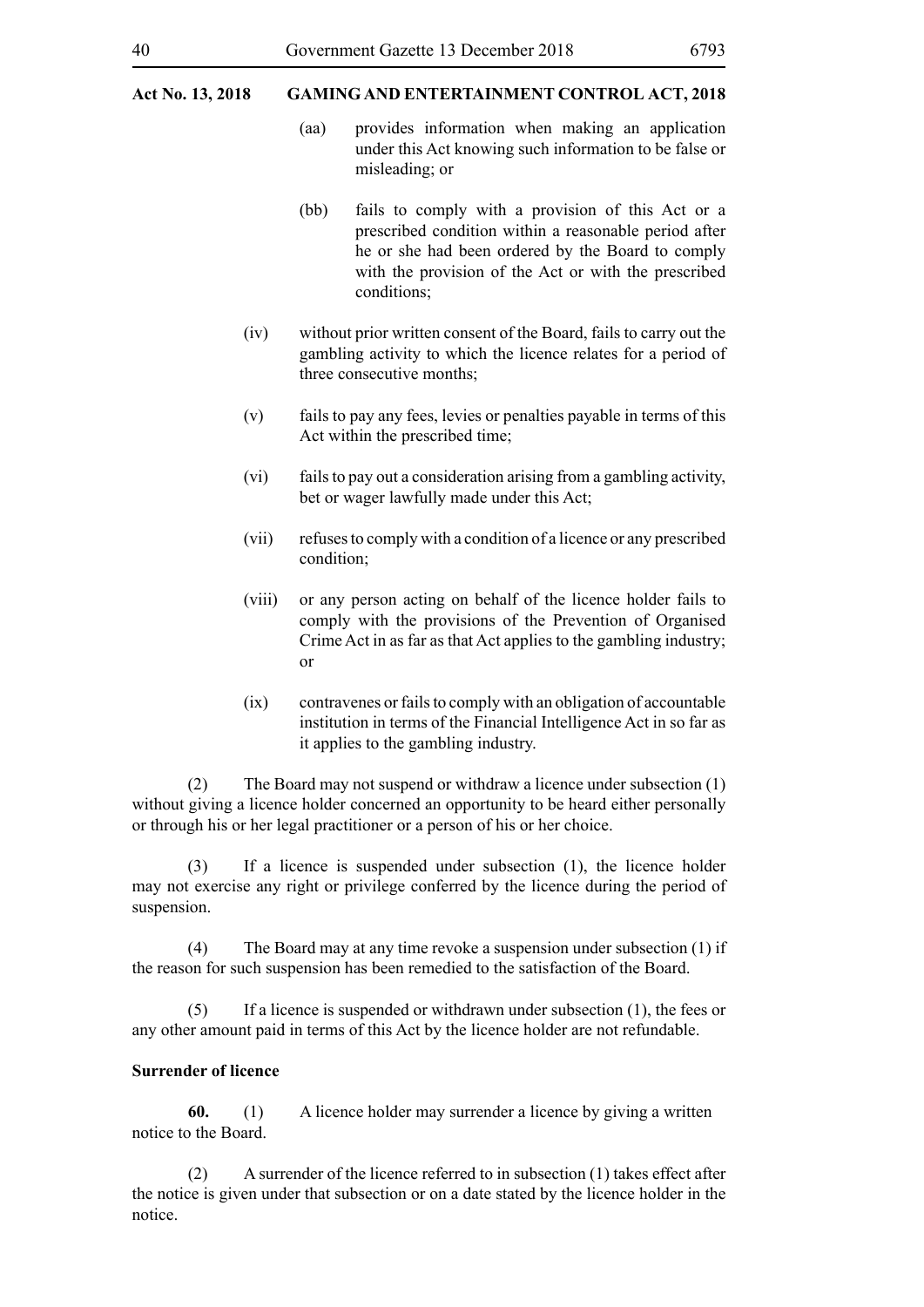Part 3

Annual licence fees, levies and penalties

#### **Annual licence fees and removal fees**

**61.** A licence holder must, in the prescribed manner and within a prescribed period, pay to the Board **-**

- (a) the prescribed annual licence fee;
- (b) the prescribed removal fee in respect of a removal certificate; and
- (c) any other prescribed fees regarding a licence or a removal certificate.

#### **Payment of levies on income of casinos and gambling houses**

**62.** (1) A holder of a casino licence or a gambling house licence must pay to the Board a levy on the income derived from the conducting of the casino or gambling house business.

(2) The levy referred to in subsection (1) is calculated on the basis and at the rate as may be prescribed and is payable in the manner and before the prescribed date.

#### **Payment of certain moneys by holders of totalizator licence**

**63.** (1) A holder of a totalizator licence must, in the prescribed manner, pay to the Board **-**

- (a) any takings which are undistributed, for any reason, after the expiry of two months but not later than four months from the date on which the prescribed event to which the takings relate took place; and
- (b) all dividends which have not been claimed within a period of two months after the dividends were declared, less any levy payable in terms of section 64(1) on undistributed takings and unclaimed dividends.

(2) The undistributed takings and unclaimed dividends referred to in subsection (1) must be paid to the Board in the prescribed manner.

#### **Payment of levies by holders of totalizator licences**

**64.** (1) The holder of a totalizator licence must, in respect of the totalizator operated by him or her, pay to the Board a levy calculated at the prescribed percentage of the gross takings of the totalizator or a prescribed portion of such takings during the prescribed period.

(2) The holder of a totalizator licence must within the period contemplated in subsection (3), submit to the Board a sworn statement, in the form and manner determined by the Board, in respect of the totalizator which is operated by the holder in which **-**

(a) the gross takings contemplated in subsection (1); and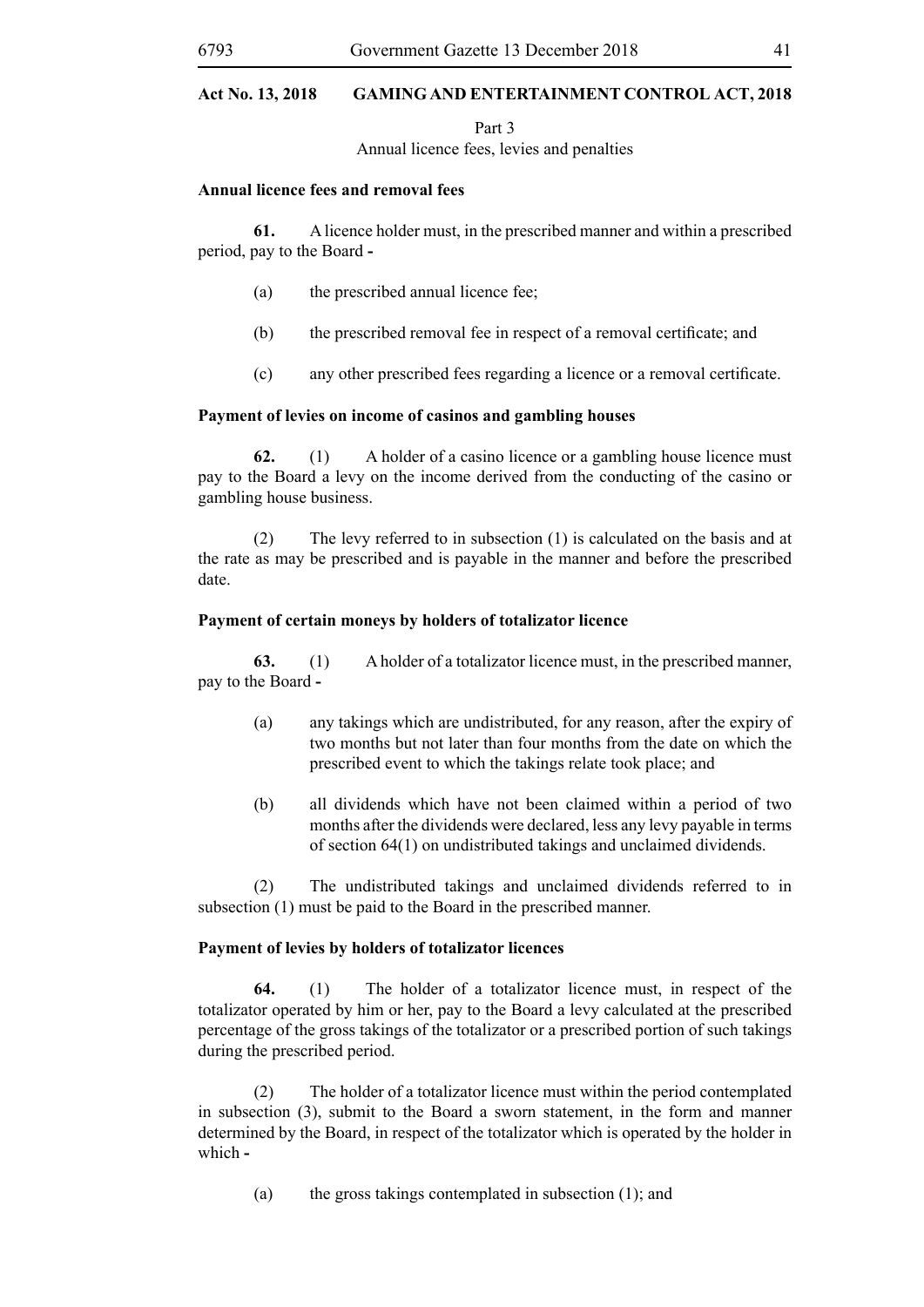(b) any takings and dividends which have remained undistributed and unclaimed, for any prescribed period,

are shown or if there are no such gross takings, undistributed takings or unclaimed dividends, such fact must be stated in that statement in respect of betting transactions during that prescribed period or part of that prescribed period.

(3) The sworn statement referred to in subsection (2) must be submitted within the prescribed period and **-**

- (a) any takings and dividends which have remained undistributed and unclaimed for a period of not less than the prescribed period; and
- (b) the levy payable in terms of subsection (1),

must be paid simultaneously with the submission of the sworn statement.

#### **Payment of levies by holders of bookmaker licences**

**65.** (1) Subject to subsection (2) and (3), the bookmaker must deduct a prescribed levy from an amount won by a player.

(2) If a bet is placed by a bookmaker with any other bookmaker or on a totalizator, whether inside or outside Namibia, on a prescribed event by using moneys staked with the first mentioned bookmaker in respect of that event, the levy referred to in subsection (1) must, subject to subsection (3), be deducted by the first mentioned bookmaker from the amount payable by the other bookmaker or totalizator to the first mentioned bookmaker.

(3) The amounts payable by a bookmaker in terms of subsection (1) or (2), do not include an amount of money placed or staked with that bookmaker by players or participants in the game.

(4) A bookmaker who is liable to deduct the prescribed levy referred to in subsection (1) or (2) from an amount won and payable to a person must deduct that levy from the amount before paying the amount to the person.

(5) A bookmaker must, within the prescribed period, pay to the Board the levy contemplated in subsection (1) and (2) in respect of all betting transactions entered into during a prescribed period.

(6) The payment referred to in subsection (5) must be accompanied by a sworn statement in the form and manner determined by the Board and must contain such information in respect of betting transactions as may be prescribed.

#### **Penalties for late payment**

**66.** The Minister may prescribe the penalties payable to the Board by a licence holder who fails to pay, within the specified period, any amount due in terms of this Act.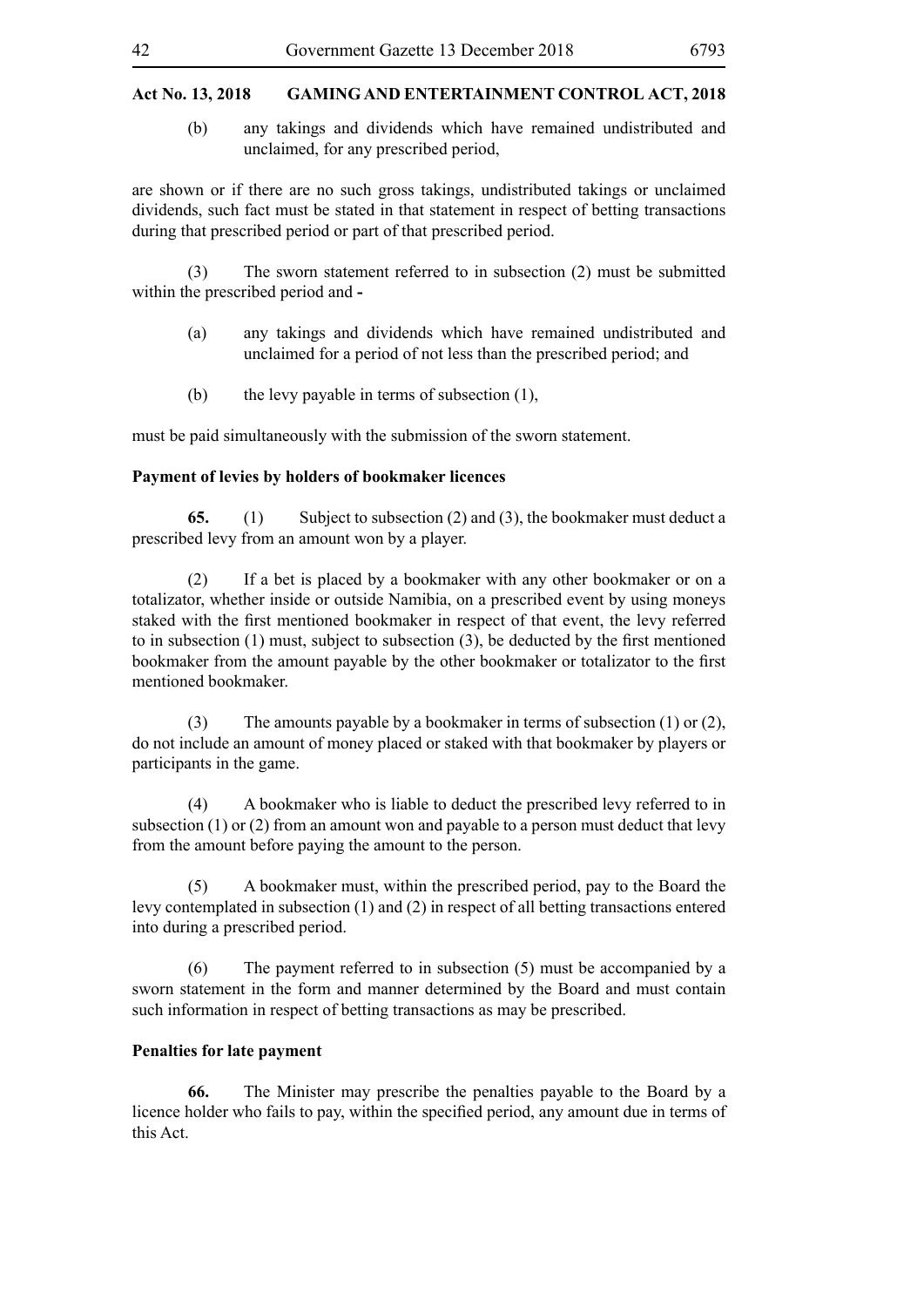#### **Keeping of books, accounts and records**

**67.** A licence holder, other than a holder of a testing agent licence or a key employee licence, must keep **-**

- (a) such books, accounts and records as may be prescribed; and
- (b) in so far as such books, accounts and records are not prescribed under paragraph (a), the licence holder must keep such books, accounts and records as may be determined by the Board.

### **Furnishing of particulars of bank accounts**

**68.** (1) A licence holder must, when requested by the Board, in writing notify the Board of the banking institution and the office or branch office where the licence holder has opened or holds a banking account pertaining to the gambling business in respect of which the licence has been issued and must provide the Board with a bank statement or other sufficient evidence of the state of the account of the busines and any other particulars required by the Board.

(2) If a licence holder, when requested in terms of subsection (1), refuses or fails to provide bank statement or provides insufficient bank statement the Board may in writing direct the manager of any office or branch where the account has been opened or is held, to provide the Board with a bank statement or other sufficient evidence of the state of the account and any other particulars required by the Board.

# CHAPTER 6 PROVISIONS RELATING TO CONDUCTING OF GAMBLING ACTIVITIES

# Part 1 Prohibited gambling

#### **Gambling in relation to illegal activities prohibited**

- **69.** (1) Despite any other law, a person may not **-**
- (a) engage in, conduct or make available a gambling activity if the outcome of that activity depends directly, indirectly, partly or entirely on a contingency related to an event or activity that is itself unlawful in terms of any law;
- (b) permit a gambling machine or device under the control of the person to be used for the purposes of a gambling activity contemplated in paragraph (a);
- (c) maintain or operate premises, whether or not such premises is a licensed premises, for the purposes of gambling activity contemplated in paragraph (a); or
- (d) permit premises under the control of the person, whether or not the premises is licensed premises, to be used for the purposes of gambling activity contemplated in paragraph (a).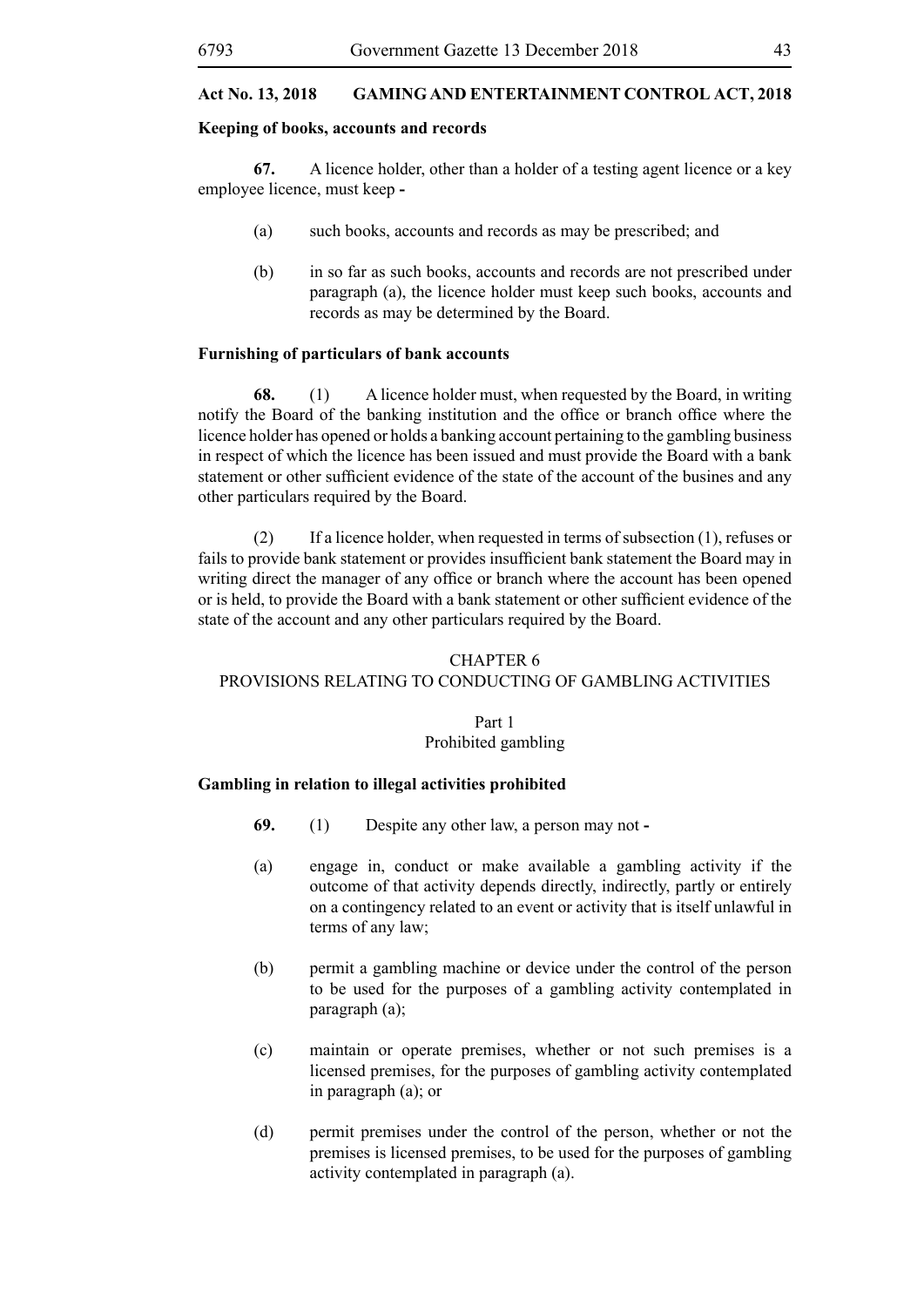(2) A person who contravenes or fails to comply with subsection (1) commits an offence and on conviction is liable to a fine not exceeding N\$50 000 or to imprisonment for a period not exceeding 10 years or to both such fine and such imprisonment.

#### **Unlicensed gambling activities prohibited**

**70.** (1) Despite any other law, a person may not engage in, conduct or make available a gambling activity other than **-**

- (a) a gambling activity in respect of which a licence is or has been issued under this Act; or
- (b) an amusement game prescribed under section 32 of this Act.

(2) A person who contravenes or fails to comply with subsection (1) commits an offence and on conviction is liable to a fine not exceeding N\$50 000 or to imprisonment for a period not exceeding 10 years or to both such fine and such imprisonment.

#### **Unlicensed dealing in gambling machines prohibited**

- **71.** (1) Despite any other law, a person may not
- (a) except to the extent contemplated in section 87(4), import, manufacture, supply, sell, lease, make available or alter a gambling machine or maintain a gambling machine unless the person is authorised to do so in terms of this Act;
- (b) possess or make available for play a gambling machine for use in a gambling activity unless such a person is the owner of the gambling machine or possession of the machine has been given to the person under section 87.

(2) The Minister may prescribe categories of gambling machines that are exempted from the application of subsection (1).

(3) A person who contravenes or fails to comply with subsection (1) commits an offence and on conviction is liable to a fine not exceeding N\$100 000 or to imprisonment for a period not exceeding 10 years or to both such fine and such imprisonment.

# **Unlicensed use of premises prohibited**

- **72.** (1) Despite any other law, a person may not **-**
- (a) maintain or operate premises for purposes of a gambling activity on the premises, unless the gambling activity in, on or from the premises is licenced in terms of this Act; or
- (b) permit premises under the control of the person to be used for the purposes of a gambling activity, unless the gambling activity in, on or from the premises is licenced in terms of this Act.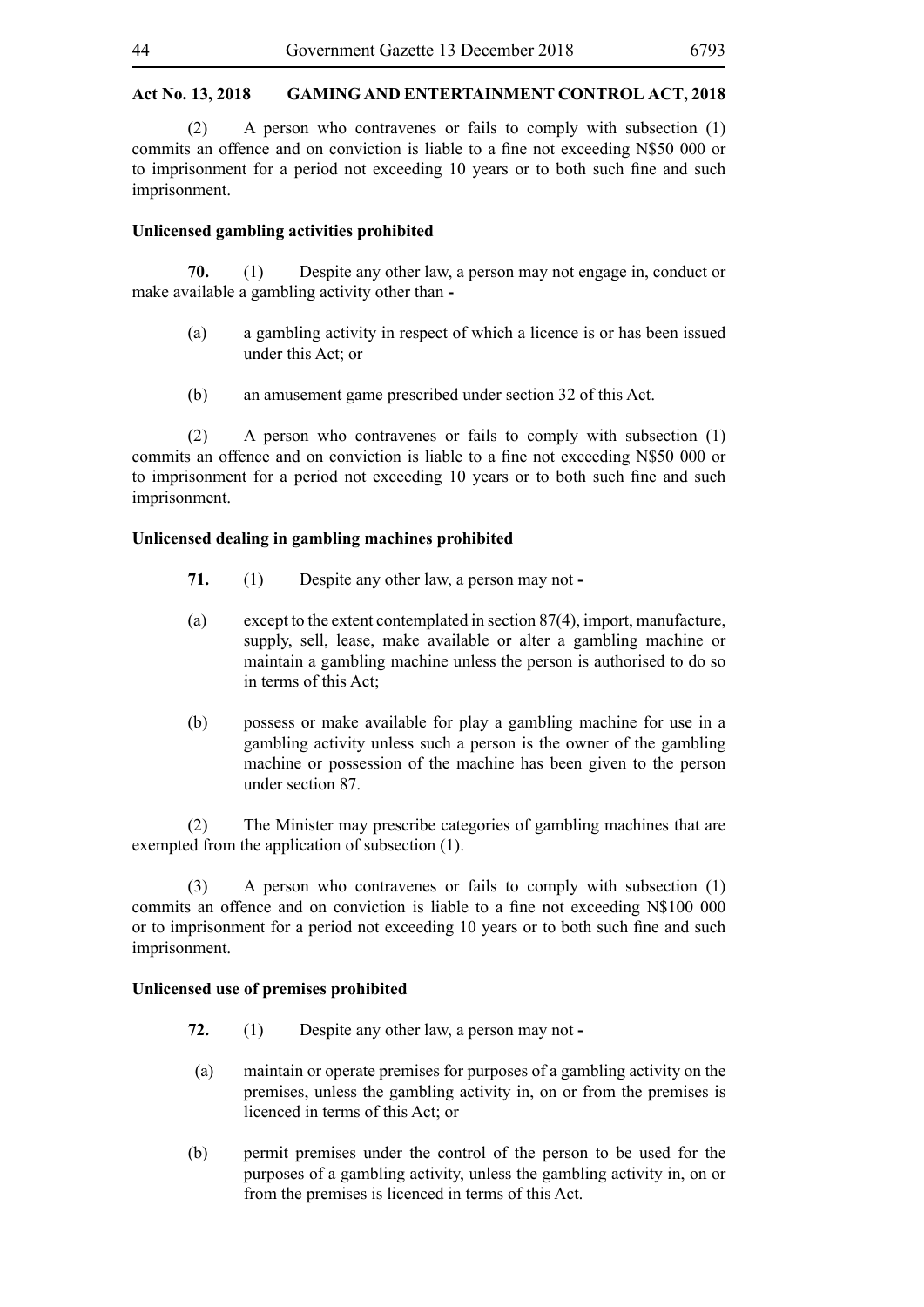(2) A person must in the prescribed form and manner notify the Board, if the person **-**

- (a) owns, maintains, operates or has control over premises used for gambling activity or a gambling machine; and
- (b) believes or has reason to believe that the premises or a gambling machine referred to in paragraph (a), is being or has been used without the permission of the person for any purpose that is unlawful in terms of this section or section 69, 70 or 71.

(3) A person who contravenes or fails to comply with subsection (1) or (2) commits an offence and on conviction is liable to a fine not exceeding N\$50 000 or to imprisonment for a period not exceeding 10 years or to both such fine and such imprisonment.

#### **Unauthorised online gaming prohibited**

**73.** (1) A person may not engage in or make available an online game, except as authorised in terms of this Act.

- (2) For the purposes of subsection (1), the Minister may prescribe -
- (a) the online games that may not be made available for play under this Act without an online game licence;
- (b) the form and manner in which the licence referred to in paragraph (a) may be obtained;
- (c) the duration of the licence referred to in paragraph (a); and
- (d) the manner in which the licence referred to in paragraph (a) may be withdrawn or suspended.

#### **Protection of minors**

- **74.** (1) A minor may not **-**
- (a) enter a designated area;
- (b) maintain or operate a gambling machine;
- (c) conduct or make available a gambling activity;
- (d) engage in a gambling activity, other than an amusement game;
- (e) falsely claim to have attained the of age of 18 year in order to **-**
	- (i) gain access to a designated area;
	- (ii) gain access to a gambling machine; or
	- (iii) engage in, conduct or make available a gambling activity.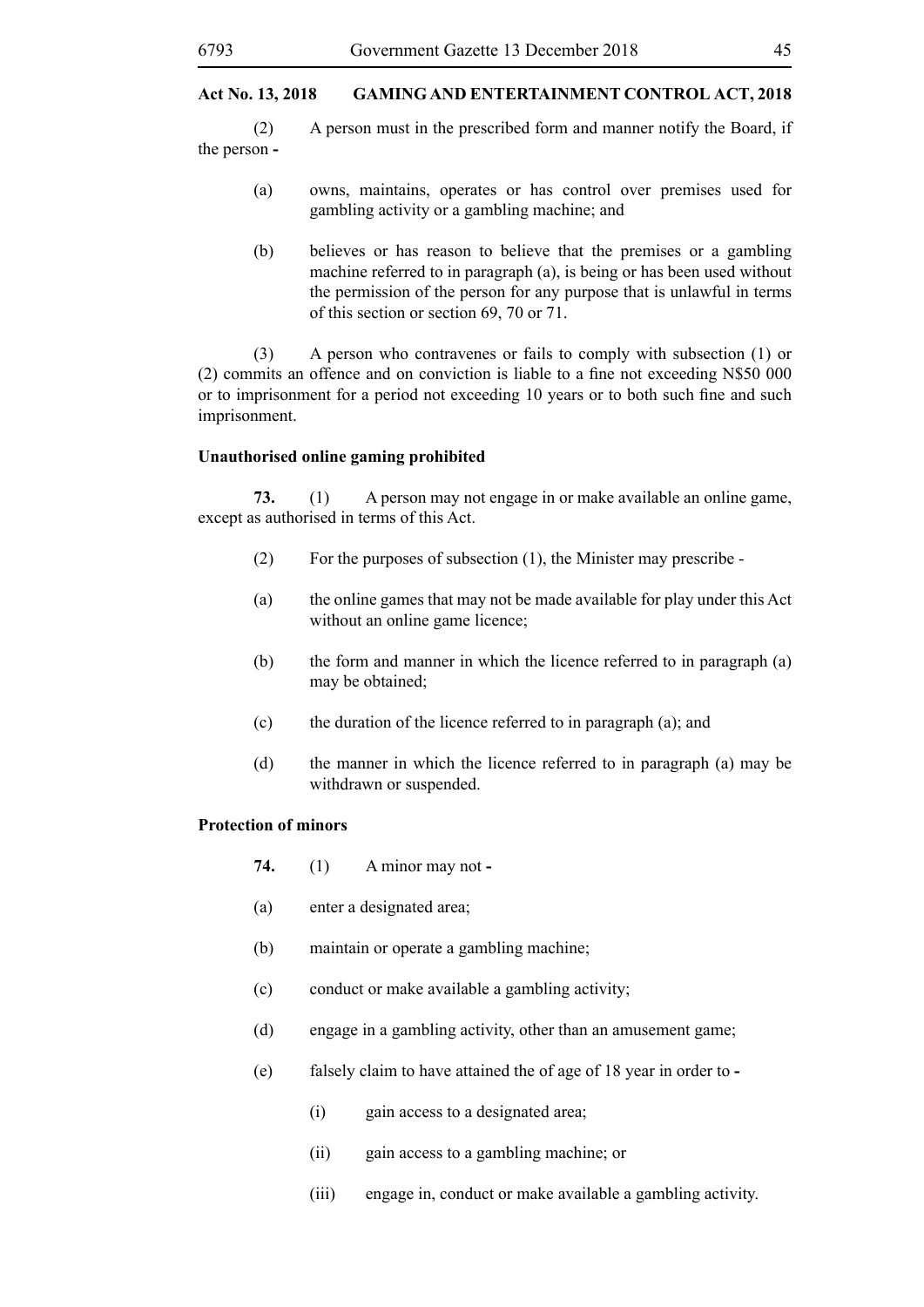(2) A licence holder or a person in control of licensed premises or a gambling machine may not permit a minor to **-**

- (a) enter a designated area;
- (b) maintain or operate the gambling machine;
- (c) conduct or make available a gambling activity within a licensed premises; or
- (d) engage in a gambling activity, other than an amusement game, within a licensed premises.

(3) A person referred to in subsection (2) must take reasonable measures to determine whether or not a person is a minor before permitting the person to do anything contemplated in that subsection.

(4) A person who contravenes or fails to comply with any provision of this section commits an offence and on conviction is liable to a fine not exceeding N\$10 000 or to imprisonment for a period not exceeding two years or to both such fine and such imprisonment.

# Part 2 Provisions relating to gambling

#### **Regional offices**

- **75.** The Board must establish regional offices for purposes of **-**
- (a) receiving applications made in terms of this Act;
- (b) receiving any money payable to the Board in terms of this Act; and
- (c) ensuring that the objects of this Act are achieved.

#### **Granting of credit for gambling prohibited**

**76.** (1) A licence holder may not, either direct or indirect, give credit to a person for the purposes of gambling.

(2) A person who contravenes or fails to comply with subsection (1) commits an offence and on conviction is liable to a fine not exceeding N\$10 000 or to imprisonment for a period not exceeding two years or to both such fine and such imprisonment.

#### **Restricted persons**

**77.** (1) A person may apply to the Board, in the prescribed form and manner, to be registered as a restricted person and for his or her name to be entered in the register of persons restricted from engaging in a gambling activity.

(2) A person who is registered as a restricted person under subsection (1) may apply to the Board, in the prescribed form and manner, for the Board to cancel his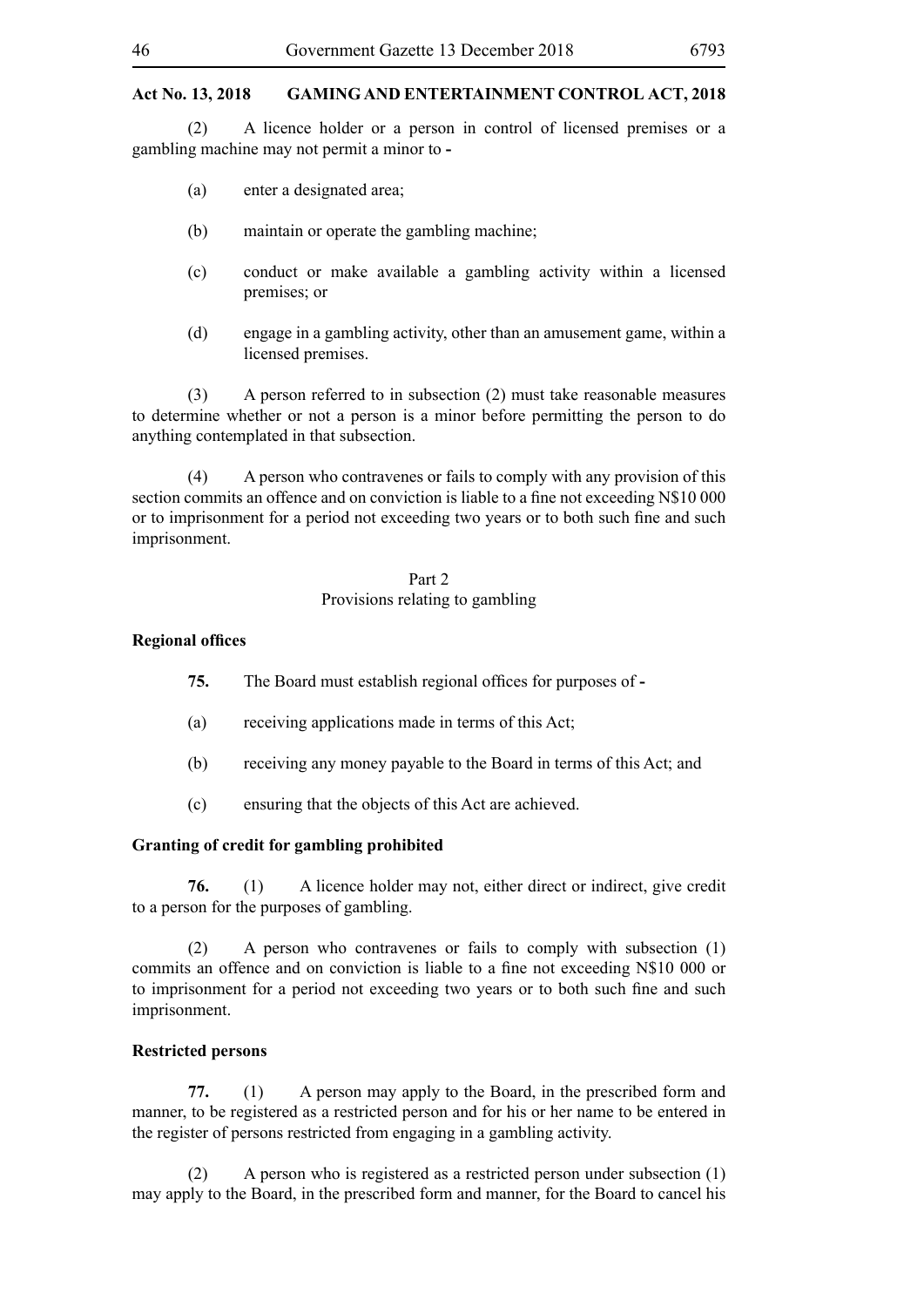or her registration as a restricted person and for his or her name to be removed from the register referred to in that subsection.

(3) An application made under subsection (1) or (2) take effect on the prescribed date.

(4) A person may apply to a court to register any of the following persons as restricted persons **-**

- (a) a family member;
- (b) a person on whom the applicant is economically dependent in whole or in part;
- (c) a person who is declared mentally ill by a competent court; or
- (d) any other person to whom the applicant has a duty of care and whose behaviour manifests symptoms of addictive or compulsive gambling.

(5) If the court contemplated in subsection (4) considers it reasonable and just for a person to be registered as a restricted person, the court may order the Board to register the person as a restricted person and his or her name to be entered in the register referred to in subsection (1).

(6) A restricted person, to whom an order referred to in subsection (5) has been made, may at any time apply to the court contemplated in that subsection for the court to set aside the order and the court may grant or refuse the application **-**

- (a) after considering the grounds for making the original order;
- (b) after considering any new evidence before it; and
- (c) if the court is satisfied that it is no longer reasonable and just to prevent the person from engaging in a gambling activity.

(7) Despite subsection (6), the name of a person contemplated in that subsection remains on the register referred to in subsection (8) for a period of 24 months.

- (8) The Board must **-**
- (a) in the prescribed form and manner, establish and maintain a register of persons registered as restricted persons; and
- (b) make the information in the register available to every licence holder on a regular basis.

(9) The Board may not charge a fee for a person to be registered as a restricted person.

- (10) The Minister may prescribe the **-**
- (a) manner, form and procedure for the -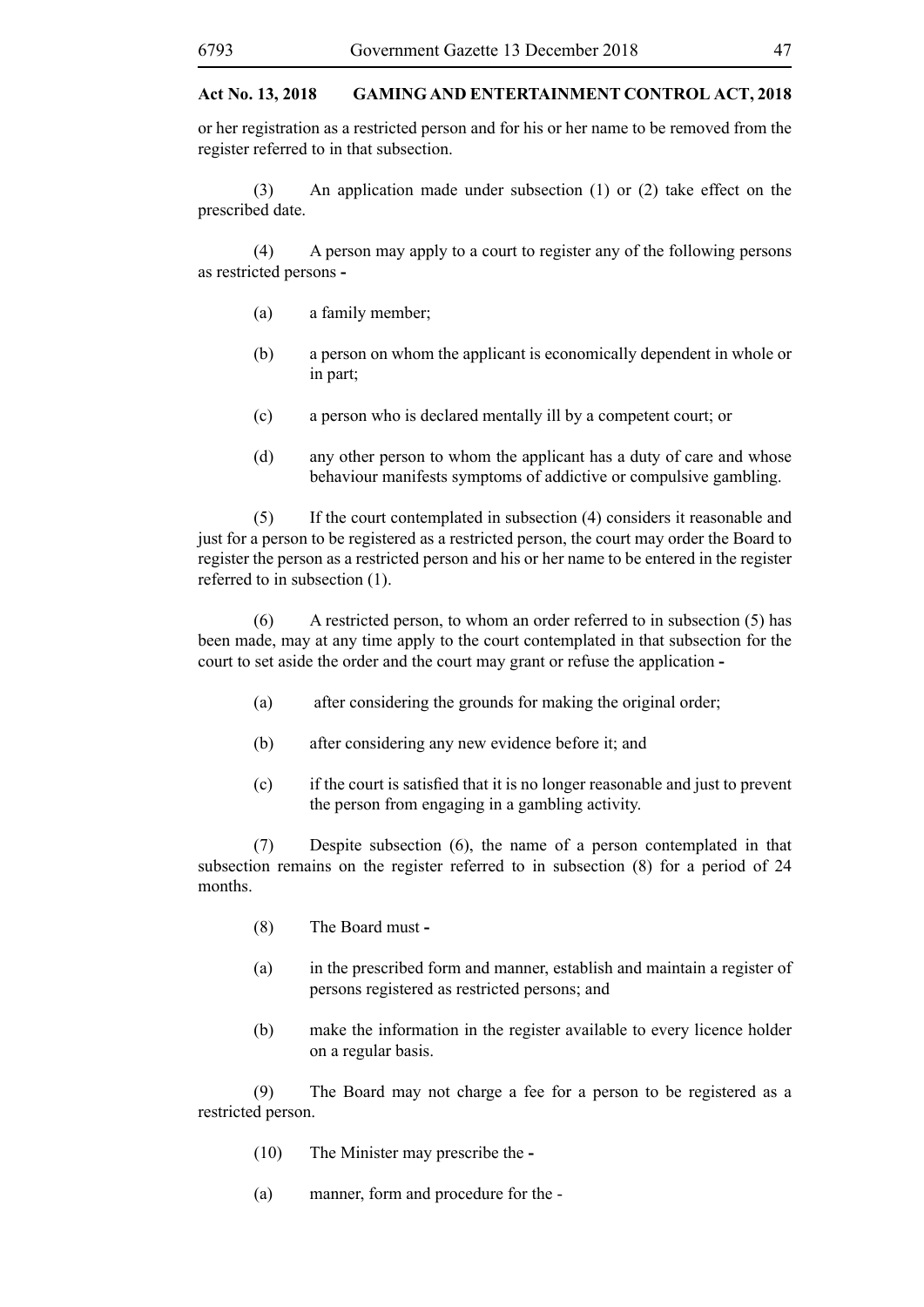- (i) registration of persons as restricted persons;
- (ii) cancellation of registered persons as restricted persons; or
- (iii) register of restricted persons;
- (b) fees to access the register of restricted persons by any other person other than a licence holder or a person referred to under subsection (4); or
- (c) measures to be employed by licence holders in giving effect to subsections (11) and (12).

(11) A licence holder or person in control of licensed premises or a gambling machine may not knowingly permit a restricted person to **-**

- (a) enter a designated area;
- (b) maintain or operate a gambling machine;
- (c) conduct or make available a gambling activity; or
- (d) engage in a gambling activity.
- (12) A person referred to in subsection (11) **-**
- (a) must take the prescribed measures to determine whether or not a person is a restricted person before permitting the person to do anything contemplated in that subsection; and
- (b) is not liable under this Act or under civil or criminal law for admitting a restricted person if he or she has taken the prescribed measures.
- (13) A licence holder must **-**
- (a) at his or her licensed premises have **-**
	- (i) the prescribed form for the registration of a person as a restricted person under subsection (1); and
	- (ii) a directory of local recognised counselling, treatment or education services addressing the problems of compulsive and addictive gambling;
- (b) in the prescribed form and manner, post in a conspicuous manner a notice at the entrance of the premises, advertising the availability of the forms and directory referred to in paragraph (a).

(14) A person who contravenes or fails to comply with subsection (11), (12) or (13) commits an offence and on conviction is liable to a fine not exceeding N\$50 000 or to imprisonment for a period not exceeding 10 years or to both such fine and such imprisonment.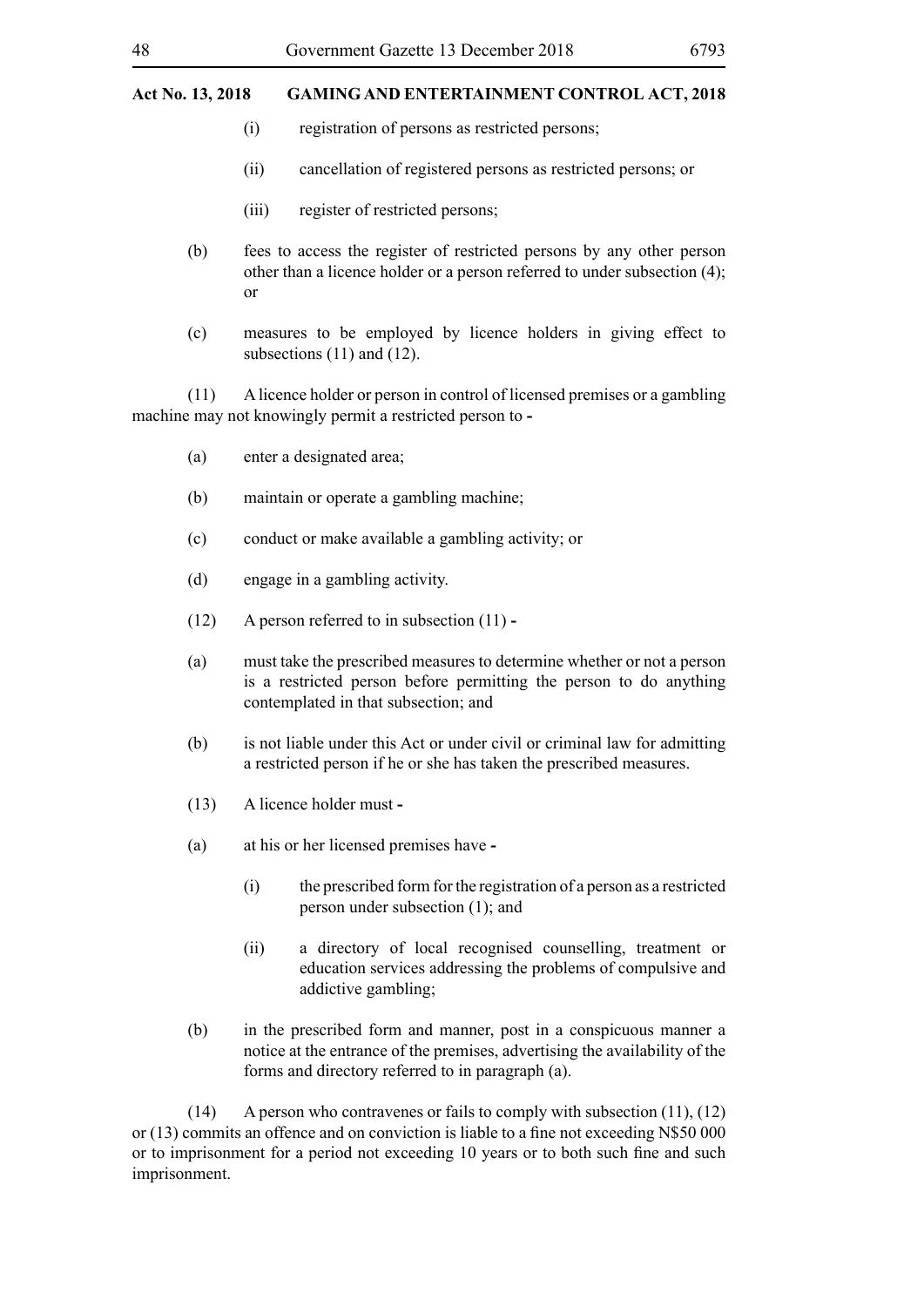#### **Rules of games**

- **78.** (1) A licence holder must **-**
- (a) at the request of a customer make available for examination a copy of the rules of gambling in respect of a particular game or gambling machine;
- (b) display prominently within the licensed premises information concerning gambling rules, mode of payment of winning bets or wagers, the odds of winning for each bet or wager and such other prescribed information to the players; and
- (c) display, at each gambling table or other location related to the playing of a game, a sign indicating the permissible minimum and maximum bets or wagers pertaining to the game played at the table or location.

(2) A person who contravenes or fails to comply with subsection (1) commits an offence and on conviction is liable to a fine not exceeding N\$10 000 or to imprisonment for a period not exceeding two years or to both such fine and such imprisonment.

# **Restrictions on advertising and promotion of gambling activities and granting of discounts**

**79.** (1) In this section "discounted price" means a price charged by a licence holder for any goods or services that is significantly below the prevailing fair market price for similar goods or services provided in the ordinary course of business by a person who is not a licence holder in terms of this Act.

- (2) A person may not advertise or promote **-**
- (a) a gambling or gambling activity **-**
	- (i) in a false or misleading manner; or
	- (ii) that is unlawful in terms of this Act; or
- (b) a gambling activity, other than an amusement game, in a manner intended to attract minors.

(3) An advertisement of a gambling machine, a gambling activity or licensed premises at which a gambling activity is available **-**

- (a) must include a statement, in the prescribed form and manner, warning the public against the dangers of addictive and compulsive gambling; and
- (b) may not include an element that directly or indirectly promotes or encourages the removal of a person from the register of restricted persons.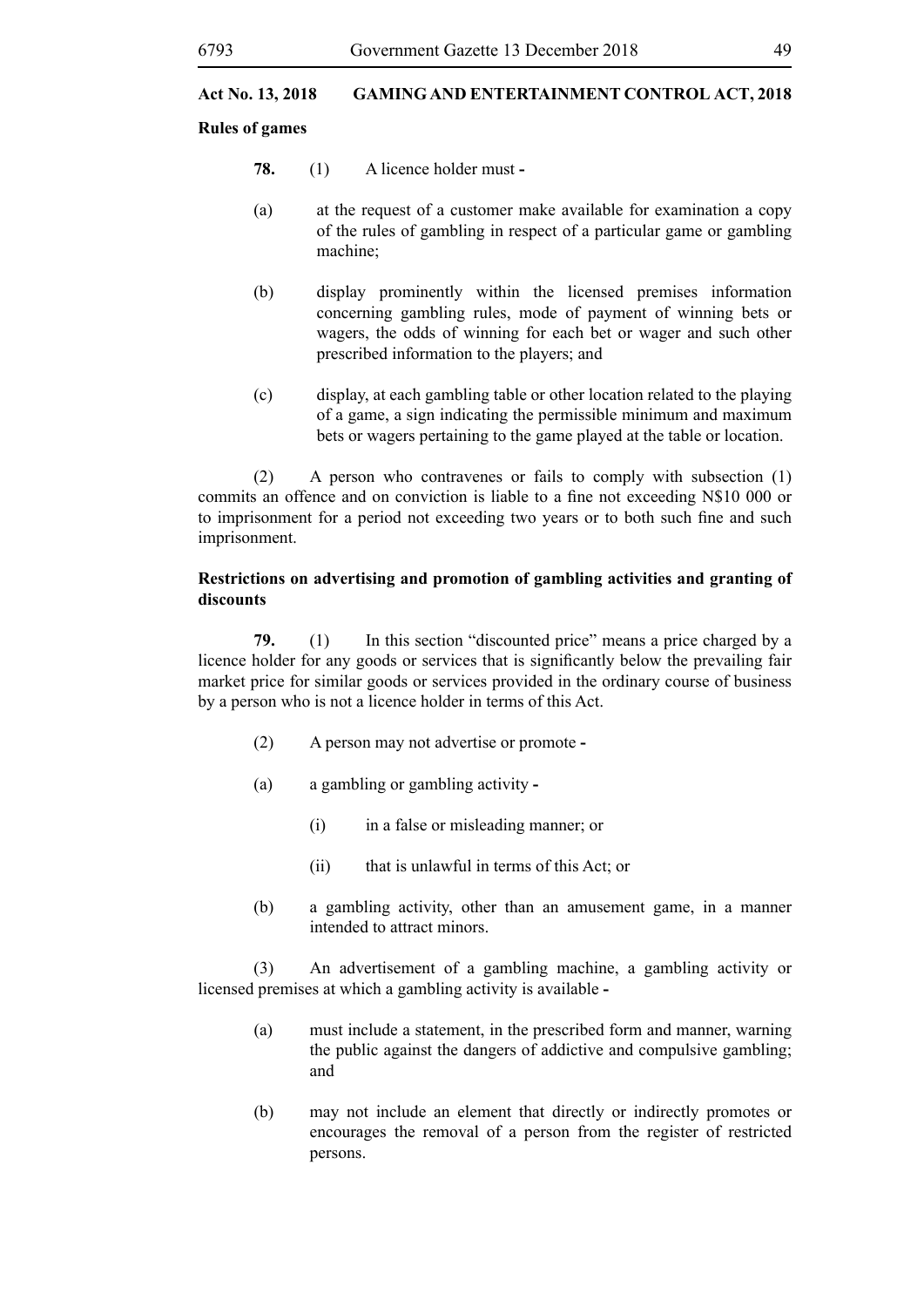(4) A person may not advertise or promote a gambling or related activity as being available to the public free of charge or at a discounted price as an inducement for gambling.

 $(5)$  A person who contravenes or fails to comply subsection  $(2)$ ,  $(3)$  or  $(4)$ commits an offence and on conviction is liable to a fine not exceeding N\$10 000 or to imprisonment for a period not exceeding two years or to both such fine and such imprisonment.

(6) The Minister may by regulation exempt a specific type of advertisement or advertising media from the application of this section if the Minister is satisfied that the advertisement does not target the general public.

#### **Enforceability of gambling debts and forfeiture of unlawful winnings**

**80.** (1) Despite any provision of the common law or any other law, a debt incurred **-**

- (a) by a person, other than a restricted person or a minor, in the course of a gambling activity in respect of which a licence is issued under this Act is enforceable in law;
- (b) by a person, other than a restricted person or a minor, in the course of a gambling activity that is lawful but not required to be licensed under this Act is enforceable in law only to the extent that it is enforceable in terms of the common law or any other law;
- (c) by a person in the course of a gambling activity that is unlawful in terms of this Act is not enforceable in law; or
- (d) in the course of a gambling activity by a minor or restricted person is not enforceable in law.
- (2) A person may not pay a winning from a gambling activity to **-**
- (a) a person who is a minor;
- (b) a restricted person; or
- (c) any other person who has won the winning in an unlawful gambling activity under this Act.

(3) If a person referred to in paragraph (a) to (c) of subsection (2) has won a winning from a gambling activity, the person who is prevented from paying a winning in terms of that subsection must, in the prescribed form and manner, remit the winning to the Board and the Board must hold the winning in trust pending the decision in terms of subsection (4).

(4) On receiving a winning under subsection (3), the Board must investigate the circumstances of the gambling activity which lead to such winning and the Board may **-**

(a) deliver the winning to a person who has won the winning, if the Board is satisfied that **-**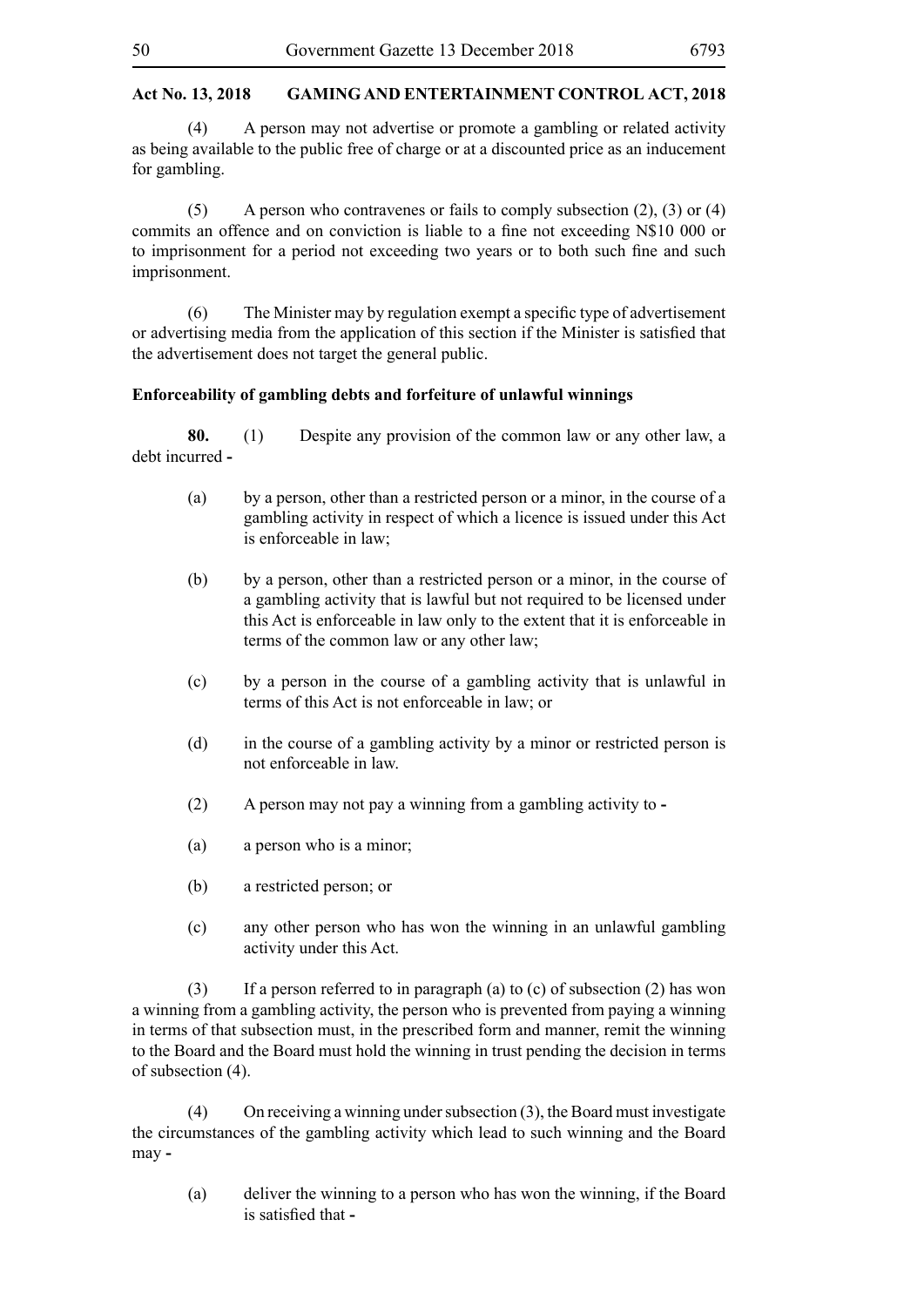- (i) the person has attained the age of 18 at the time of winning;
- (ii) the person was not a restricted person at the time of winning; or
- (iii) the gambling activity was lawful at the time of winning; or
- (b) apply to the High Court for an order declaring the winning as forfeited to the State if the person is not entitled to such winning under subsection (2).

(5) A person who contravenes or fails to comply with subsection (2) or (3) commits an offence and on conviction is liable to a fine not exceeding N\$10 000 or to imprisonment for a period not exceeding two years or to both such fine and such imprisonment.

#### **Financial control in business of licence holder**

**81.** (1) A licence holder may not, without the written authority of the Minister granted on recommendation of the Board, allow any other person to have financial control in the business to which his or her licence relates or to become a partner in the business or to share in the profit of the business.

(2) An application for the authority of the Minister under subsection (1) must **-**

- (a) be in the prescribed form and manner;
- (b) be accompanied by the prescribed documents and information; and
- (c) be accompanied by the prescribed application fee.

(3) If a person has under subsection (1) been granted authority to have a financial control in the business of a licence holder or to become a partner in the business or to share in the profit of the business of the licence holder, the person and the licence holder are jointly and severally liable for the payment of any money, fee or levy referred to in sections 62, 63, 64 or 65.

(4) A person who fails to comply with subsection (1) or (3) commits an offence and on conviction is liable to a fine not N\$50 000 or to imprisonment for a period not exceeding 10 years or to both such fine and such imprisonment.

#### **Foreign betting transactions**

**82.** (1) The Minister may prescribe the conditions which apply to a transaction between the licence holder and a bookmaker who carries on business outside Namibia or a totalizator operating outside Namibia.

(2) A person who contravenes or fails to comply with the prescribed conditions under subsection (1) commits an offence and on conviction is liable to a fine not exceeding N\$10 000 or to imprisonment for a period not exceeding two years or to both such fine and such imprisonment.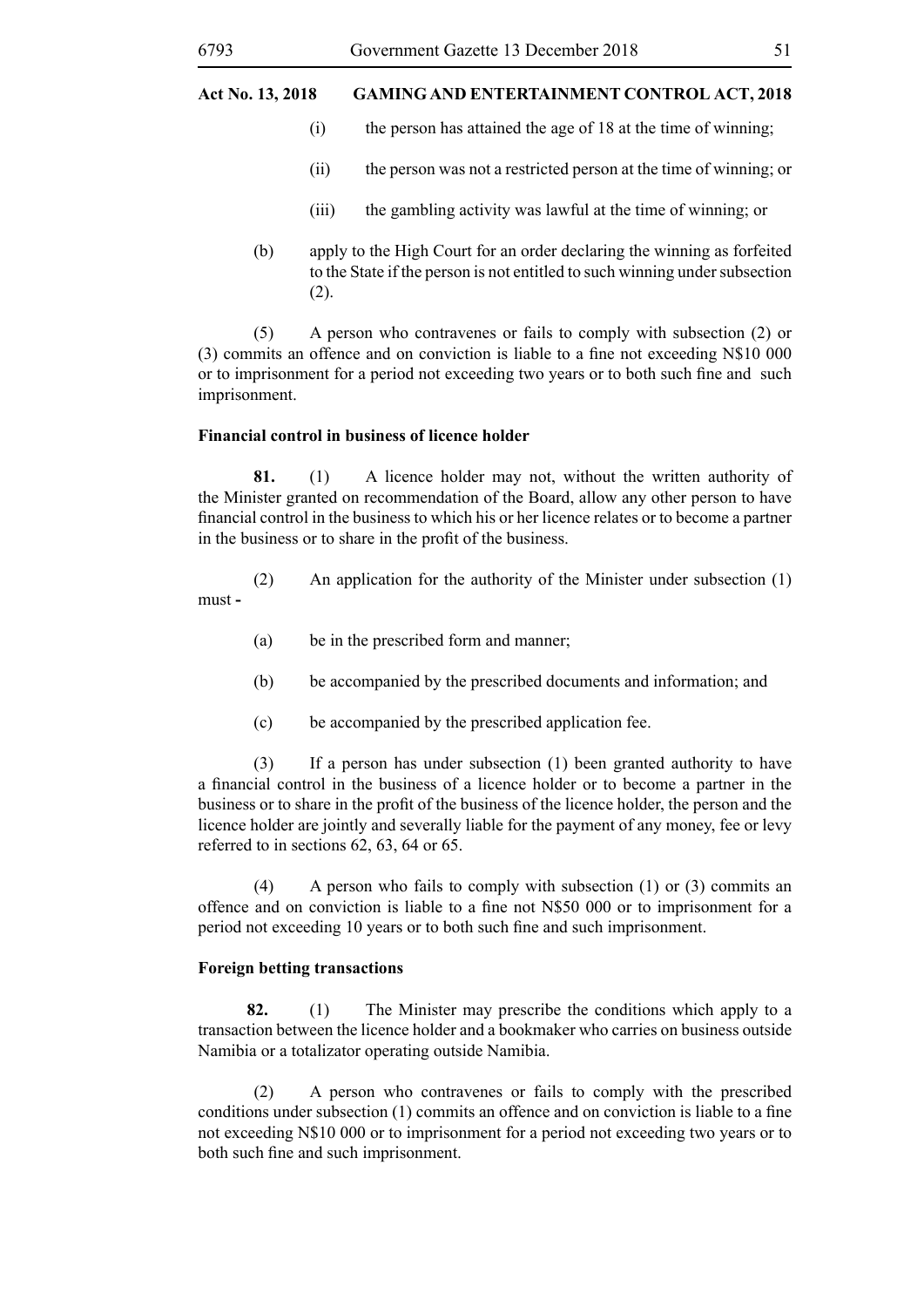#### CHAPTER 7

# GAMBLING PREMISES AND GAMBLING MACHINES

# Part 1

#### Gambling premises

#### **Standards for gambling premises**

**83.** (1) A licence holder must comply with the prescribed standards for the design, use and maintenance of the licensed premises in which gambling activities take place.

(2) The Minister may prescribe the standards and requirements with which the premises must comply with before the premises may be licensed or continue to be licensed in terms of this Act.

(3) A person who contravenes or fails to comply with subsection (1) commits an offence and on conviction is liable to a fine not exceeding N\$10 000 or to imprisonment for a period not exceeding two years or to both such fine and such imprisonment.

#### Part 2

#### Gambling machines

#### **Identification of gambling machines**

**84.** (1) A manufacturer or supplier of gambling machines must, in the prescribed form, keep a record of every gambling machine that the manufacturer or supplier acquires, manufactures, sells or otherwise distributes.

(2) A manufacturer or supplier of a gambling machine manufactured in or imported into Namibia must incorporate into the design of the machine an identification mechanism that permanently identifies **-**

- (a) the name of the manufacturer or supplier;
- (b) a unique serial number of the machine; and
- (c) the date of manufacture of the machine.

(3) A person may not remove, alter, disfigure, obscure or destroy an identification mechanism referred to in subsection (2).

(4) A person who contravenes or fails to comply with any provision of this section commits an offence and on conviction is liable to a fine not exceeding N\$10 000 or to imprisonment for a period not exceeding two years or to both such fine and such imprisonment.

# **Register of gambling machines**

**85.** (1) The Board must **-**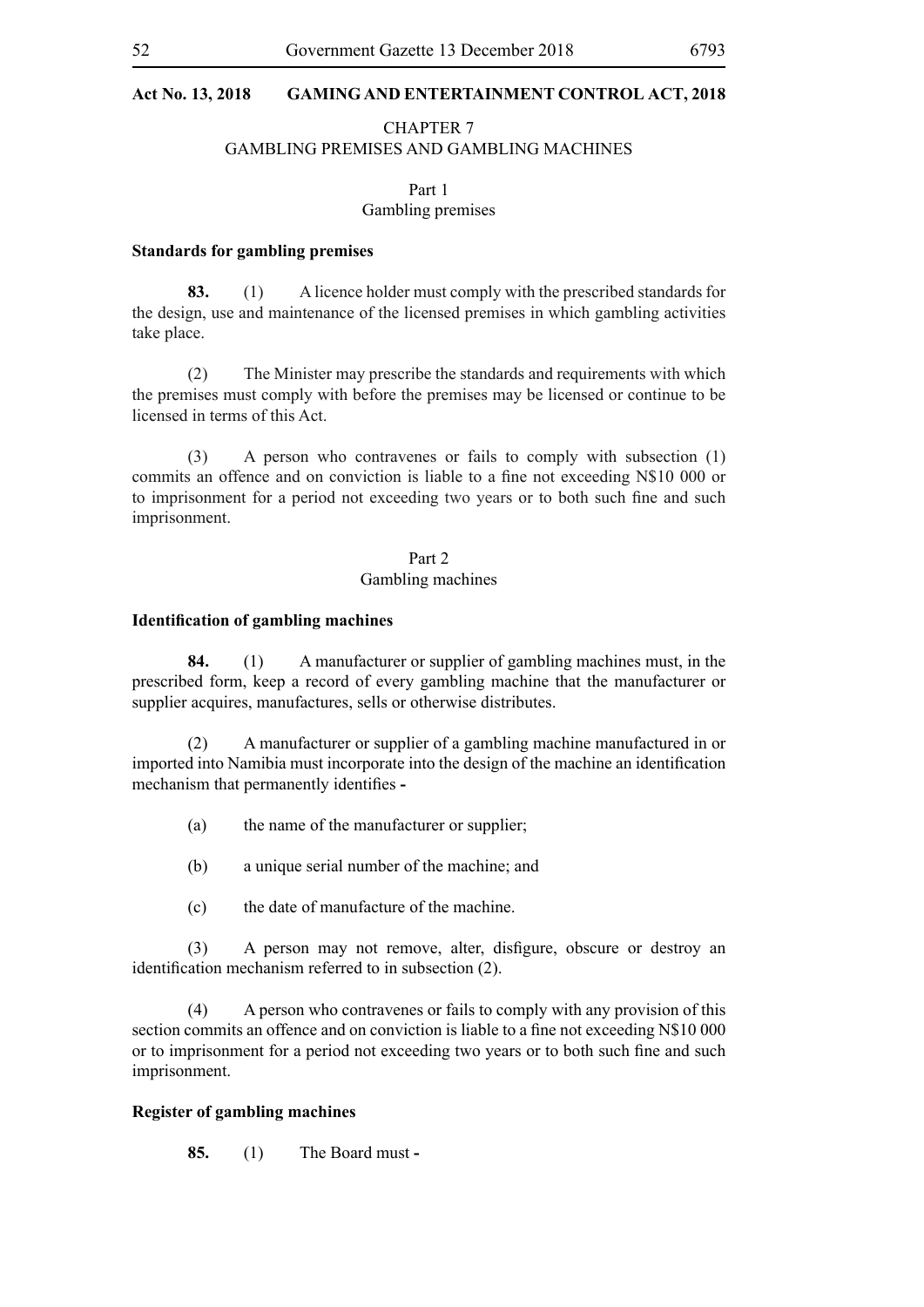- (a) establish and maintain, in the prescribed form and manner, a register of every gambling machine manufactured within or imported into Namibia;
- (b) assign a permanent and unique registration number for each gambling machine, which number is correlated to **-**
	- (i) the name of the manufacturer or supplier of the machine;
	- (ii) the date of manufacture or importation of the machine; and
	- (iii) the unique serial number assigned to the machine by the manufacturer or supplier;
- (c) for each gambling machine record the name, licence number and other prescribed particulars of **-**
	- (i) the registered owner; and
	- (ii) any other person who has leased the machine or to whom registered possession of the machine has been transferred.

(2) If a gambling machine is networked with other machines or systems, each machine in that network is considered to be a separate gambling machine for the purpose of this Act.

#### **Importers or manufacturers to register gambling machines**

**86.** (1) A person who manufactures within, or imports into, Namibia a gambling machine must register the gambling machine by providing the information required in terms of section 84(2) in the prescribed form and manner to the Board.

(2) The Board may not register a gambling machine unless that type of machine has been certified in accordance with section 89 as complying with the relevant standards for the machine as determined under the Standards Act or any other international standard approved by the Board.

(3) A person who contravenes or fails to comply with subsection (1) commits an offence and on conviction is liable to a fine not exceeding N\$20 000 or to imprisonment for a period not exceeding four years or to both such fine and such imprisonment.

#### **Transfer of ownership or possession of gambling machines**

**87.** (1) If a manufacturer or an importer of a gambling machine referred to in section 86(1) or any other person transfers ownership of a gambling machine to any other person -

(a) the manufacturer, importer or the person must in the prescribed form and manner notify the Board that ownership of the gambling machine is transferred to another person and must furnish the Board with the prescribed particulars and document; and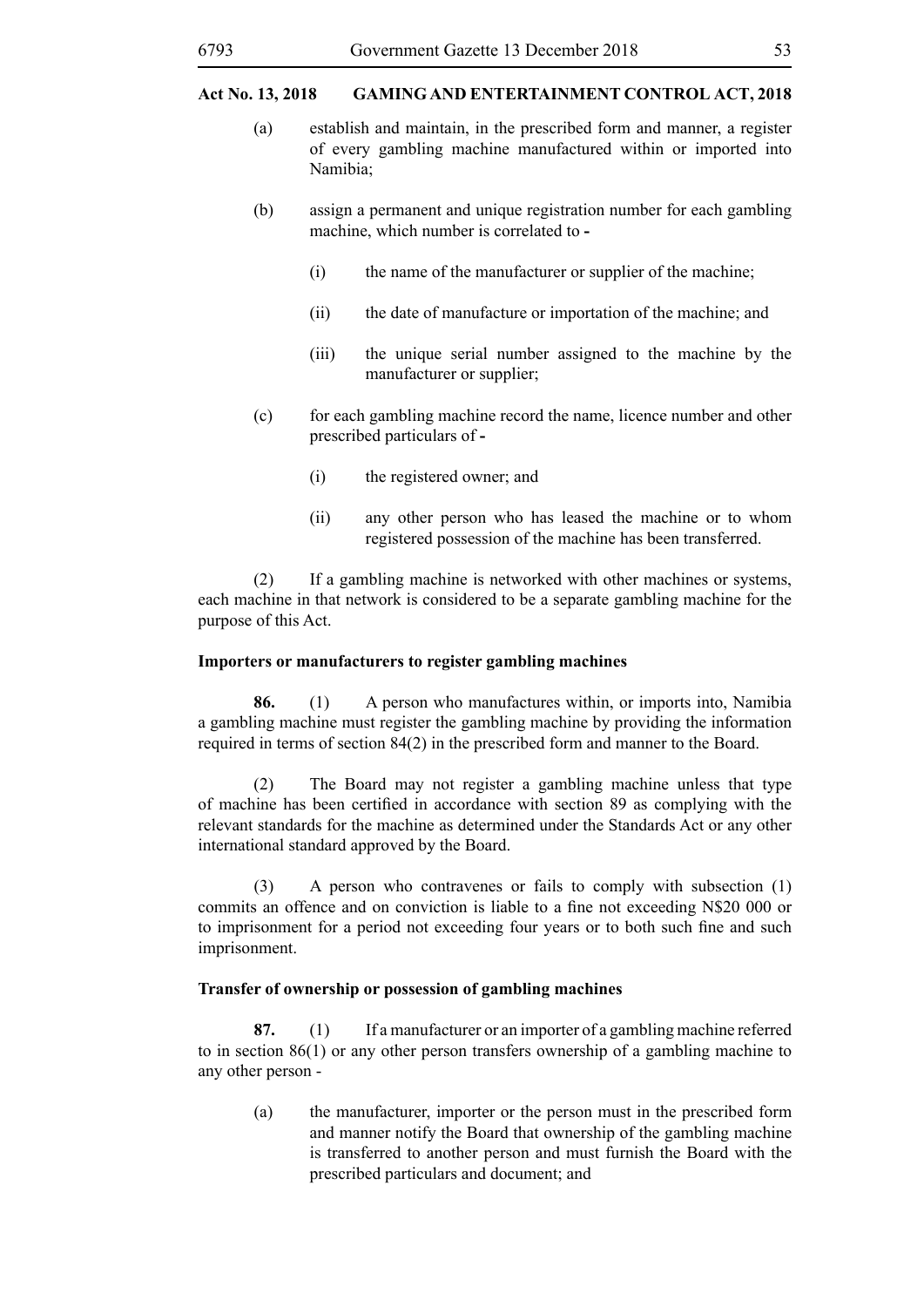(b) the person to whom ownership is transferred must in the manner determined by the Board register such gambling machine with the Board.

(2) A person who intends to lease a gambling machine or give possession of a gambling machine to another person while retaining ownership to the machine must, in the prescribed form and manner, notify the Board that he or she intend to lease or give possession of the gambling machine to any other person.

(3) An owner of a gambling machine who has repossessed a gambling machine leased or possessed under subsection (2) must notify the Board, in the prescribed form and manner, that the machine has been repossessed.

- (4) A person is not required to notify the Board for the purposes of **-**
- (a) transporting the gambling machine from one place to another; or
- (b) performing essential maintenance work on, or repairing, the gambling machine.

(5) A person may not transfer ownership, lease or give possession of a gambling machine to another person unless -

- (a) the person who intends to transfer ownership, lease or give possession of the gambling machine is the registered owner of the gambling machine;
- (b) the gambling machine has been certified in accordance with section 89 and complies with other requirement of this Act;
- (c) the person who is to take ownership, lease or take possession of the gambling machine **-**
	- (i) holds a licence to engage in or conduct gambling or to make available gambling activities that include the operation of the category of gambling machine; or
	- (ii) is otherwise authorised to possess that category of prescribed gambling machines in terms of a licence.

(6) A person who contravenes or fails to comply with subsection  $(1)$ ,  $(2)$ , (3) or (5) commits an offence and on conviction is liable to a fine not exceeding N\$20 000 or to imprisonment for a period not exceeding four years or to both such fine and such imprisonment.

#### **Licences not to be inherited, transferred or leased**

**88.** (1) A licence issued under this Act may not be inherited and a person inheriting a gambling business in respect of which a licence under this Act has been issued must apply to the Board for that person to be issued with a licence.

(2) A holder of a licence may not transfer or lease the licence to any other person, except that the other person may apply to the Board for a licence to be issued under his or her name.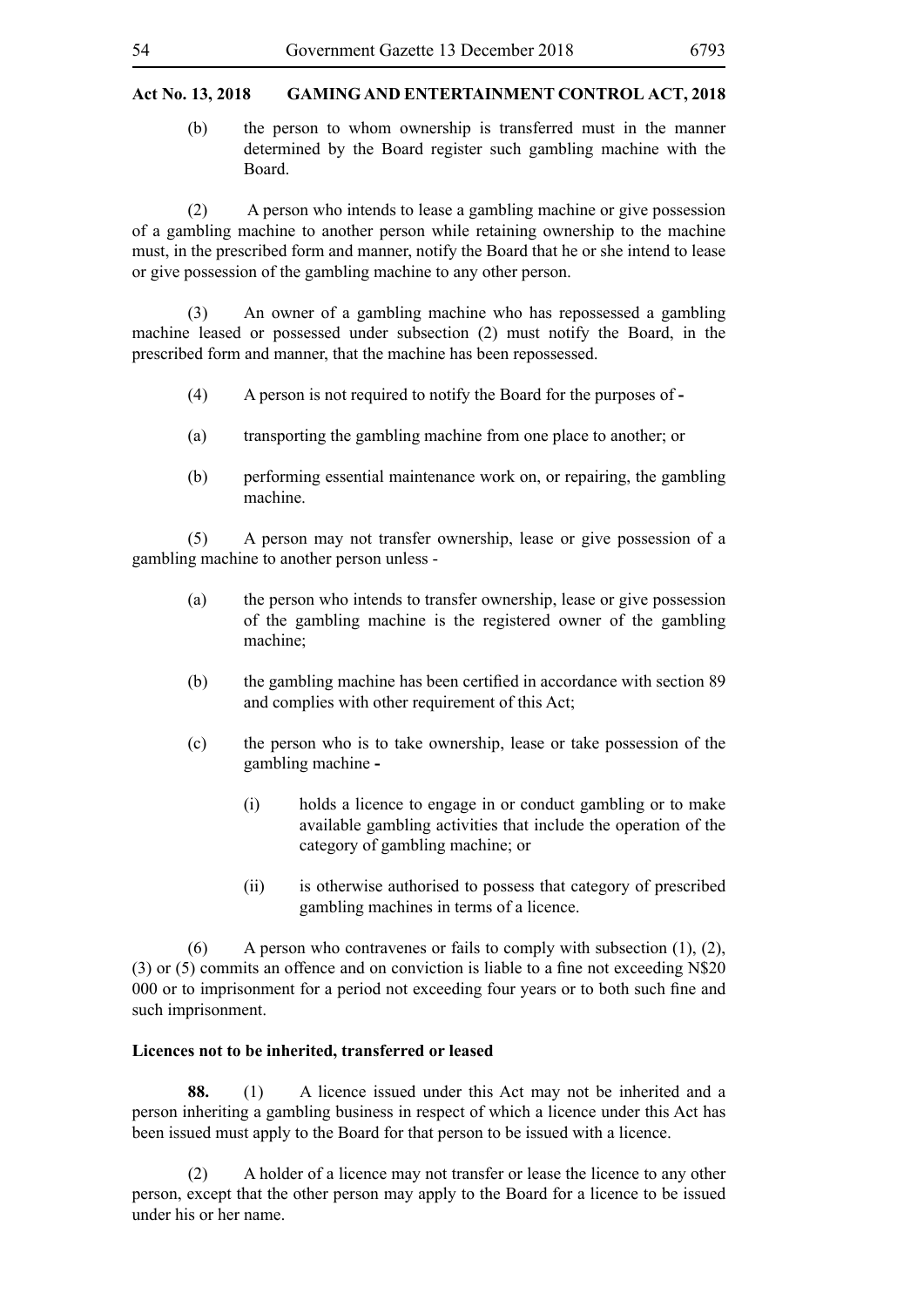#### **Calibration and certification of gambling machines**

- **89.** (1) A licensed testing agent must **-`**
- (a) test and calibrate a gambling machine to determine whether the machine complies with the applicable standard;
- (b) record all test results; and
- (c) issue a report of the test results to **-**
	- (i) the person who requested the certification; and
	- (ii) the Board.

(2) The Board may request the Namibian Standards Institution established in terms of section 2 of the Standards Act to assess and certify a gambling machine to ensure that the gambling machine complies with the applicable standards.

#### **Central electronic monitoring system of gambling machines**

**90.** (1) The Board must establish and maintain a central electronic monitoring system capable of **-**

- (a) detecting and monitoring significant events associated with a gambling machine or any device associated with the gambling machine that is made available for play in Namibia; and
- (b) analysing and reporting the data in accordance with the prescribed requirements.

(2) The Board may contract a person to supply any or all of the products or services required to fulfil its obligations in terms of subsection (l), but the contractor may not be a person who is disqualified in terms of section 42 or 43.

- (3) The Minister may prescribe **-**
- (a) standards for **-**
	- (i) the operation of the central electronic monitoring system;
	- (ii) the collection and analysis of data through the system referred to in subparagraph (i); or
	- (iii) the fitment of an electronic monitoring system to gambling machines;
- (b) the frequency and nature of reports to be produced by the Board in respect of the operation of the system referred to in paragraph (a); or
- (c) other matters related to the functioning of the central electronic monitoring system.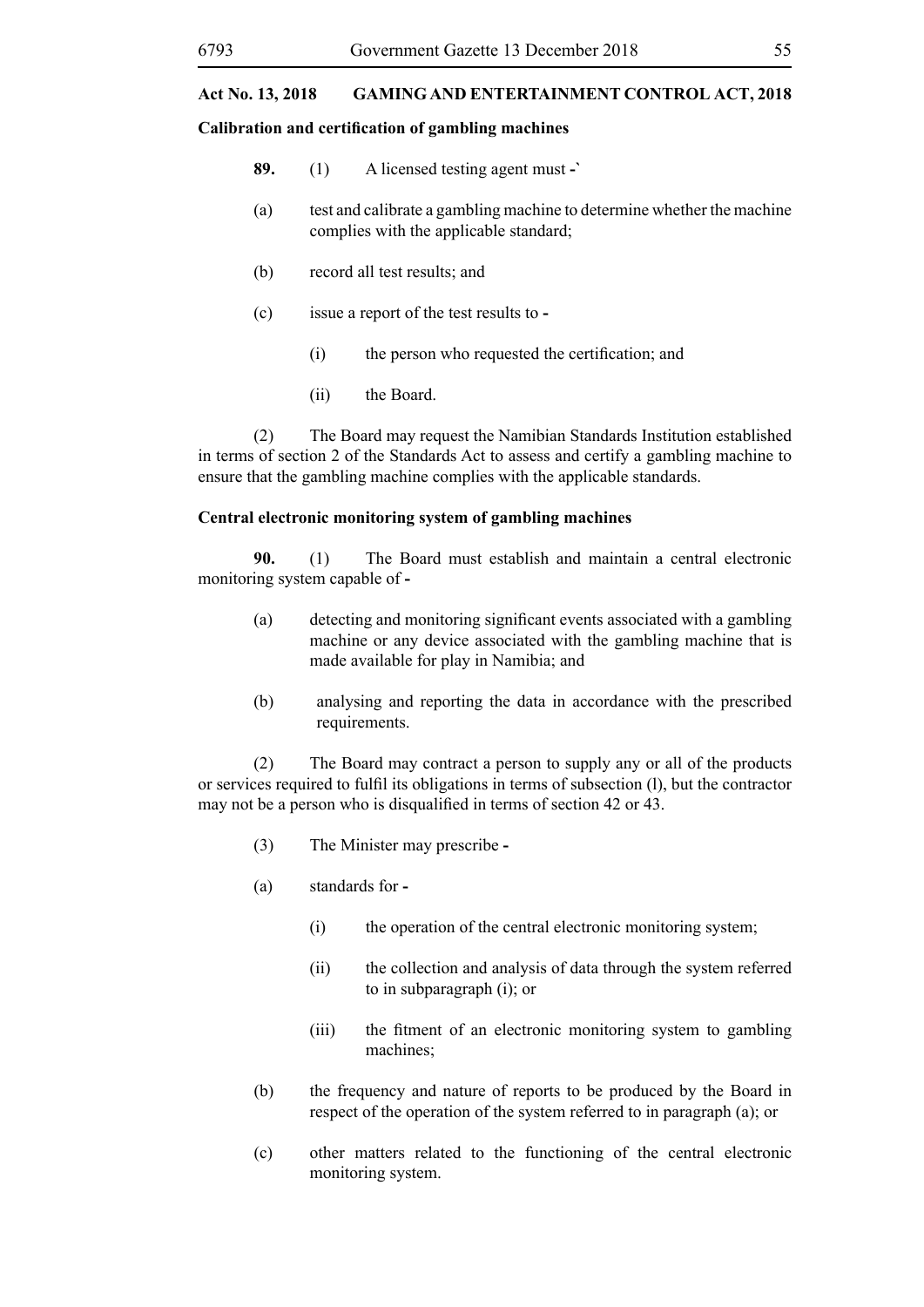(4) The Board must electronically link all the gambling machines to the central electronic monitoring system and the licence holder must pay to the Board or to the person contracted under subsection (2) the installation and related costs in relation to the gambling machine.

(5) The Board must ensure that the central electronic monitoring system established under subsection (1) allows a licence holder of each gambling machine linked to the system access to prescribed data on the system that originated from that machine.

(6) The Minister may by regulation exempt a gambling machine or categories of gambling machines from the provisions of this section.

#### **Transitional provisions in relation to gambling machines**

**91.** (1) Subject to this Act, a person who at the commencement of this Act has in his or her possession a gambling machine which is required to be registered or to be linked to the central electronic monitoring system in terms of this Part must, in the prescribed manner, register the gambling machine and link the gambling machine to the central electronic system within a period of six months after the commencement date of this Act or within such further period not exceeding 12 months as may be determined by the Board.

(2) A person who refuses or fails to comply with subsection (1) commits an offence and on conviction is liable to a fine not exceeding N\$10 000 or to imprisonment for a period not exceeding two years or to both such fine and such imprisonment.

#### CHAPTER 8 **OFFENCES**

#### **Offence relating to gambling games**

- **92.** A person commits an offence, if the person **-**
- (a) in a licensed premises
	- (i) conducts a gambling activity or keeps a gambling machine which is not registered under this Act;
	- (ii) keeps a gambling machine which is not linked to the central electronic monitoring system;
	- (iii) conducts a prescribed activity contrary to the rules of such gambling activity; or
	- (iv) keeps a gambling machine in excess of the number specified in the licence issued; or
- (b) uses a counterfeit chip or contravenes the rules of a game or interferes with a gambling machine or any other device used for gambling with the intention of obtaining a pecuniary advantage, directly or indirectly, whether for himself or herself or for any other person,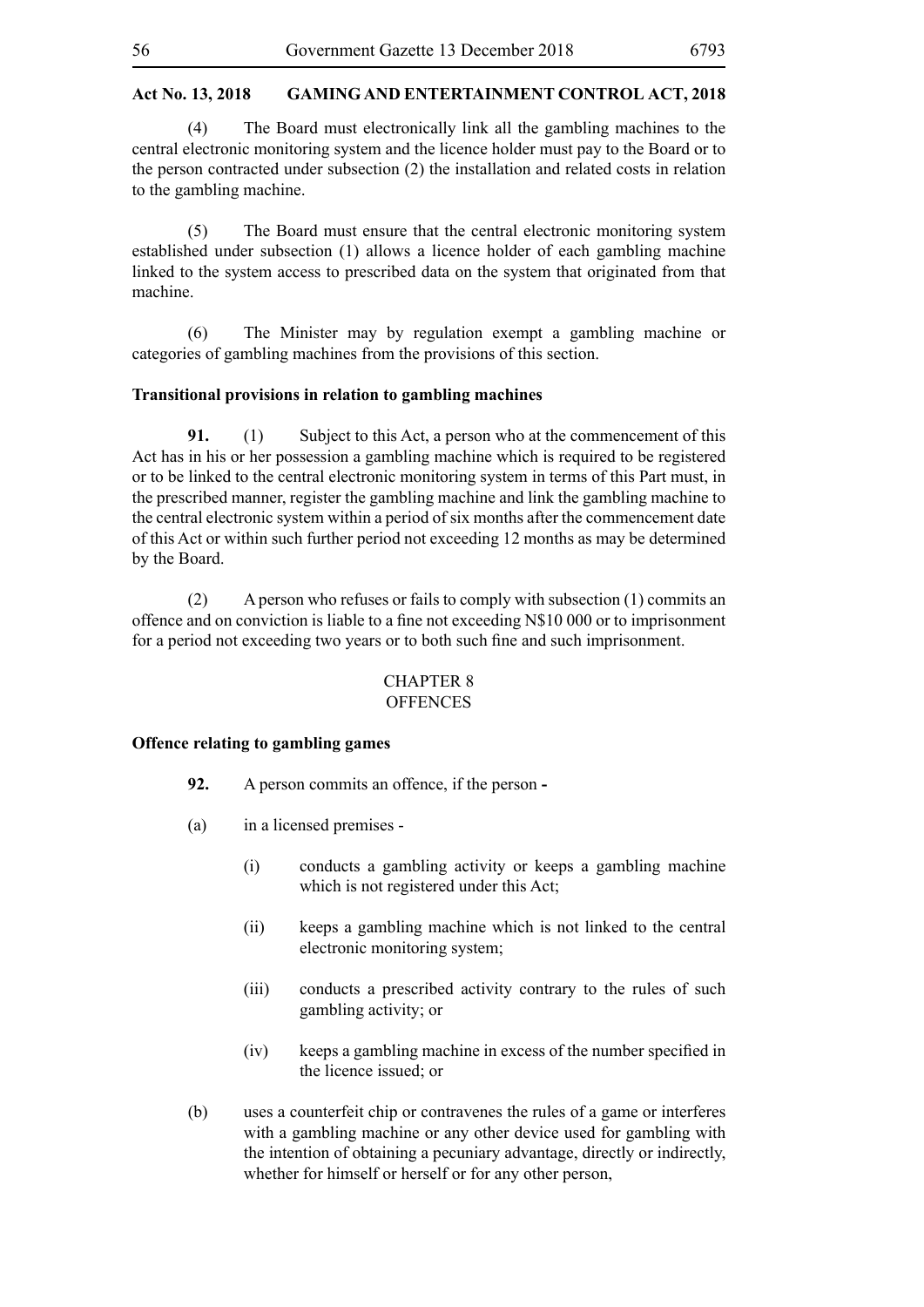and on conviction is liable to a fine not exceeding N\$50 000 or to imprisonment for a period not exceeding 10 years or to both such fine and such imprisonment.

#### **Fraudulent acts in relation to gambling activities**

- **93.** A person commits an offence, if the person **-**
- (a) alters or misrepresents the outcome of a gambling game or other event on which bets or wagers have been made after the outcome is made sure, but before it is revealed to the players;
- (b) places, increases or decreases a bet or wager or determines the course of play after acquiring knowledge, not available to all players, of the outcome of the gambling game or any event that affects the outcome of the game or which is subject of the bet or wager or aids a person in acquiring such knowledge for the purpose of placing, increasing or decreasing a bet or wager or determining the course of play contingent upon that event or outcome;
- (c) claims, collects or takes or attempts to claim, collect or take money or anything of value in or from a gambling activity with the intent to defraud and without having made a bet or a wager contingent thereon or claims, collects or takes an amount greater than the amount that was won;
- (d) places or increases a bet or a wager after acquiring knowledge of the outcome of the game or other event which is subject of the bet or wager;
- (e) reduces the amount betted or wagered or cancels a bet or a wager after acquiring knowledge of the outcome of the game or other event which is the subject of the bet or wager; or
- (f) manipulates, with the intent to cheat, a component of a gambling machine in a manner contrary to the designed and normal operational purpose of the component, including but not limited to, varying the pull of a handle of a slot machine, with knowledge that the manipulation affects the outcome of the game or with knowledge of any event that affects the outcome of the game,

and on conviction is liable to a fine not exceeding N\$10 000 or to imprisonment for a period not exceeding two years or to both such fine and such imprisonment.

#### **Offences relating to possession of unlawful devices**

**94.** A person commits an offence, if the person in a licensed premises, uses or possess with the intent to use a device to assist **-**

- (a) in projecting the outcome of a gambling game;
- (b) in keeping track of the cards played; or
- (c) in analysing the strategy for playing or betting to be used in the gambling game,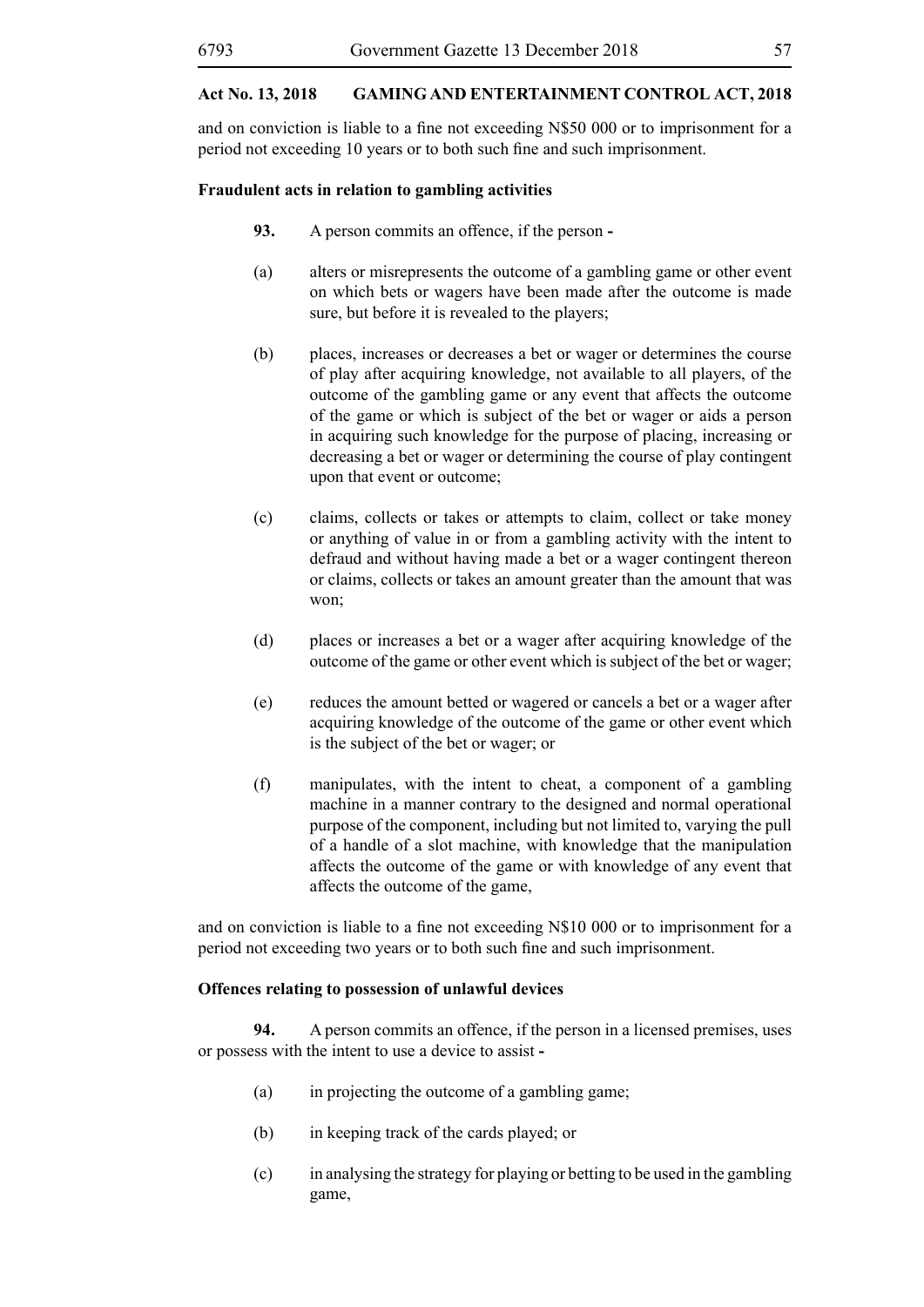and on conviction is liable to a fine not exceeding N\$10 000 or to imprisonment for a period not exceeding two years or to both such fine and such imprisonment.

#### **Offences relating to employing unlicensed employees**

- **95.** A person commits an offence, if the person **-**
- (a) employs a person who is required to be licensed but who is not licensed in terms of this Act; or
- (b) without first obtaining the required licence, is employed or works in the gambling industry,

and on conviction is liable to a fine not exceeding N\$10 000 or to imprisonment for a period not exceeding two years or to both such fine and such imprisonment.

#### **Offence relating to betting on premises not specified in licence**

**96.** A licence holder who conducts a gambling activity on premises other than the premises specified in the licence commits an offence and on conviction is liable to a fine not exceeding N\$10 000 or imprisonment not exceeding two years or to both such fine and such imprisonment.

#### **Offences relating to failure to pay winnings**

**97.** A person who refuses or fails, without a reasonable cause, to pay the prize won by a person from a gambling activity licenced under this Act commits an offence and on conviction is liable to a fine not exceeding N\$10 000 or imprisonment not exceeding two years or to both such fine and such imprisonment.

# **Offence relating to furnishing of false information**

**98.** A person who intentionally or negligently furnishes false or misleading information required by or under any provision of this Act commits an offence and on conviction is liable to a fine not exceeding N\$10 000 or to imprisonment for a period not exceeding two years or to both such fine and such imprisonment.

#### **Offences relating to inspectors**

- **99.** A person commits an offence, if the person **-**
- (a) falsely represents himself or herself to be an inspector;
- (b) obstructs, hinders or delays an inspector or a person lawfully accompanying an inspector in the performance of his or her functions under this Act; or
- (c) without the consent in writing of an inspector, removes an item seized by the inspector from the place where the item has been left by the inspector or tampers with, destroys or makes alterations to the item seized by the inspector in the performance of his or her functions,

and on conviction is liable to a fine not exceeding N\$20 000 or to imprisonment for a period not exceeding four years or to both such fine and such imprisonment.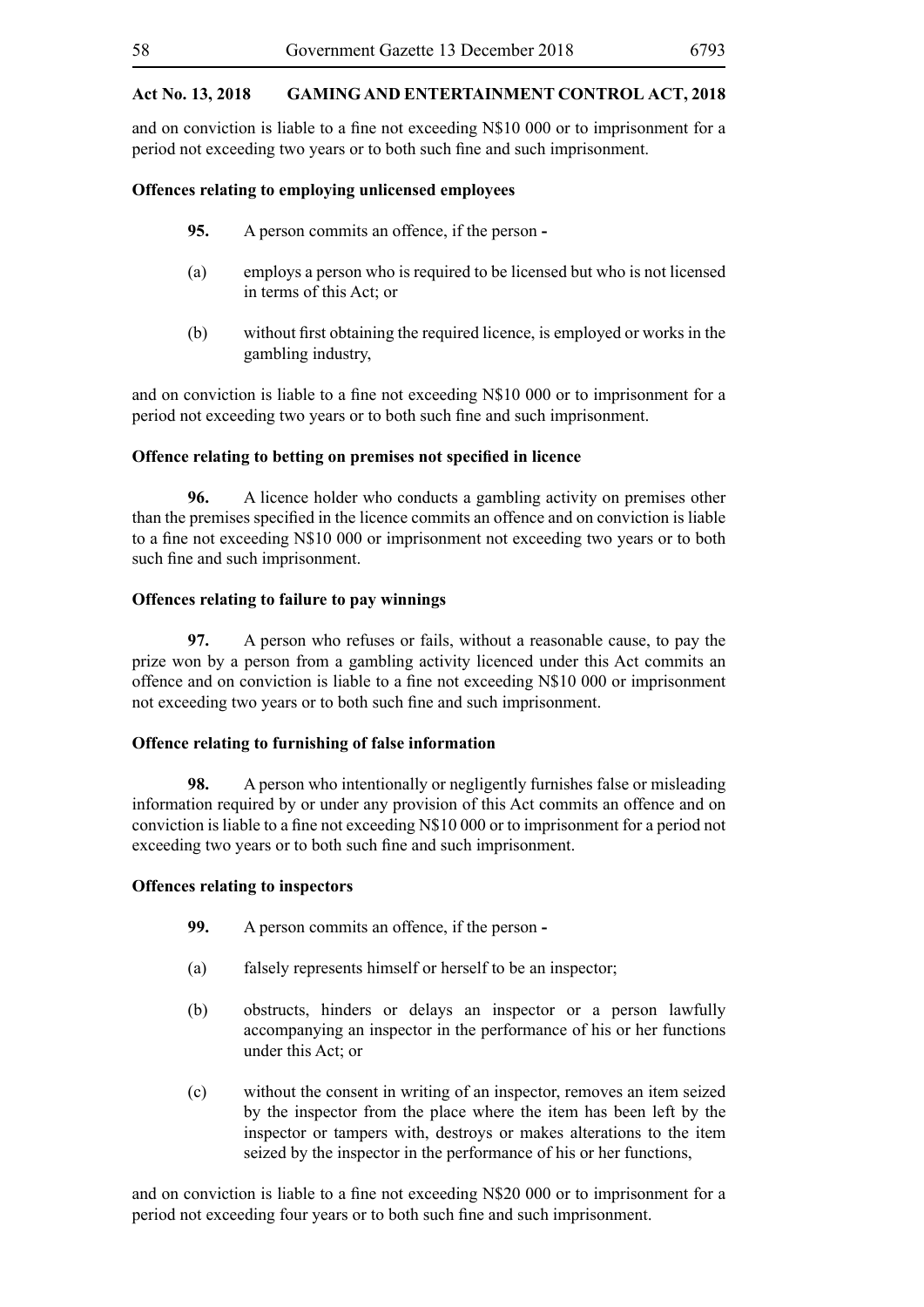#### CHAPTER 9

# ENQUIRIES BY BOARD AND APPEALS

#### **Enquiries by Board**

**100.** (1) The Board may, in accordance with the provisions of this section, conduct an enquiry into a matter falling within the scope of its powers and functions.

(2) For the purpose of an enquiry referred to in subsection (1) the Board may, by registered letter signed by the chairperson of the Board, summon or subpoena a person to appear before the Board **-**

- (a) to give evidence in connection with a matter; or
- (b) to produce a book, document or thing,

which may, in the opinion of the Board, be relevant to the enquiry.

(3) The Board may call and examine a person present at the enquiry, whether or not he or she has been summoned or subpoenaed under subsection (2), and may inspect and retain for a reasonable period a book, document or thing produced under that subsection.

(4) The law relating to privilege as applicable to a person subpoenaed to give evidence or to produce a book, document or thing before a court of law applies in relation to the examination of a person or the production of a book, document or thing under subsection (2) or (3).

(5) The Board may require a person appearing at an enquiry under subsection (1) to give evidence under oath or affirmation and the member of the Board presiding at the enquiry may administer the oath or accept an affirmation from the person.

(6) A person who has been subpoenaed to appear at an enquiry is entitled to receive witness fees as if the person is subpoenaed to attend a criminal trial in a magistrates court.

(7) A person who is summoned to appear at enquiry before the Board is entitled to be represented by his or her legal practitioner or any other person of his or her choice.

- (8) A person commits an offence, if the person **-**
- (a) after having been subpoenaed to give evidence or summoned to appear at an enquiry fails to attend the enquiry, at the time and place specified in the subpoena or summons or to remain in attendance until he or she is excused by the Board;
- (b) fails to produce a book, document or thing in his or her possession or custody or under his or her control without sufficient cause;
- (c) after having been called under subsection (3), refuses to take an oath or to make an affirmation after he or she has been directed by the member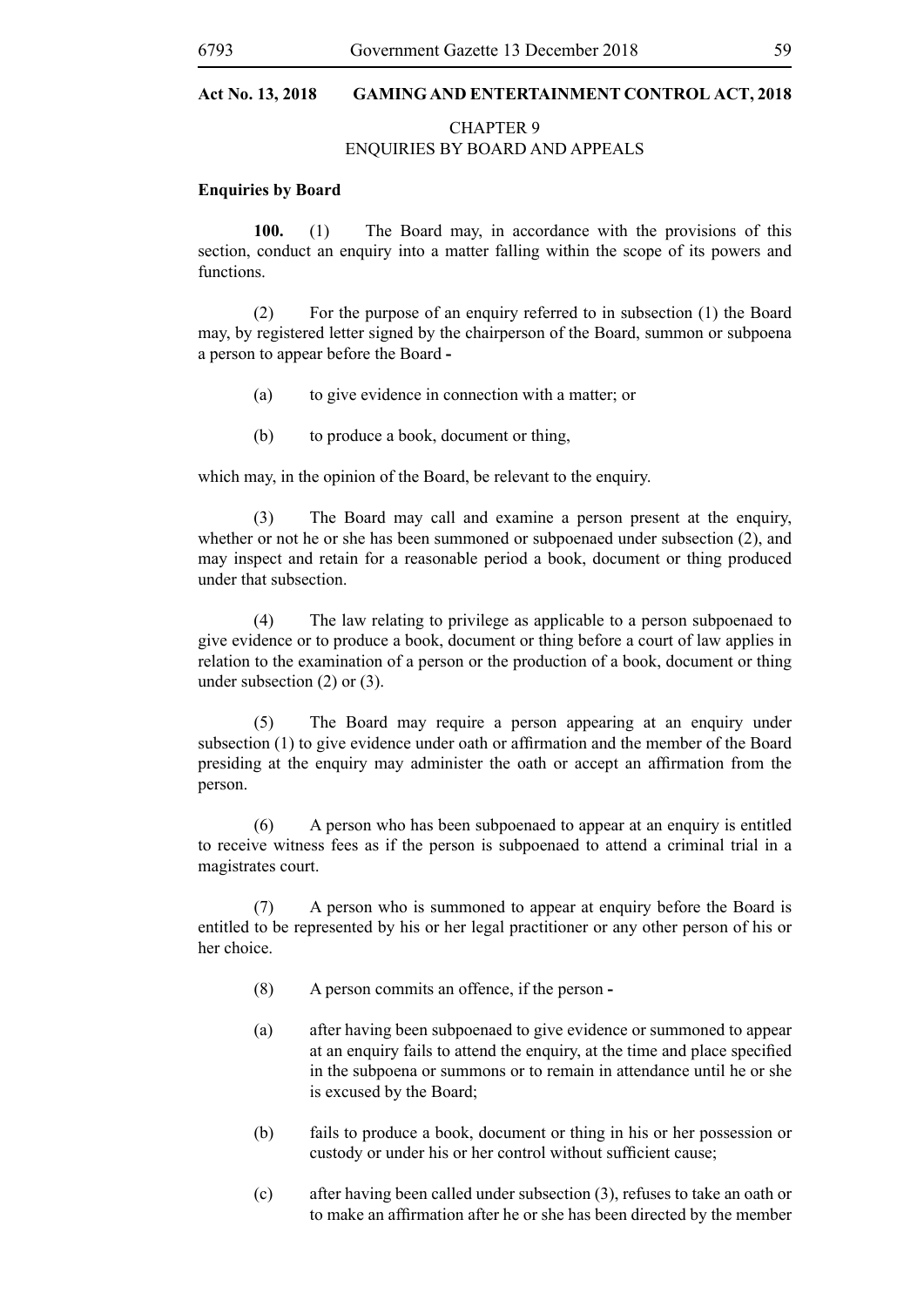of the Board presiding at the enquiry to do so, or refuses or fails to testify or to answer fully and satisfactorily to the best of his or her knowledge and belief a question lawfully put to him or her without sufficient cause; or

(d) gives false evidence at the enquiry knowing such evidence to be false,

and on conviction is liable to a fine not exceeding N\$10 000 or to imprisonment for a period not exceeding two years or to both such fine and such imprisonment.

# **Appeals to Minister**

**101.** (1) A person who is aggrieved by a decision made or a refusal or failure to make a decision by the Board in relation to any matter under this Act may appeal to the Minister.

(2) An appeal referred to in subsection (1) must be made in the prescribed form and manner and within the prescribed period.

- (3) An appeal referred to in subsection (1) must -
- (a) set out in details grounds for the appeal;
- (b) set out relief sought by the appellant; and
- (c) be accompanied by the prescribed fees.

#### **Appeals to Court**

**102. (**1) A person or the Board who is aggrieved by a decision of the Minister made under section 101 may appeal to the High Court against the decision.

(2) An appeal against the decision made under subsection (1) must be made, in the prescribed form and manner, within a period of 30 days after the date upon which the decision appealed against was made known the person referred to in that subsection.

#### CHAPTER 10 GENERAL PROVISIONS

#### **Confidentiality**

**103.** (1) A member of the Board, committee or a person co-opted by the Board or the Committee, a staff member, an inspector or any other person who has acquired information in the performance of his or her functions under this Act may not disclose such information to a person, except **-**

- (a) for the purpose of performing his or her functions or exercising his or her powers under this Act; or
- (b) when required to do so by a court of law or under any law.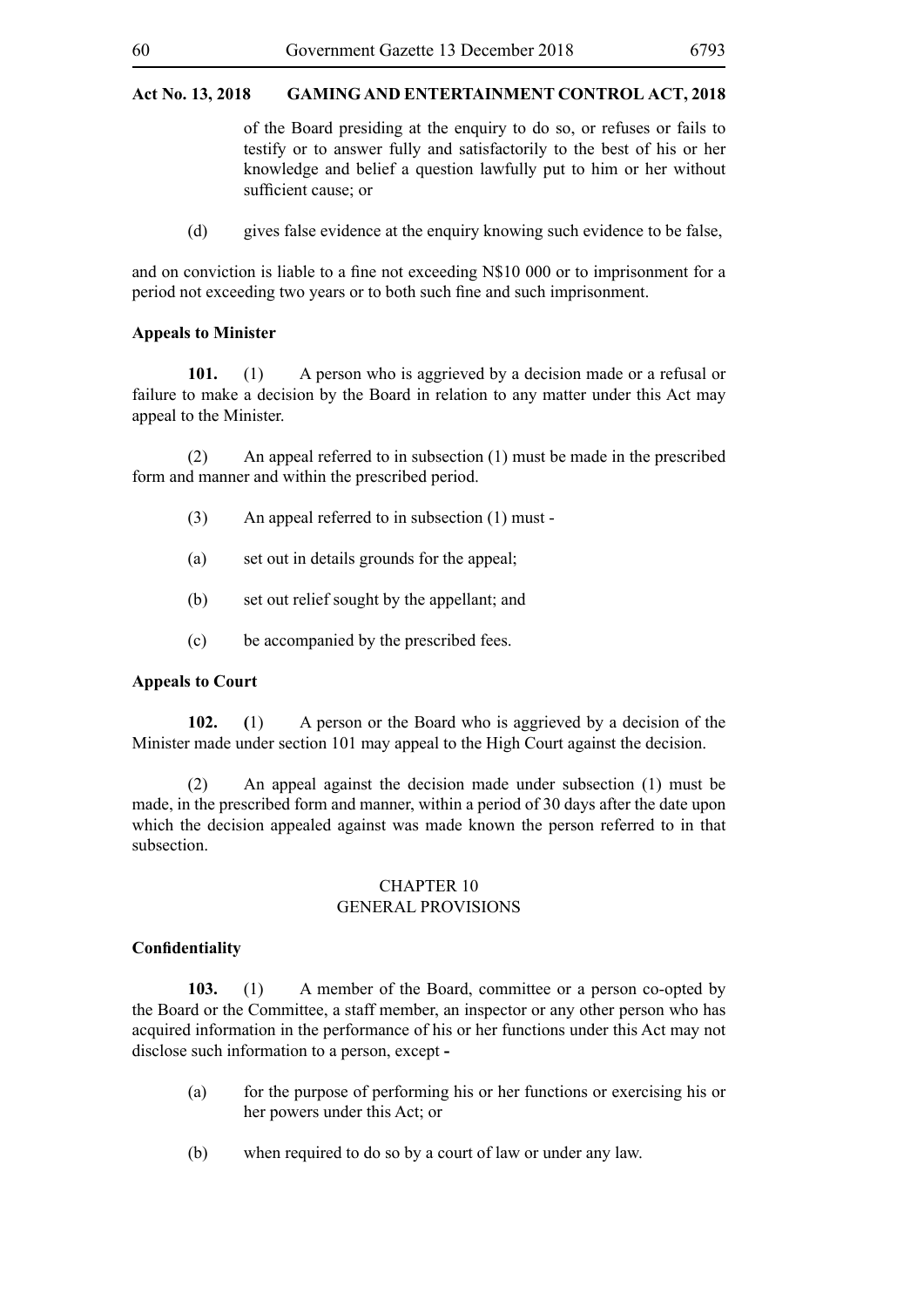(2) A person who contravenes subsection (1) commits an offence and on conviction is liable to a fine not exceeding N\$50 000 or to imprisonment for a period not exceeding eight years or to both such fine and such imprisonment.

#### **Forfeiture**

**104.** A court convicting a person of contravening a provision of this Act may declare a gambling machine, object or thing seized in terms of section 19 and which had been used in connection with such contravention to be forfeited to the State.

# **Jurisdiction of magistrates courts**

**105.** Despite anything to the contrary contained in any law, a magistrate's court has jurisdiction to try an offence under this Act and to impose a penalty prescribed by this Act.

#### **Delegation of powers and assignment of functions**

**106.** (1) The Minister may, in writing and on such conditions as the Minister may determine, delegate a power or assign a function conferred or imposed on the Minister by or under this Act to a staff member of the Ministry, other than the power  $to -$ 

- (a) appoint members of the Board under section 7;
- (b) determine an appeal under section 101;
- (c) issue notices under this Act; or
- (d) to make regulations under section 108.

(2) The Board, in writing and on such conditions as it may determine, may delegate a power or assign a function conferred or imposed on the Board by or under this Act to a committee, the chief executive officer or any staff member of the Board, other than the power to -

- (a) issue licences under this Act;
- (b) establish a committee under section 13; or
- (c) appoint the chief executive officer under section 16.

(3) The chief executive officer, in writing and on such conditions as he or she may determine, may delegate or assign a power or function conferred or imposed on the chief executive officer by or under this Act to any staff member of the Board, except the power to appoint staff members of the Board under section 17.

- (4) The Minister, the Board or the chief executive officer -
- (a) is not divested of a power delegated or function assigned under this section;
- (b) may, at any time, without prejudice of a right, amend or withdraw a decision made by virtue of the power so delegated.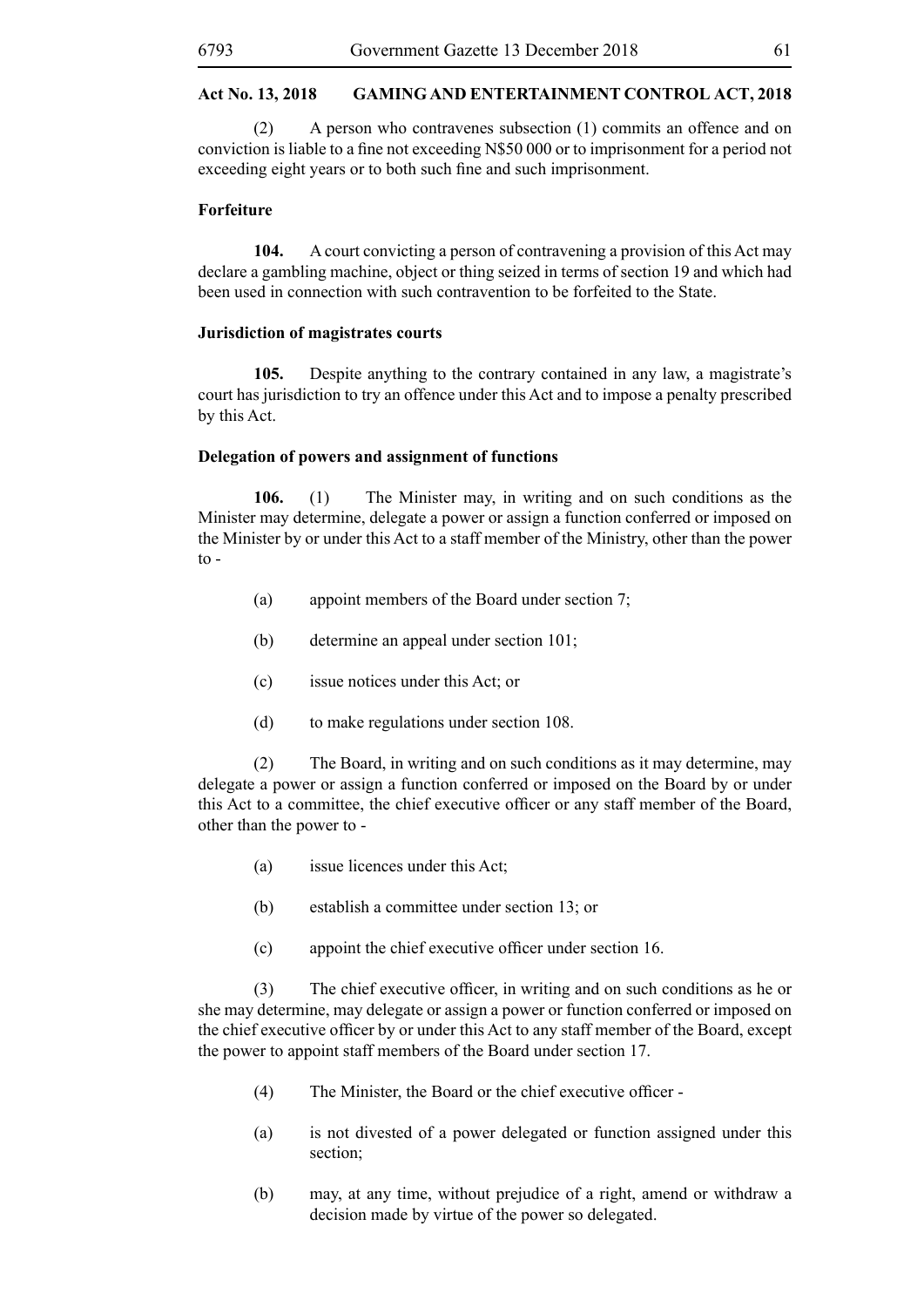#### **Limitation of liability**

**107.** The Board, a member of the Board or committee, a staff member, an inspector or any other person engaged by the Board in connection with a function or power of the Board is not personally liable for damage or loss arising out of an act or omission committed in good faith by such person while exercising or performing the powers or functions in terms of this Act, except if such damage or loss is caused as a result of the gross negligence or dishonesty conduct by such person.

# **Regulations**

**108.** (1) The Minister may make regulations, not inconsistent with the provisions of this Act, relating to **-**

- **(**a) the books, accounts, records and notes which must be kept by the licence holders, the particulars to be recorded in the books, records and notes and the inspection of the books, accounts, records and notes;
- (b) the form and manner in which an application or objection under this Act may be made and the documents, information or particulars which must accompany the application;
- (c) the fees which are payable in respect of
	- (i) an application;
	- (ii) the issue of a licence;
	- (iii) the removal of a licence,

in terms of this Act and the period within which the fees are to be paid;

- (d) the annual fees payable in respect of a licence;
- (e) penalties for late payment of fees, levies or late payment of other moneys payable in terms of this Act;
- (f) matters and manner on which a spot fine may be issued, the limit for such spot fine and manner of how a spot fine may be recovered;
- (g) the manner in which licences may be issued or removed;
- (h) the manner in which registration or transfer of ownership of gambling machines may be effected;
- (i) the maximum number of gambling machines for which a licence may be granted and issued, which number may differ according to the different types of businesses in respect of which a licence may be granted in terms of this Act;
- (j) the form of a licence or other documents issued in terms of this Act;
- (k) the income on which and the basis on and the rate at which the levy imposed by section 64 must be calculated;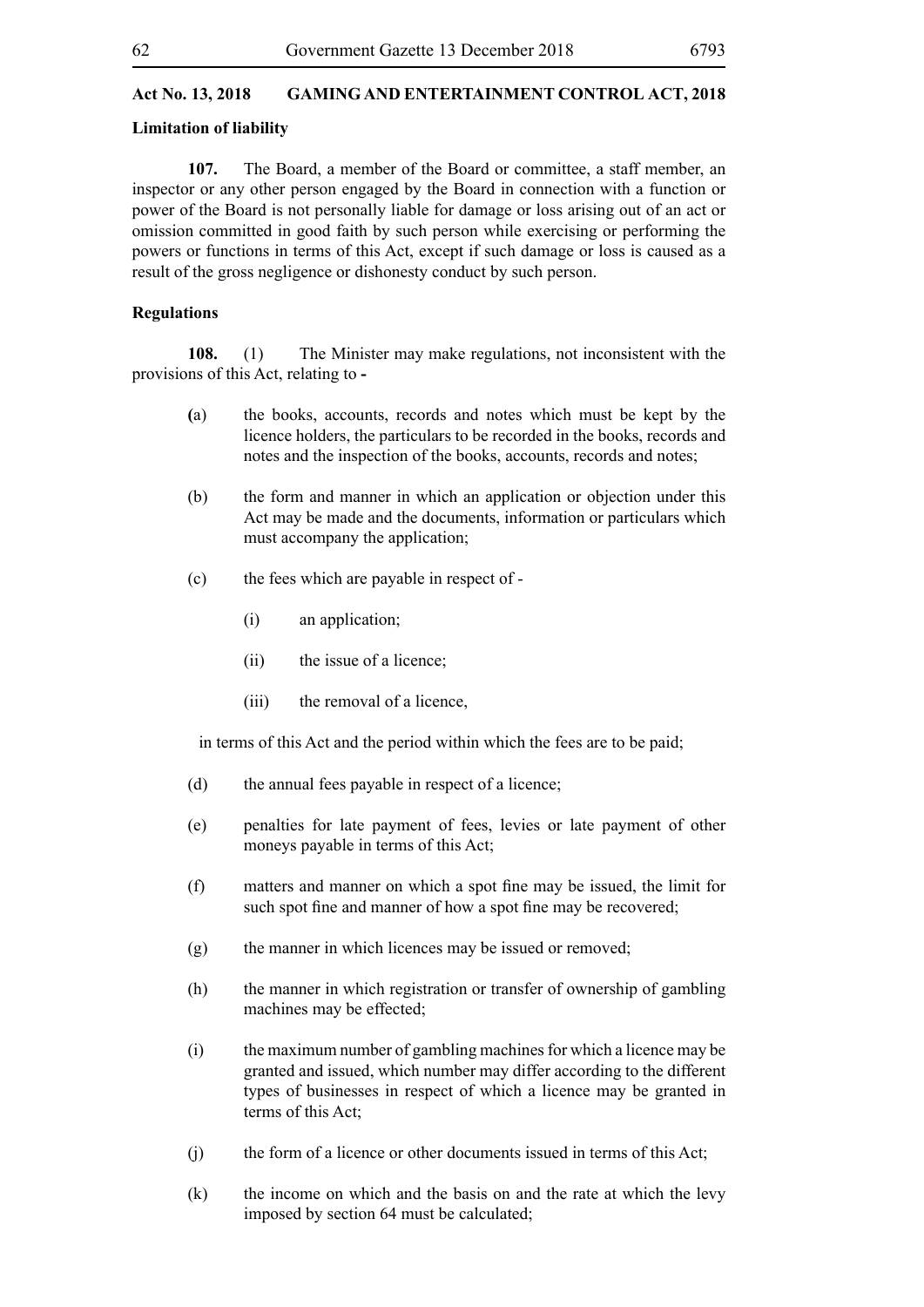- (l) the percentages on the gross takings or a portion of the gross takings of a totalizator which may be retained as commission and operating expenses by the holder of a totalizator licence;
- (m) the percentage to be paid as a levy on the gross takings, any portion of such gross taking, of a totalizator licence and the information which must be contained in the sworn statement referred to in section 64(2);
- (n) the percentage to be paid as a levy by the holder of a bookmaker licence in terms of section 65 and the information which must be contained in the sworn statement referred to in subsection (6) of that section;
- (o) the period within which an amount payable in terms of this Act may be paid;
- (p) the terms and conditions applicable to a licence;
- (q) the information and advice pertaining to a game or gambling machine which must be displayed by the licence holder;
- (r) the online games or amusement games which are permitted or not permitted to be carried on in terms of a licence or which are permitted or not permitted in a licenced premises;
- (s) the events on which bets or wagers may be made or accepted in terms of this Act;
- (t) the measures to be taken by licence holders and the conditions which the licence holders must satisfy, for the attainment and maintenance of a satisfactory standard in the conducting of a gambling game;
- (u) the terms and conditions which apply to foreign betting or wager transactions;
- (v) the design, standard and specification that premises or a gambling machine must comply with before a licence is issued;
- (w) the dress code for persons participating in gambling activities;
- (x) entrance fees to premises where gambling is conducted;
- (y) limitation and control of advertisements relating to gambling;
- (z) warnings which must be displayed about the potential dangers of habitual gambling;
- (aa) maximum prizes which can be won on gambling machines;
- (ab) prohibition of certain types of entertainment in licensed premises;
- (ac) the manner of serving documents under this Act; or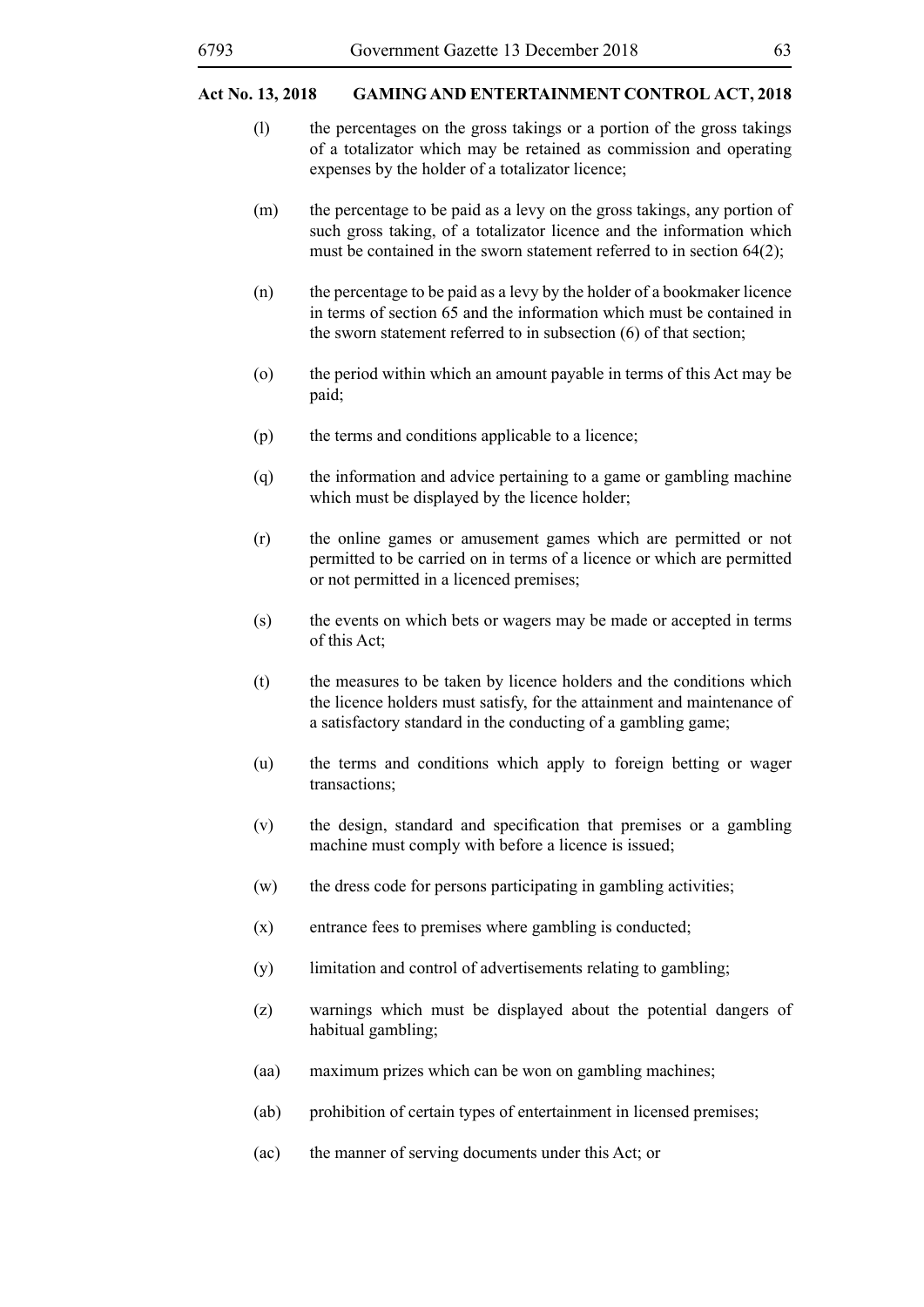(ad) generally all other matters which are by this Act required or permitted to be prescribed or which the Minister considers necessary or expedient to be prescribed in order to achieve the objects of this Act.

(2) A regulations made under this section may provide for the creation of offences and for penalties on contravention of, or a failure to comply with, a regulation not exceeding a fine of N\$20 000 or imprisonment for a period not exceeding four years or to both such fine and such imprisonment.

# **Exemption by Minister**

**109.** The Minister may by notice in the *Gazette* exempt certain categories of gambling machines, certain persons or certain activities from the application of any or all of the provisions of this Act for a period as may be determined by the Minister.

#### **Saving and transitional provisions**

**110.** (1) Any regulation or any other thing done under a provision of a repealed law and which could have be made or issued under a corresponding provision of this Act is deemed to have been made or issued under such corresponding provision of this Act.

(2) Any application for a licence made under a repealed law and not finalised before the commencement date of this Act must be finalised by the Board in accordance with the corresponding provisions of this Act.

(3) The Minister must as soon as possible after the date on which this Act comes into force, transfer such assets and liabilities to the Board as in his or her opinion are related to the performance of any task that in terms of this Act are performed by the Board.

(4) A transfer duty, stamp duty or any other duty or tax is not payable in respect of a transfer made under subsection (3).

# **Repeal of laws**

**111.** The laws set out in the Schedule are repealed.

#### **Short title and commencement**

**112.** (1) This Act is called the Gaming and Entertainment Control Act, 2018, and comes into operation on a date determined by the Minister by notice in the *Gazette.*

(2) Different dates may be determined under subsection (1) in respect of different provisions of this Act.